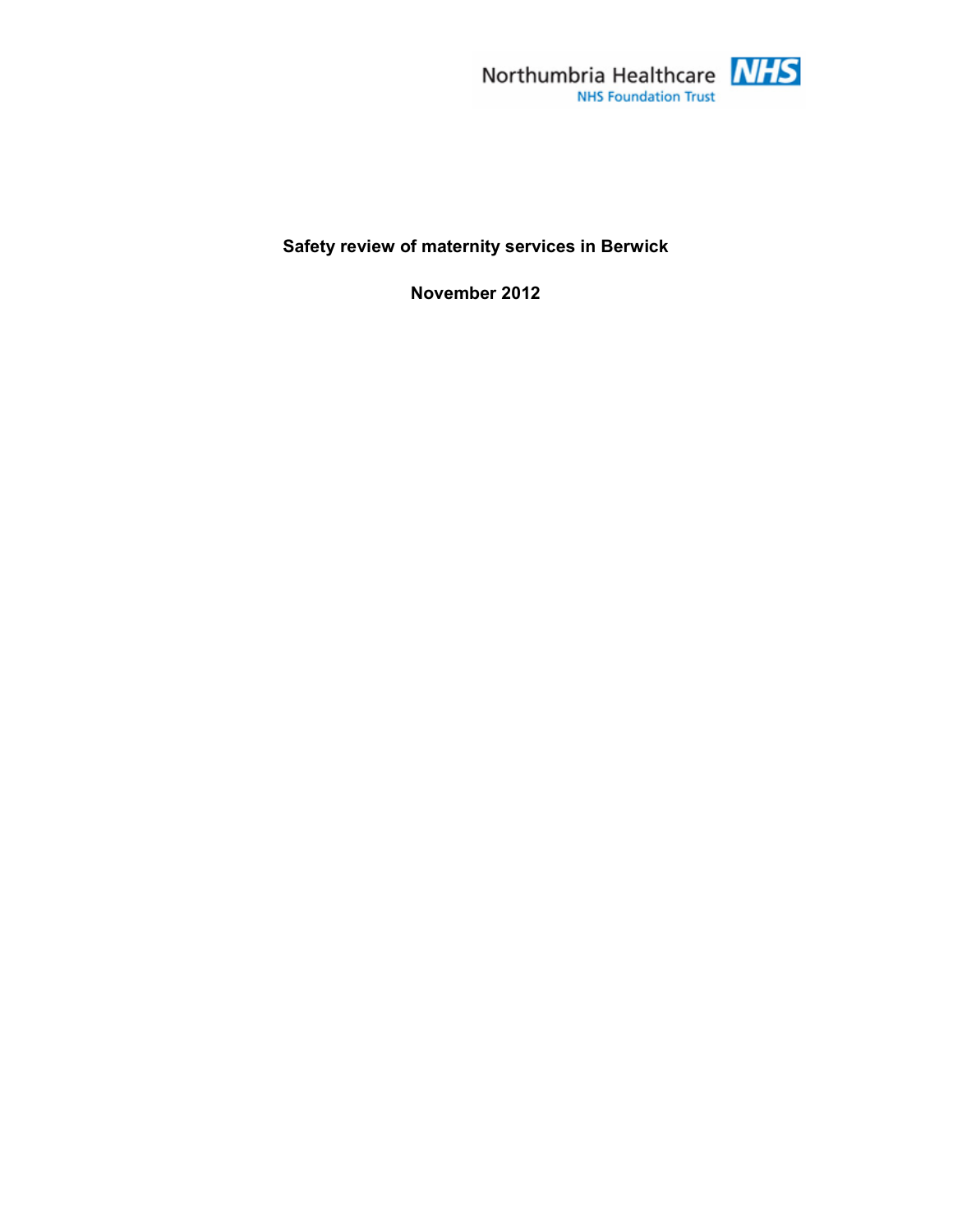| <b>Contents</b>                                                   |                               |                                                       |                |  |
|-------------------------------------------------------------------|-------------------------------|-------------------------------------------------------|----------------|--|
| 1.0                                                               | <b>Executive summary</b>      |                                                       |                |  |
| 2.0                                                               | <b>Purpose of this report</b> |                                                       |                |  |
| 3.0                                                               | <b>Introduction</b>           |                                                       |                |  |
|                                                                   | 3.1                           | Regular services provided through the Unit in Berwick | $\overline{7}$ |  |
|                                                                   |                               | (pre-suspension)                                      | 9              |  |
|                                                                   | 3.2<br>3.3                    | The decision to suspend services                      | 11             |  |
|                                                                   |                               | Immediate steps taken                                 |                |  |
| 4.0                                                               | <b>Review findings</b>        |                                                       |                |  |
|                                                                   | 4.1                           | The numbers                                           | 14             |  |
|                                                                   | 4.2                           | The Unit                                              | 15             |  |
|                                                                   | 4.3                           | Maintenance of skills                                 | 16             |  |
|                                                                   | 4.4                           | Changing national guidelines                          | 16             |  |
|                                                                   | 4.5                           | Quality standards                                     | 17             |  |
|                                                                   | 4.6                           | Immediate regional issues                             | 18             |  |
|                                                                   |                               | 4.6.1 Removal of neonatal retrieval team              | 18             |  |
|                                                                   |                               | 4.6.2 Ambulance support                               | 18             |  |
|                                                                   | 4.7                           | Staff rotation                                        | 18             |  |
|                                                                   | 4.8                           | National comparison                                   | 20             |  |
|                                                                   | 4.9                           | Position from the LSA of Midwives in the North East   | 20             |  |
|                                                                   |                               | 4.10 Views from the local community                   | 21             |  |
| 5.0                                                               | <b>Conclusions</b>            |                                                       | 23             |  |
| 6.0                                                               | <b>Options and actions</b>    |                                                       | 26             |  |
|                                                                   | 6.1                           | Options                                               | 26             |  |
|                                                                   | 6.2                           | Implications for here and now                         | 28             |  |
|                                                                   | 6.3                           | Consideration of equality impact                      | 30             |  |
|                                                                   | 6.4                           | Timeline                                              | 33             |  |
|                                                                   | 6.5                           | Action required for the Board                         | 33             |  |
|                                                                   | <b>Appendix one:</b>          | Terms of reference                                    |                |  |
| <b>Appendix two:</b><br>Births at Berwick and national comparison |                               |                                                       |                |  |
| <b>Appendix three:</b><br>Berwick booking audit                   |                               |                                                       |                |  |

**Appendix four:** Public information and communication materials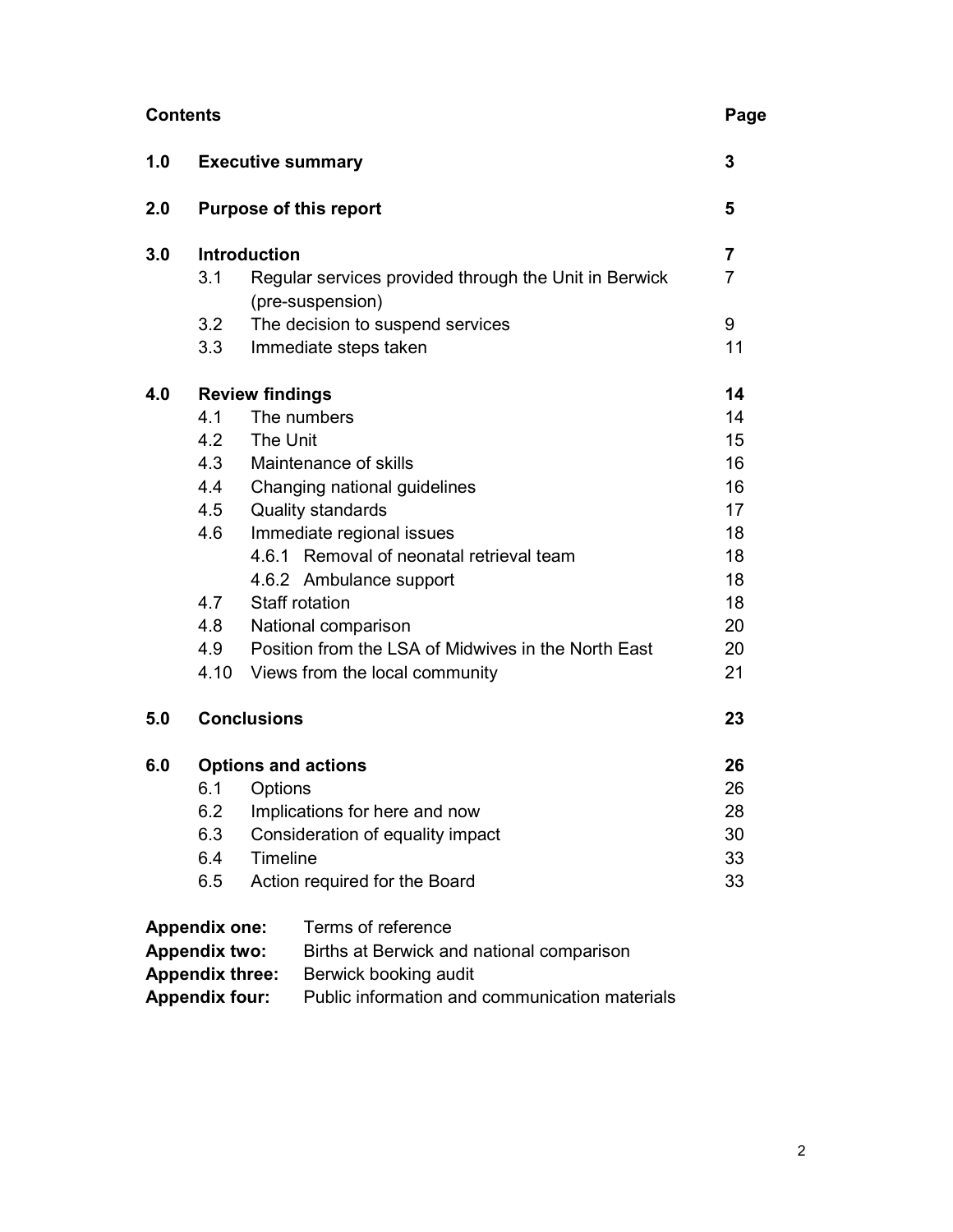# **1.0 Executive Summary**

On 1 August 2012, following advice from its Medical Director, Clinical Director of Obstetrics & Gynaecology, Head of Midwifery Services and independent advice from the Local Supervising Authority (LSA) of Midwives in the North East and a prominent independent neonatal clinician, Northumbria Healthcare temporarily suspended some maternity services delivered from the midwifery-led unit in Berwick. This decision was taken on the grounds of patient safety concerns as a result of two then recent serious clinical incidents.

As a result of this, the Trust, with support of the current commissioners of maternity services in Berwick, NHS North of Tyne, set up a safety review following the suspension of births and postnatal inpatient care

This safety review has found that, as a result of significant changes to national clinical and safety guidelines over the last five years, the number of women who can safely give birth within a midwifery-led unit has greatly reduced.

This coupled with declining birth rates in Berwick and the choices women are making regarding their preferred place to give birth, has impacted dramatically on the number of women giving birth in the midwifery-led unit in Berwick.

As a direct result of this decline, midwives in Berwick have found it difficult to maintain a full range of midwifery skills which are required in order to deliver a safe and sustainable service.

In addition, this safety review has highlighted that the maintenance of inpatient postnatal care 24 hours a day, seven days a week at the unit, requires a significant percentage of the midwifery resource in Berwick. This is currently preventing the availability of midwives to rotate to other busier consultant-led units, thus impacting on the Trust's ability to sustain midwives' skills.

Drawing on the conclusions within this report, two options for ensuring the long term safety of the maternity service in Berwick have been documented and will need to be considered by the Trust Board and commissioners NHS North of Tyne. These options draw on examples of midwifery-led care in other rural areas across the country.

In the interim, due to the significant safety issues highlighted, it is the opinion of the Medical Director of the Trust, the Head of Midwifery and the Executive Director responsible for the service, that it would be currently unsafe to reinstate the full midwifery-led service in Berwick. It is therefore recommended that the temporary suspension of intrapartum care and inpatient post natal care continues for the short term. The need for a suspension should be revisited once all Berwick midwives have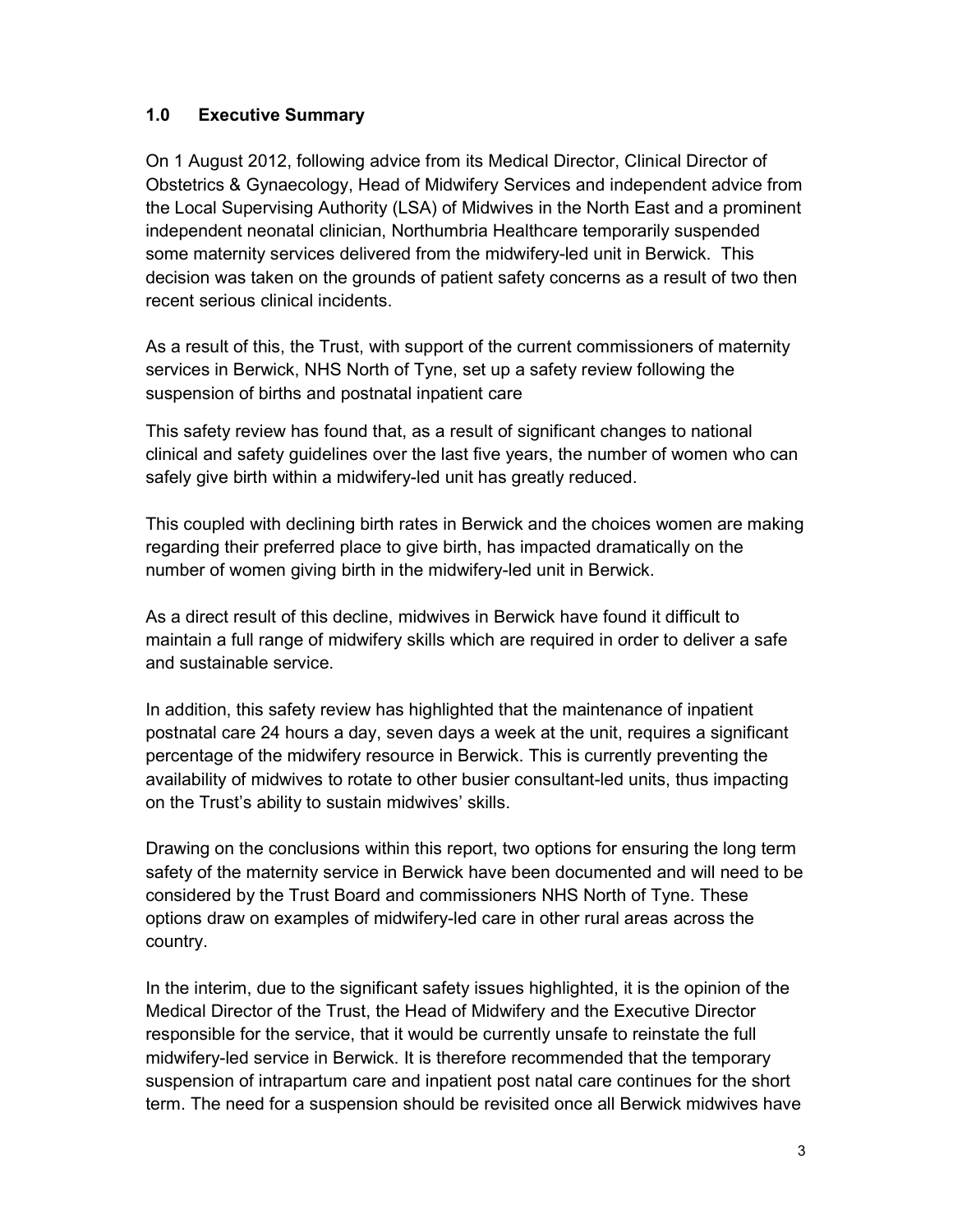completed their rotations to Wansbeck General Hospital, which will not be completed until April 2013.

The Board is asked to consider this paper in full. With the agreement of The Board, this paper will then be issued to the commissioners NHS North of Tyne for them to consider the findings of this report.

It is important to note that any proposed permanent changes to the services at Berwick would be subject to formal public consultation, in line with statutory requirements sections 242 and 244 of the NHS Act (2006), and this would be led by commissioners NHS North of Tyne.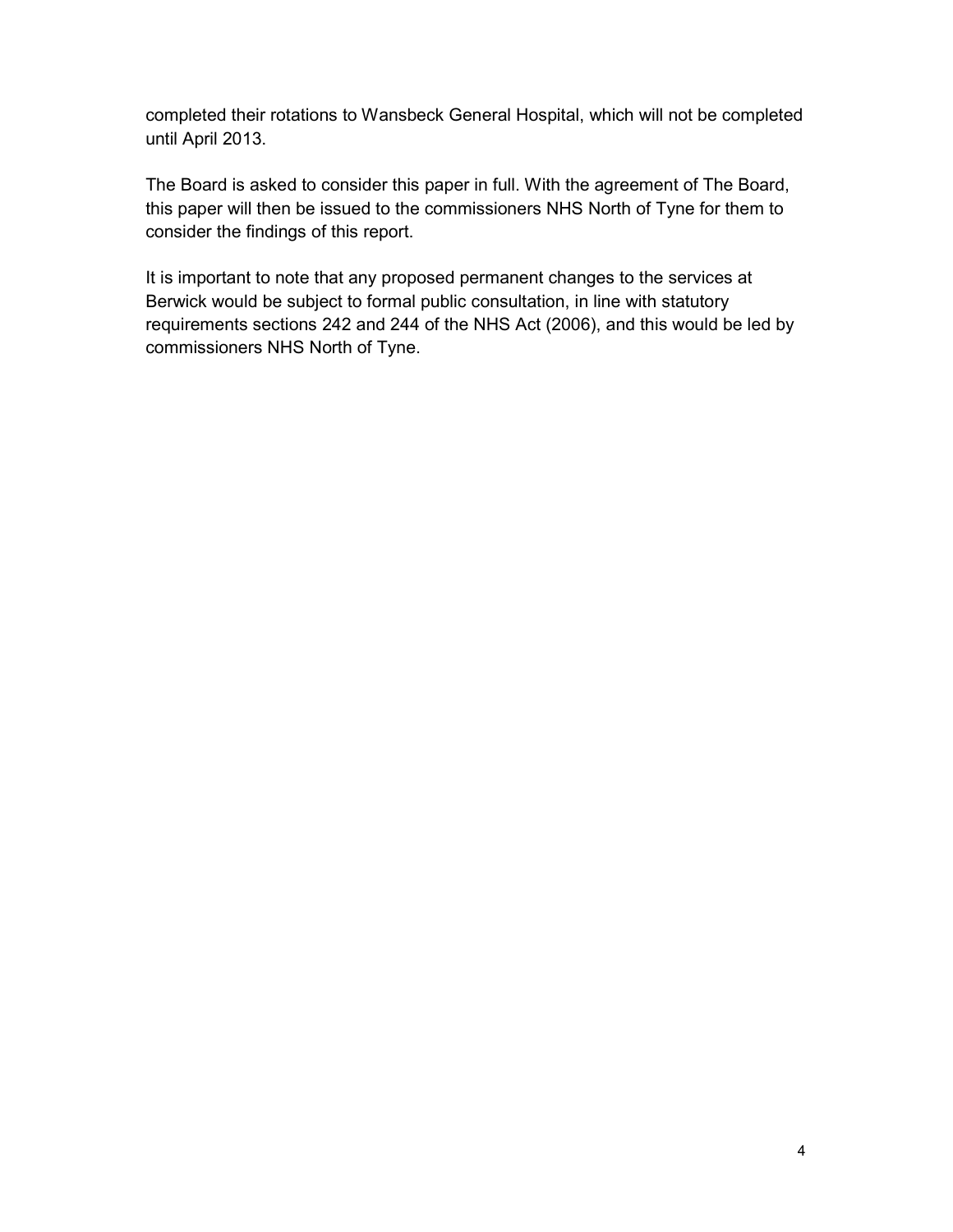# **2.0 Purpose of this report**

This report has been compiled by Northumbria Healthcare NHS Foundation Trust (the Trust) which provides maternity services at the midwifery-led unit at Berwick Infirmary (the Unit).

The Trust identified serious clinical concerns about the care delivered at the Unit as a result of two recent serious clinical incidents. This led the Trust to temporarily suspend the delivery of intrapartum and inpatient postnatal care at the Unit from 1 August 2012. The terms of reference for this safety review can be found in Appendix one and these were agreed from the outset by commissioners NHS North of Tyne.

The purpose of this report is to provide the Board of Northumbria Healthcare NHS Foundation Trust with a safety review on the provision of maternity services in Berwick, following the temporary suspension of some maternity services.

This report will inform the Board's decision as to how intrapartum and inpatient postnatal care can be safely delivered in the future in Berwick and how the Trust can continue to provide a high quality, safe and effective maternity service for the local community.

It will inform the Trust's decision as to whether it is yet possible to reinstate the services that have been suspended and if not, what more needs to be done in order to lift the suspension.

It will also consider what steps need to be taken in order to ensure that safe care is delivered in the long-term so that no further suspension of services is necessary.

This safety review has taken into consideration the recommendations for practice and service provision as outlined in:

- The National Institute of Health and Clinical Excellence (NICE): *Antenatal care: routine care for the healthy pregnant woman (CG62) – issued March (2008)*
- The National Institute for Health and Clinical Excellence (NICE): *Intrapartum care: management and delivery of care to women in labour (CG55) – issued September (2007)*
- The National Institute of Health and Clinical Excellence (NICE): *Hypertension in pregnancy: the management of hypertension disorders during pregnancy (CG107) – issued August (2010)*
- The National Institute of Health and Clinical Excellence (NICE): *Diabetes in pregnancy: management of diabetes and its complications from preconception to the postnatal periods (CG63) – issued March (2008)*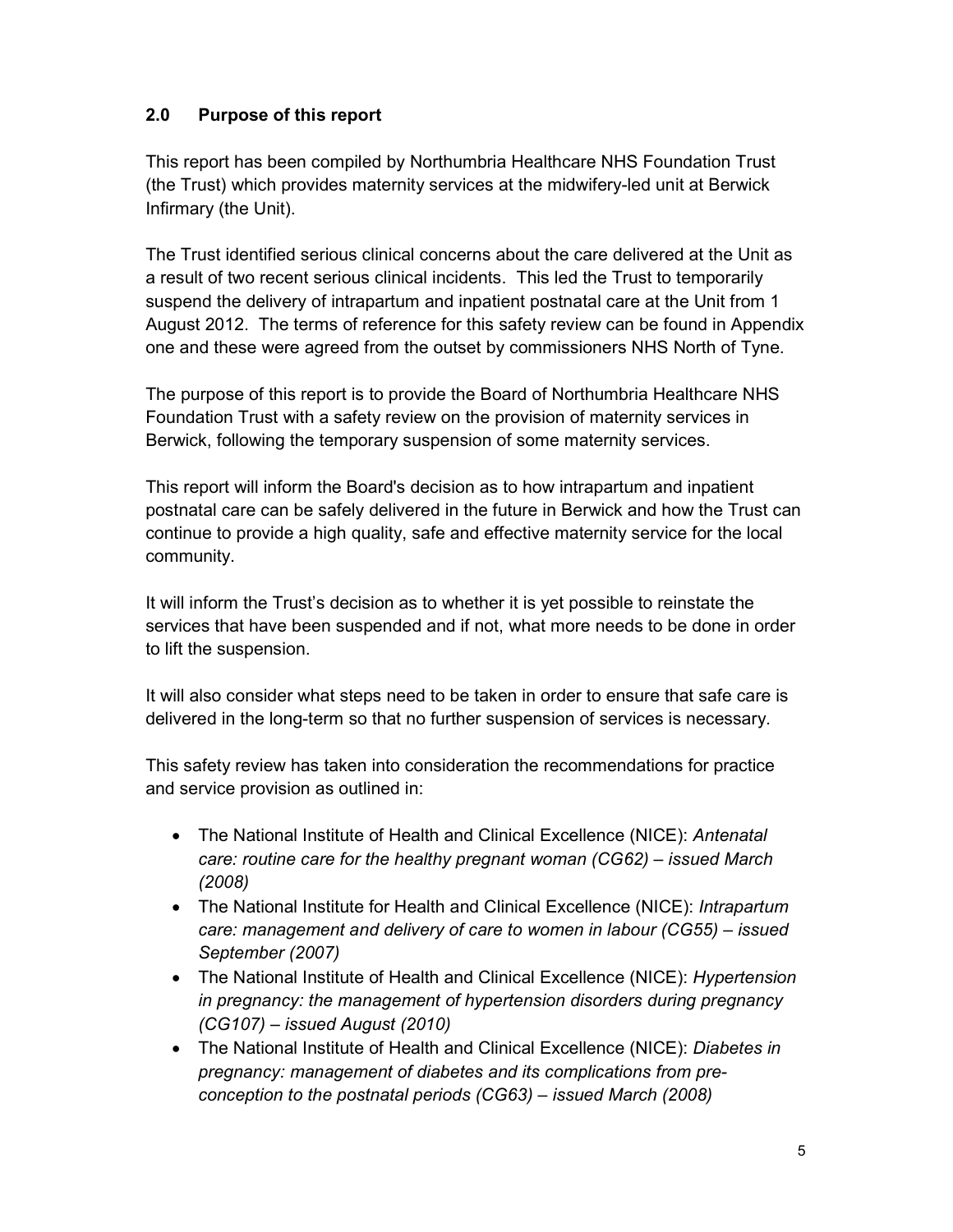- The National Institute of Health and Clinical Excellence (NICE): *Dietary interventions and physical activity interventions for weight management before, during and after pregnancy (PH27) – issued July (2010)*
- The National Institute of Health and Clinical Excellence (NICE): *Pregnancy and Complex Social Factors: a model for service provision for pregnant women with complex social factors (CG110) – issued September (2010)*
- The Nursing and Midwifery Council (NMC): Midwives Rules and Standards (2004)
- Royal College of Obstetricians and Gynaecologists (RCOG): Standards for Maternity Care: report of a working party (2008)
- Royal College of Midwives (RCM): Birth Centre Resource: a practical guide (2010)
- Department of Health (DH): *Delivering high quality midwifery care: the priorities, opportunities and challenges for midwives – September (2009)*
- Clinical Negligence Scheme for Trusts (CNST): *Maternity Clinical Risk Management Standards (2012/13) – issued January 2012*
- NCT Policy Briefing: Midwife-led units, community maternity units and birthing centres – issued August (2008)
- Royal College of Midwives (RCM): RCM Guidance Paper: Staffing Standard in Midwifery Services (2009)
- National Institute for Health Research (NIHR): *The Birthplace national prospective cohort study: perinatal and maternal outcomes by planned place of birth, Birthplace in England research programme (Final report part 4 November 2011)*
- NHS Commissioning Board: *Commissioning Maternity Services: A resource pack to support Clinical Commissioning Groups – issued July (2012).*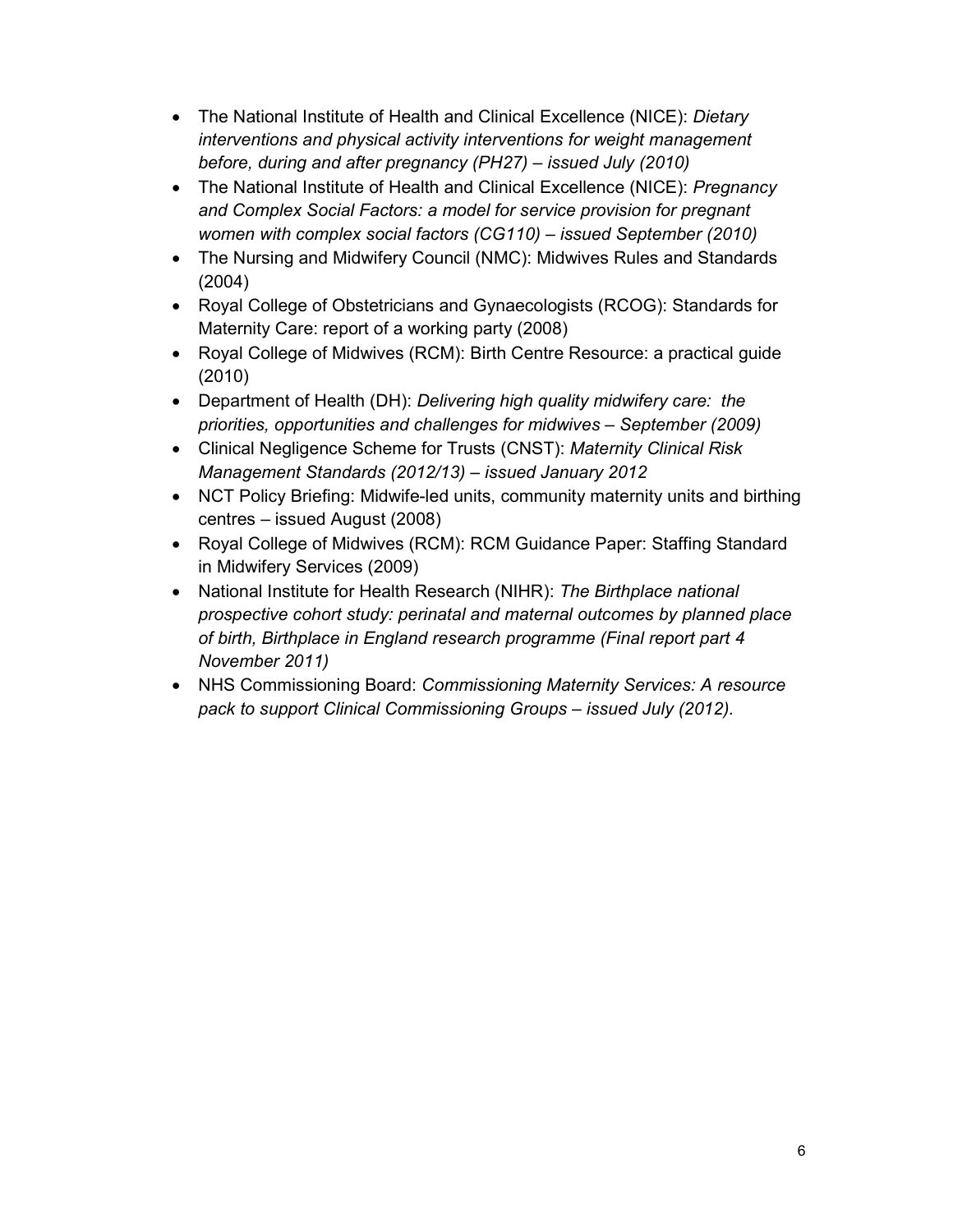## **3.0 Introduction**

## **3.1 Regular services provided through the Unit in Berwick (presuspension)**

Prior to the temporary suspension of some maternity services, the Unit provided a full midwifery-led maternity care service. This includes antenatal care for women with a low risk pregnancy as well as a consultant outreach clinic for women with a high risk pregnancy. Intrapartum care (care during labour) is provided in the Unit for women with low risk pregnancies, as well as inpatient postnatal care and a community midwifery service including home births.

Low and high risk patients are categorised based on national guidelines (see pages five and six) which include the consideration of factors such as the body mass index (BMI) and previous medical and obstetric history. These national guidelines are reviewed and amended on a regular basis and the Trust must take full account of any changes when delivering maternity care.

The midwifery-led maternity service in Berwick is provided from a designated purpose built unit which is open 24 hours per day, seven days a week. The unit is staffed with midwives and health care assistants. For full details of the number of births at Berwick, please see page 14 and refer to Appendix two.

It is important at this point to clarify the difference between a midwifery-led unit and a consultant-led unit. This is detailed below

## • **Midwifery-led units**

Midwives are trained to deliver antenatal, intrapartum and postnatal care independently of a consultant to low risk women. Midwives are trained to detect any abnormalities during all stages of pregnancy, antenatal and postnatal care and refer women onto consultant colleagues for high risk obstetric care if required.

At the beginning of pregnancy, women are allocated a named midwife who coordinates care and undertakes a full obstetric and medical history, identifying any risk factors as outlined by national guidelines (as outlined on pages 5 and 6). The information provided to the midwife will assist in the categorisation of the pregnancy as either being low or high risk.

Women in a low risk category are suitable for midwifery-led care and can receive all care from a qualified midwife including antenatal, intrapartum and postnatal care, unless they chose otherwise. Women who have been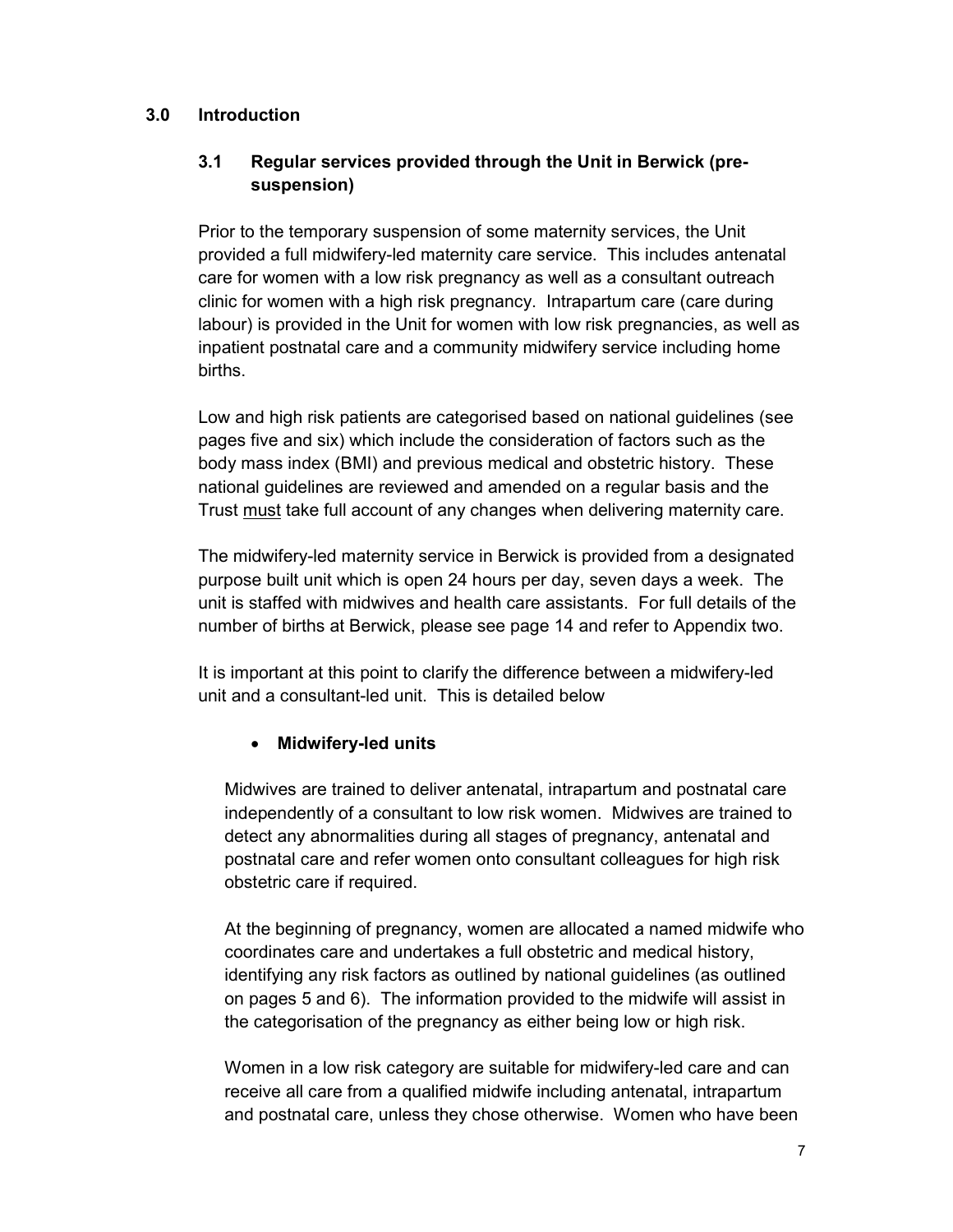identified as high risk are referred to a consultant obstetrician for further assessment, this may result in a package of high risk consultant-led care or a shared care pathway between the consultant and midwife.

Low risk women are eligible to choose to have a home birth or a delivery within a midwifery-led unit. The difference between these two areas for delivery is that at a home birth choices of pain relief methods are reduced. For example, pethidine or opiates are not offered at a home birth. Also, in this scenario, if a baby is delivered at the mother's home who requires additional resuscitation, then transfer of the infant is via the emergency ambulance 999 service to the nearest specialist neonatal unit.

For those women who choose to deliver within a midwifery-led unit, pethidine and opiates are available for pain relief. If a baby is born requiring resuscitation, the midwives will stabilise the baby and request a response from the Royal Victoria Infirmary (RVI) neonatal retrieval team (part of The Newcastle Hospitals NHS Foundation Trust). The team will come to the unit to collect the infant; the infant will be intubated to support its respiration during transfer to the specialist neonatal unit.

NB – As outlined on page 18, recent policy changes mean that this practice will cease in relation to births at midwifery-led units. Midwives will now call 999 and transfer the infant to the nearest specialist neonatal unit resuscitating en route and these babies will not be intubated for transfer but will receive respiratory support via non-invasive ventilation (bag and mask).

Other than the differences in pain relief available, as outlined above, the facilities within the midwifery-led unit at Berwick are the same as what would be available for a home birth.

#### • **Consultant-led units**

A consultant-led unit provides the full range of maternity care pathways. This means women who are either low or high risk can deliver in this type of facility. If a complication arises in labour, there is the immediate backup of consultants who can be called upon if any abnormalities are detected or if any interventions are required, for example, augmentation of slow labour, assistance with delivery forceps or a caesarean section. There is also full support from trained neonatal practitioners, consultant paediatricians and a neonatal unit.

To provide a consultant-led maternity service the following is also required: full intensive care facilities, operating theatres, extensive staffing – not only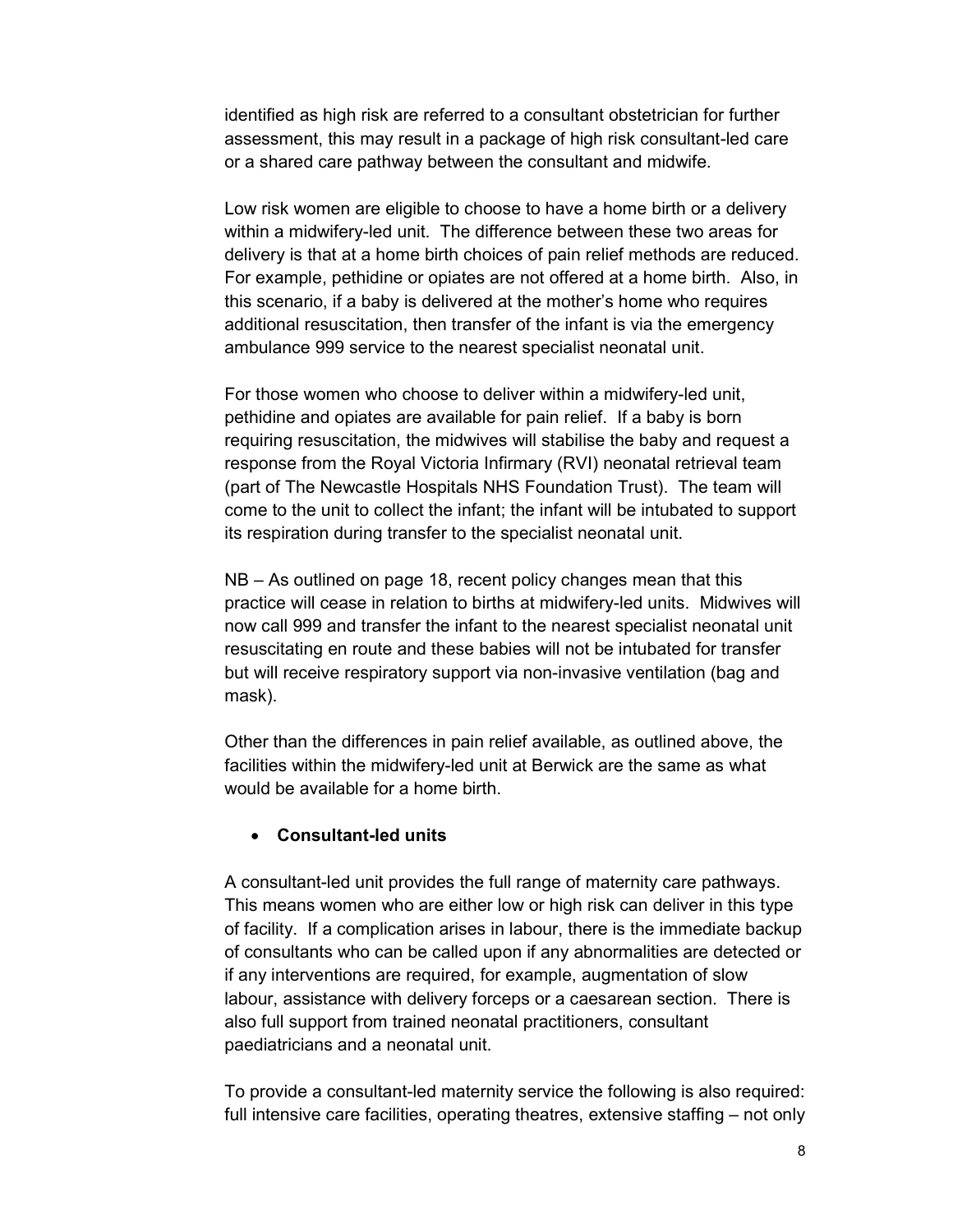of midwives but also of consultant obstetricians, anaesthetists and paediatricians, with a recommended minimum of 2500 deliveries each year. To deliver this service, each site needs nine members of staff at each tier of the service, for example this includes nine consultants, nine registrars, nine junior doctors, in all specialities including obstetrics, anaesthetics and intensivists (as well as a High Dependency Unit and Intensive Therapy Unit).

It is important to note that the Trust cannot deliver any service that deviates from the national standards set by the Royal College of Obstetricians and Gynaecologists and the Royal College of Anaesthetists.

## **3.2 The decision to suspend services**

On 31 July 2012, the Trust took the difficult decision to announce the temporary suspension of births (intrapartum care) and postnatal inpatient care at the Unit pending a full safety review. This decision was taken as a result of two serious clinical incidents which, when investigated, highlighted concerns about the low number of births taking place at the Unit and the subsequent lack of opportunity for midwives to practise their full range of skills.

It is important to note that during the temporary suspension of these services, the Unit has remained open seven days a week for all antenatal, postnatal and consultant-led high risk clinics, with full support from community midwifery services.

Incident one was initially investigated as a 'Serious Learning Event'. During the initial investigation evidence from a senior independent neonatal clinician (i.e. not employed by Northumbria Healthcare) raised very serious concerns linked to the care of a newborn baby. The gravity of the concerns meant the incident was then treated as a 'Serious Untoward Incident' (SUI) and investigated as such.

Incident two occurred while the investigation into incident one was ongoing.

It became apparent in the course of the SUI investigation into incident one, that the Trust might need to take immediate steps to ensure the safety of those women and babies being treated at the Unit. Incident two also raised similar concerns about the quality of care provided by the midwives.

The investigations of the two incidents highlighted the following concerns common to both incidents:

• Failure to recognise a problem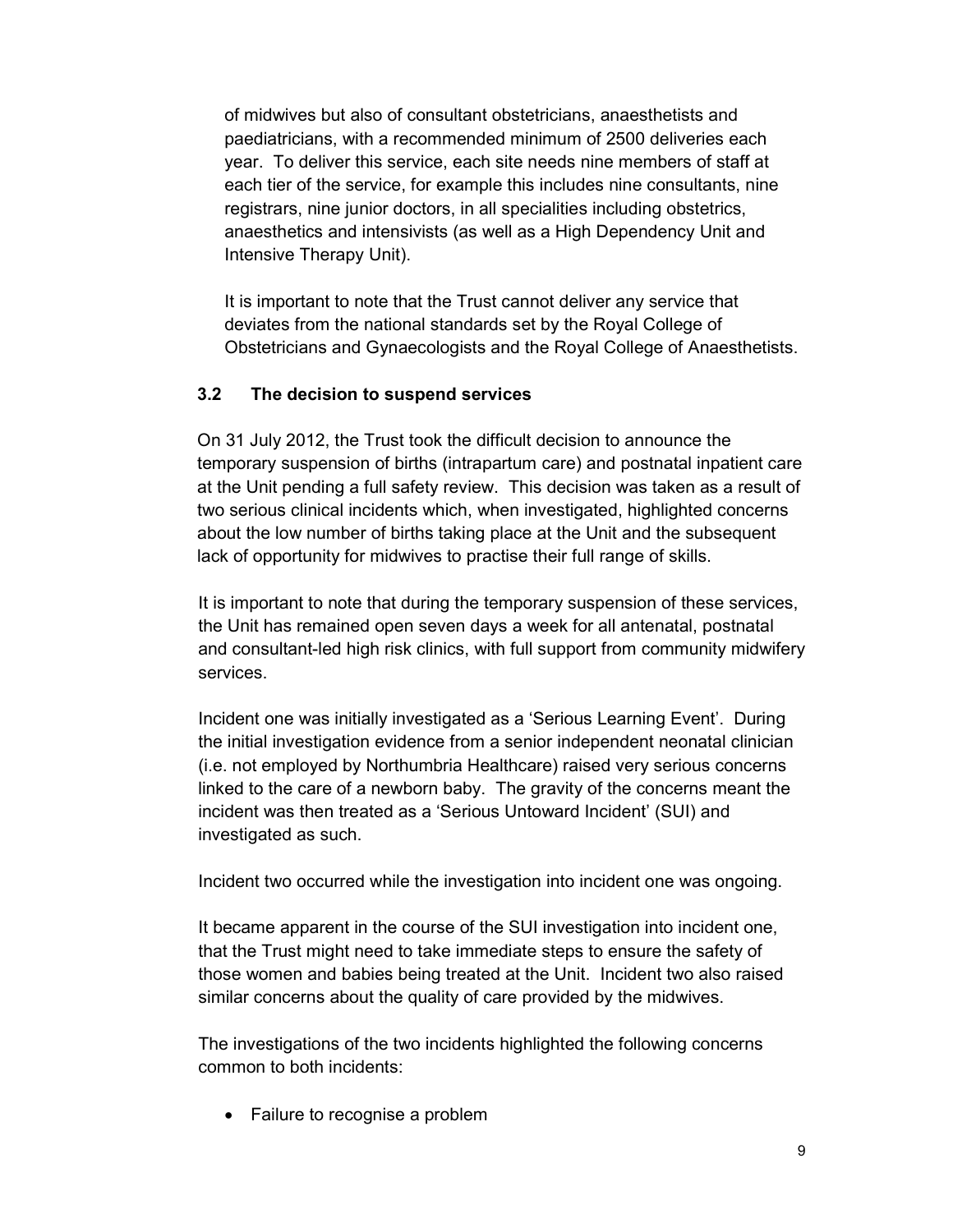- Failure to act appropriately
- Failure to follow established protocols
- Failure to summon help.

These initial concerns were raised and discussed on the day of the Trust Board meeting on 19 July 2012 and following further analysis of the issues a meeting was held on 30 July 2012 to discuss the two serious clinical incidents and the Trust's response to them. The following people attended that meeting:

- Jim Mackey Chief Executive
- David Evans Medical Director
- Ann Wright –Executive Director of Surgery & Elective Care
- Paul Franks Clinical Director of Obstetrics & Gynaecology
- Janice McNichol Head of Midwifery
- Claire Riley Director of Communications

The Clinical Director of Obstetrics & Gynaecology and Head of Midwifery expressed serious concerns that midwives were becoming de-skilled due to the low number of births taking place at the Unit. They considered that this was the root cause of the two serious incidents. Mr Franks leads the consultant-led clinic at the Unit and Ms McNichol is the most senior midwife at the Trust, who has day-to-day contact with the Unit through her role as Head of Midwifery. Both individuals therefore have an in-depth and first-hand understanding of the work carried out by the Unit.

The meeting discussed that the low number of births at the Unit meant that midwives working there did not have sufficient opportunity to practise their skills. The meeting was concerned that the two serious incidents were evidence of the fact that this was having an impact on the quality of intrapartum care provided by the Unit. The meeting concluded that the only way for intrapartum care to be safely provided by the Unit was for the midwives to regain the necessary skills by working for a time at a busier consultant-led unit. In the intervening period, the intrapartum care provided by the Unit would be suspended from 1 August 2012 to protect patient safety.

In the final SUI report, the 'recommendations' section records:

*"Immediate suspension of intrapartum care because of concerns raised."* 

The action plan to the final SUI report states: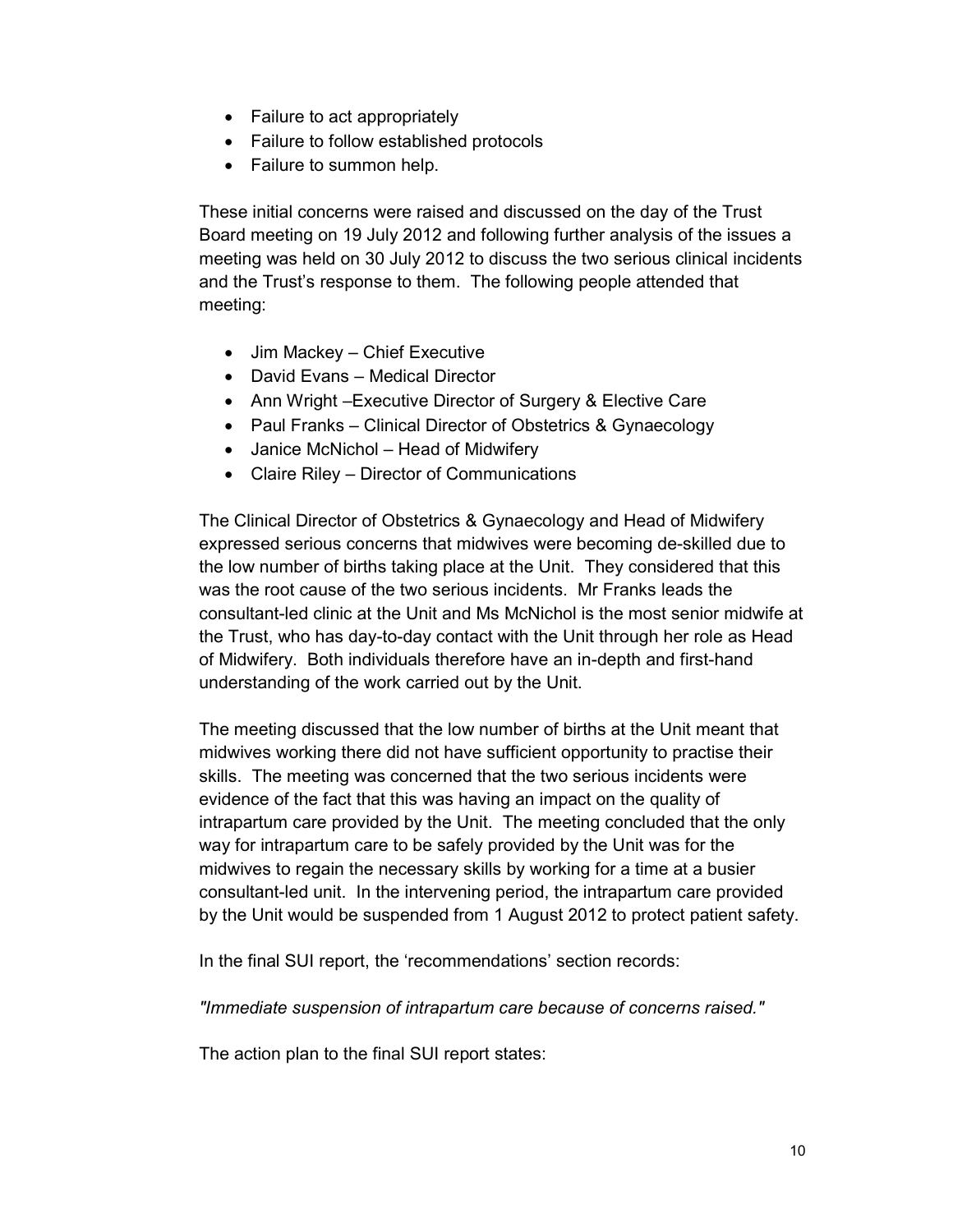*"Suspend intrapartum services until midwives' skills updates and service review undertaken."* 

A decision was therefore taken to suspend intrapartum services and terms of reference for this safety review were agreed with commissioners, NHS North of Tyne. In addition, the decision was taken to suspend postnatal inpatient care to enable the immediate release of Berwick midwives to participate in rotation for updating their skills.

It is important to note that the rotation of Berwick midwives to Wansbeck is being carried out in a supernumerary capacity to allow for the updating of skills and experiences. It was therefore not possible to release any Wansbeck midwives (who are needed to deliver the consultant-led service in Wansbeck) in order to sustain the post natal inpatient postnatal care service in Berwick.

Since 1 August 2012, fortnightly meetings have taken place between the Trust and commissioners NHS North of Tyne as part of this review process.

There are strict guidelines relating to the release of information about any serious clinical incidents. Given the small number of women who have recently given birth attended by Berwick midwives and the close nature of the Berwick community, the Trust is concerned that release of any further details about the incidents would enable local residents to identify the women and babies affected.

As this safety review is not only to be used to inform the Board's decision but will also be more widely distributed to the commissioners and the general public, the Trust will not divulge any further information about these serious clinical incidents that will contravene patient or staff confidentiality.

## **3.3 Immediate steps taken**

<u>.</u>

The midwives involved in these two incidents are also subject to an independent Local Supervisory investigation with has been instigated by the Local Supervising Authority (LSA) of Midwives in the North East<sup>1</sup>.

The Local Supervisory Midwifery Officer (LSMO) for the North East was informed about the decision to suspend services and shared concerns about the limited opportunities for Berwick midwives to practise their skills and the

<sup>&</sup>lt;sup>1</sup>The LSA is responsible for ensuring that statutory supervision of all midwives, as required in the Nursing and Midwifery Order (2001) and the Nursing and Midwifery Council's (NMC) Midwives rules and standards (2004) is exercised to a satisfactory standard within its geographical boundary.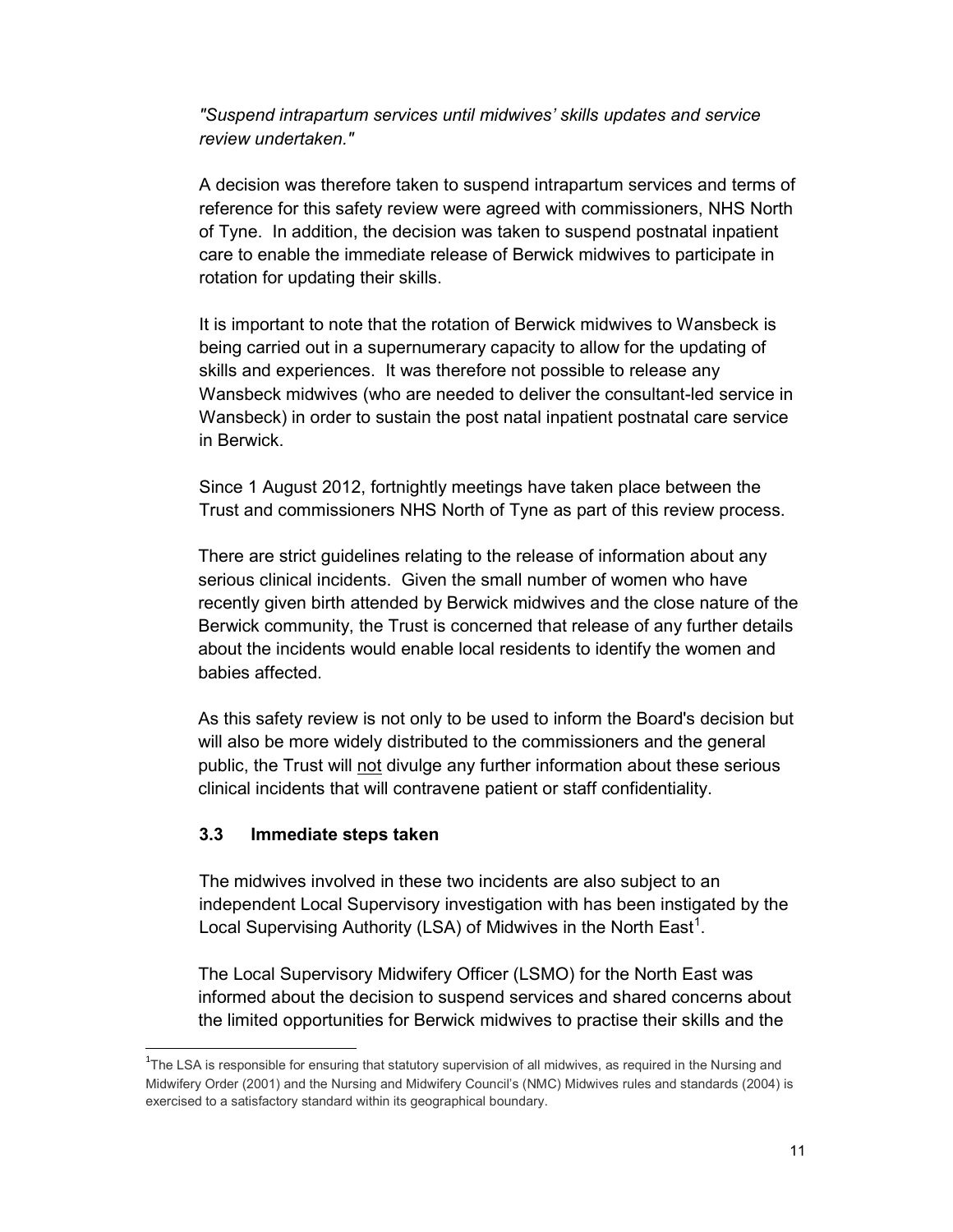two recent incidents (see page 20 for position of LSA). Responsibilities of the LSMO include providing a framework of support for supervision and midwifery practice, ensuring midwives meet the statutory requirements for practice and ensuring that there is access to continuing education and training for supervisors of midwives.

Immediately following the decision to suspend services, the Head of Midwifery at the Trust put in place arrangements for the Berwick midwives to begin rotation to practise at the Trust's busier, consultant-led maternity unit at Wansbeck General Hospital.

This was done by dividing the Berwick midwives into two cohorts, with each cohort separately completing a one-off, three month rotation. It was not possible for all Berwick midwives to practise at Wansbeck General Hospital at the same time because all other midwifery-led services in Berwick have continued seven days a week, during the temporary suspension.

The three month length of rotation was needed to ensure that all Berwick midwives had the opportunity to gain a wide variety of birth experiences.

A log was produced setting out the experiences that the midwives needed to obtain whilst at Wansbeck General Hospital, for midwives to complete during their rotation. Additional training has also been arranged to address the lack of recent experience and also the issues identified in the SUI report.

These arrangements were made in consultation with the LSMO who has supported and continues to support the decision to temporarily suspend some services on safety grounds.

The first cohort of midwives is now three months into their rotation. The remaining Berwick midwives are due to start their rotations in November and December, with all due to complete by April 2013.

It is not possible to lift the suspension of some services at Berwick until both cohorts of midwives have completed their rotation at Wansbeck. This is because the small size of the team working in Berwick means that all midwives in the team must be able to deliver safe intrapartum care if this is to be available on a 24/7 basis. On completion of rotation, each midwife will meet with their named Local Supervisor of midwives to ensure they have completed all necessary components of updated practice.

To ensure the ongoing safety of care delivered by the Unit, the Trust needs to ensure that the Berwick midwives continue to be able to practise their skills by regularly attending births.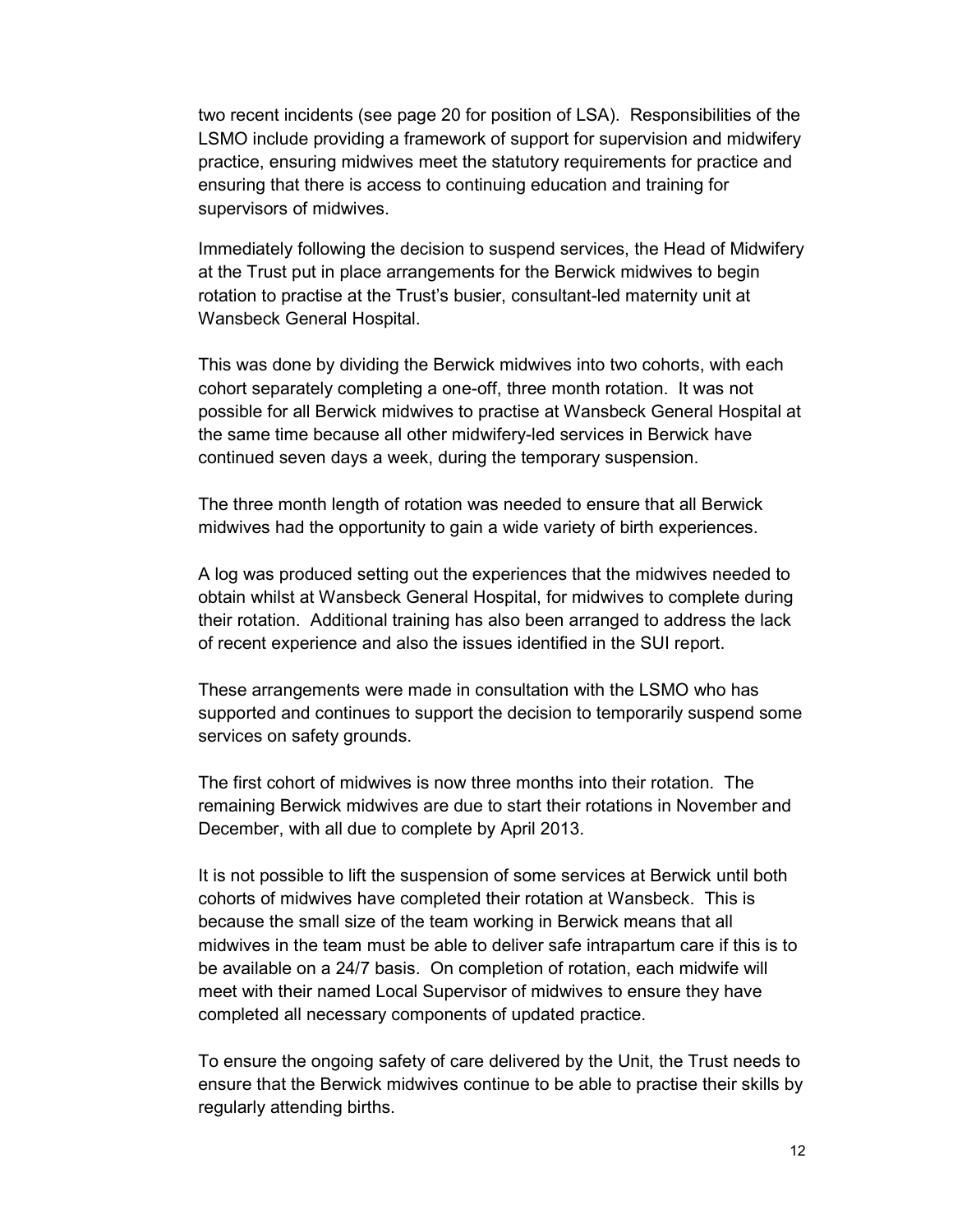Therefore this report considers not only when the suspension of services can be lifted, but also what arrangements will need to be put in place to ensure Berwick midwives are getting the regular experience of births that is needed to maintain their skills in the long term.

For the purpose of this safety review, the Trust has not undertaken a financial assessment in relation to delivering maternity services in Berwick. This is because the primary reason for this review is for safety reasons and not related to costs.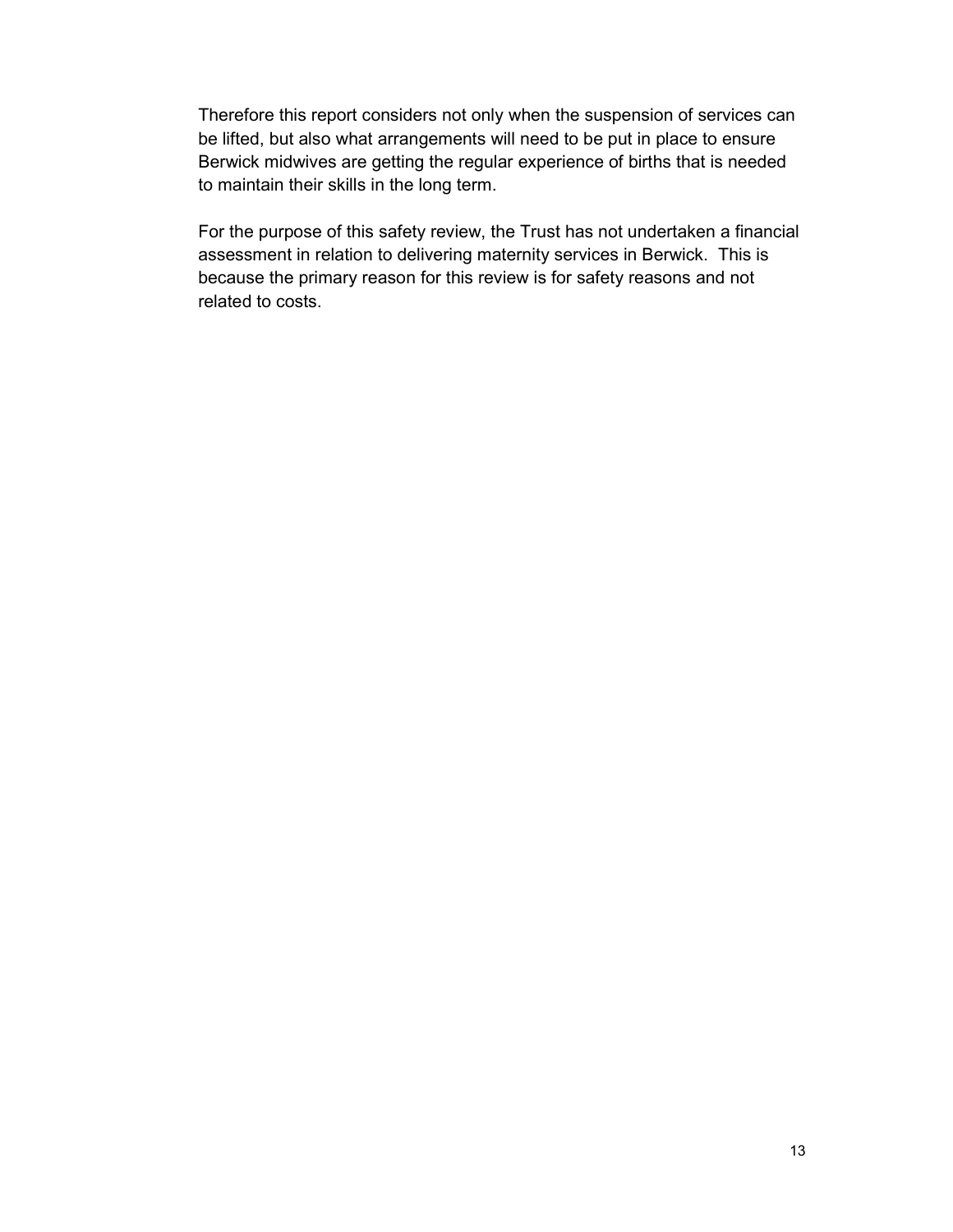## **4.0 Review findings**

## **4.1 The numbers**

As detailed in full in Appendix two, the number of deliveries in Berwick has fallen from 40 in 2007/08 to an all time low of 13 deliveries in 2011/12. The Office of National Statistics also shows a decline in births for Berwick over the past years based on per 1000 population.

At the time of the temporary suspension of some services, 12 deliveries had taken place at the unit in 2012/13, but had the service continued it was not expected that the number of deliveries in 2012/13 would have significantly exceeded those in 2011/2012, for the reasons outlined below.

The Trust has undertaken a comprehensive audit of births from 1 April 2011 to 31 March 2012, to clarify the factors influencing where women initially chose to have their babies and where they subsequently delivered. The results of this audit are included in full, in Appendix three. The following is a summary of the key findings:

- 48% of women (which represents 133 women) were classed as high risk patients and therefore could not deliver in a midwifery-led unit
- 52% (which represents 145 women) were classed as low risk patients at the time of the initial assessment and therefore could choose to deliver in a midwifery-led unit. Of these low risk women:
	- o 59% (85 women) chose to deliver in a consultant-led unit:
		- 20% (29 women) chose Wansbeck General Hospital
		- **39% (56 women) chose Borders General Hospital**
	- o 34% (49 women) chose to book their delivery at the Berwick midwifery-led unit
	- o 7% (11 women) chose other venues for delivery, including Alnwick Infirmary, the Royal Victoria Infirmary and one home birth
	- o When a low risk patient was asked why they chose their particular place of delivery, 97% stated patient choice as the reason (i.e. personal preference) rather than the remaining options of pain relief, special care baby facilities, consultant presence or 'other'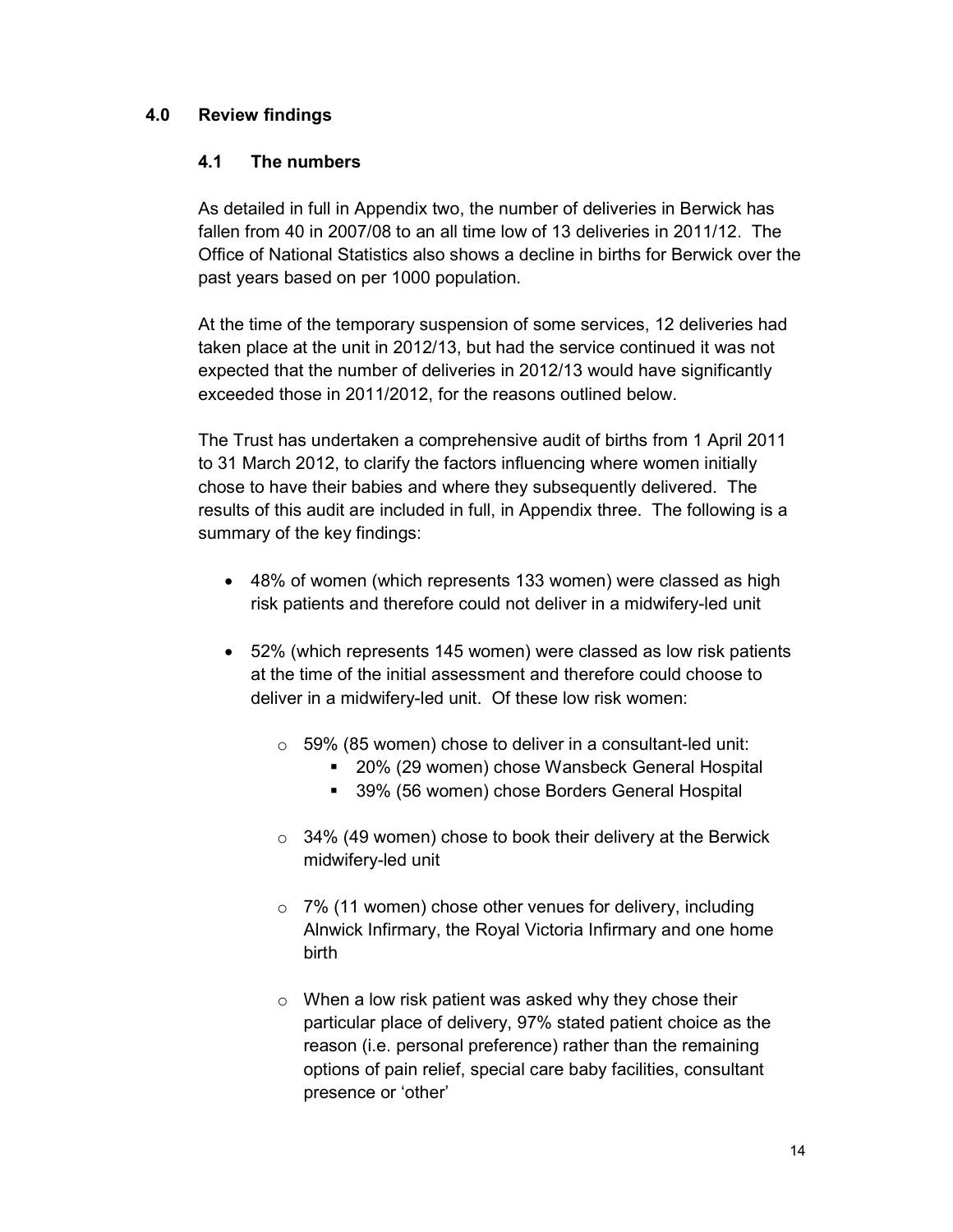- Of the 49 women who initially chose to deliver at Berwick midwifery-led unit ,13 gave birth at the Unit and 36 did not
- Of the 36 who did not give birth at Berwick:
	- $\circ$  Ten women commenced their labour in Berwick but had to be transferred to Wansbeck General Hospital during labour due to complications which required consultant-led care
	- $\circ$  Of the remaining 26 women who initially planned to deliver in Berwick:
		- Four changed their minds and wanted consultant-led care
		- **Four women moved out of the Berwick area**
		- **Four women unfortunately miscarried**
		- **The remaining 14 women, developed complications either** during pregnancy and/or birth which, based on the national guidelines detailed in this review, meant they needed to deliver in a consultant-led unit. A full list of these medical reasons can be found in Appendix three.

# **4.2 The Unit**

The midwifery-led unit at Berwick has one delivery suite and six inpatient postnatal beds. Occupancy rates for these beds on a yearly basis are around 20 per cent for both births and inpatient postnatal care. Over the past year, from 1 April 2011 to the 31 March 2012, out of 365 days:

- For 129 days, no patient occupied any beds in the Unit
- For 126 days, only one of the six beds was occupied
- For a third of the year the Unit did not have any inpatients

Shorter postnatal stay is the norm across the country with clear recommendations linked to the early mobilisation of mothers just after birth and early discharge home encouraged.

The current model of providing 24/7 postnatal inpatient care at the midwiferyled unit in Berwick, which, as outlined above operates at about 20 per cent capacity at any given time of the year, has prevented the Trust from being able to regularly rotate midwives for skills updating or providing any other form of enhanced community midwifery service.

This is because although for much of the time they will not be delivering care (due to the low occupancy levels), Berwick midwives nevertheless have to be available at the Unit 24 hours a day, seven days a week to provide postnatal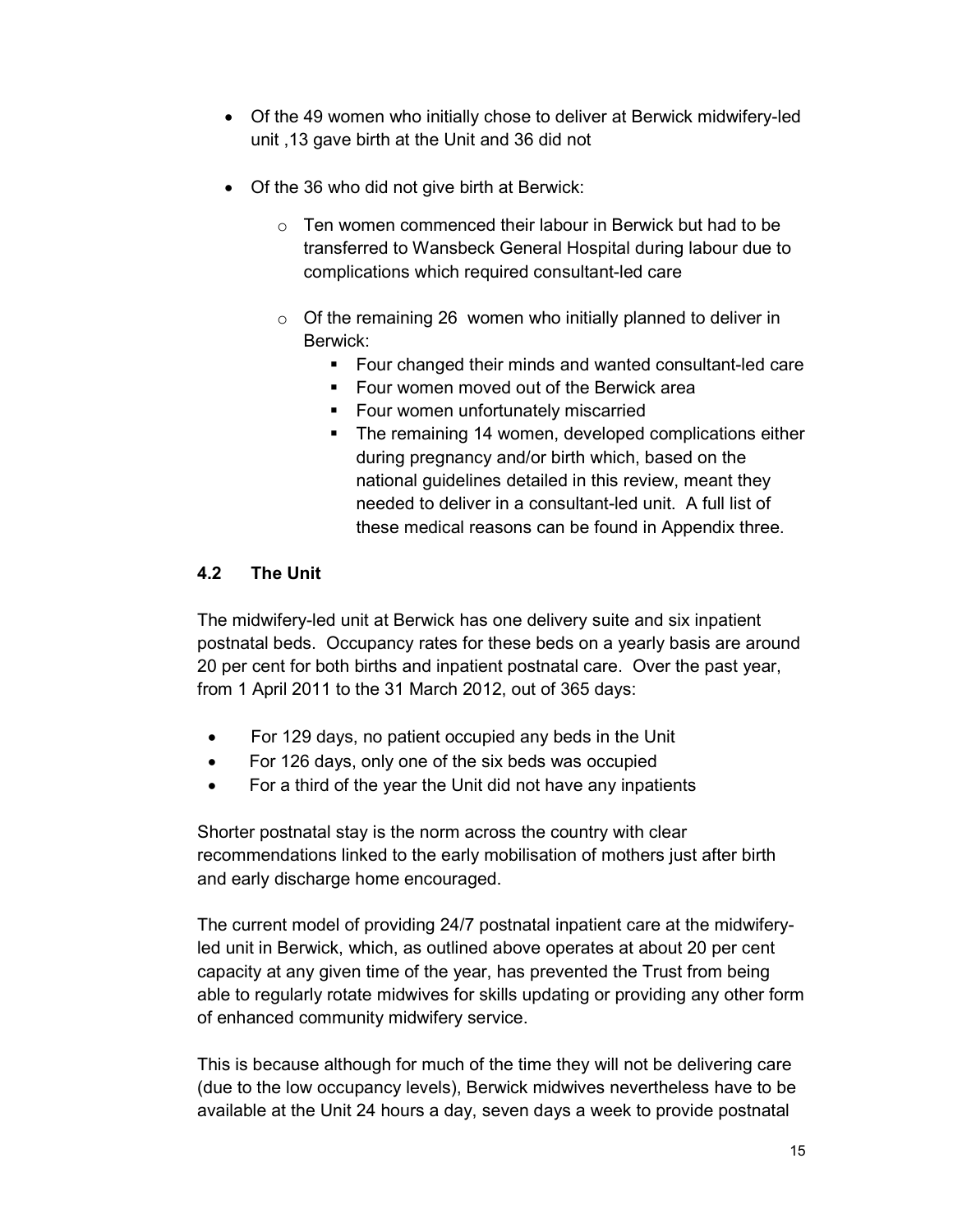inpatient care should it be needed. This requirement to be on hand at the Unit has meant that the Berwick midwives cannot practise elsewhere e.g. at the consultant-led unit at Wansbeck General Hospital, or to provide any enhanced community midwifery service, even if there are no inpatients to provide care to at the Unit.

# **4.3 Maintenance of skills**

Although the Trust is not aware of any nationally set minimum number of births that midwives are recommended to attend to maintain their skills, following consultation with the LSMO, its Head of Midwifery and Clinical Director of Obstetrics & Gynaecology, it considers that the overall birth figures for Berwick are well below the number of deliveries necessary in order for midwives to maintain a full range of midwifery skills.

The Royal College of Midwives (RCM, 2009) does outline a recommended birth to midwife ratio, for workforce planning purposes, of one whole time equivalent midwife to every 35 births for low risk birth midwifery-led births. In Berwick, the current birth to midwife ratio is 0.37 (less than one birth) per whole time equivalent midwife.

# **4.4 Changing national guidelines**

In recent years, the midwifery-led unit at Berwick has seen a reduction in the numbers of births. This has occurred to a significant extent as a result of NICE guidance and other national guidance (see pages 5 and 6) which has reduced the number of women who are eligible to deliver in this type of facility (see page 14) and has been further impacted upon through women's choice and the declining birth rate in Berwick.

The following bullets are just a few areas where national guidance has changed significantly and affected the options available to women when deciding, with their clinician, where is the most appropriate and safest place to give birth. In general terms, these national changes mean it is more likely that more pregnancies will be classified as high risk and therefore not suitable for midwife-led delivery:

- Body mass index (BMI) of the expectant mother at the time of booking
- Deep vein thrombosis risk assessment
- Hypertension
- Diabetes assessment
- Complex and social factors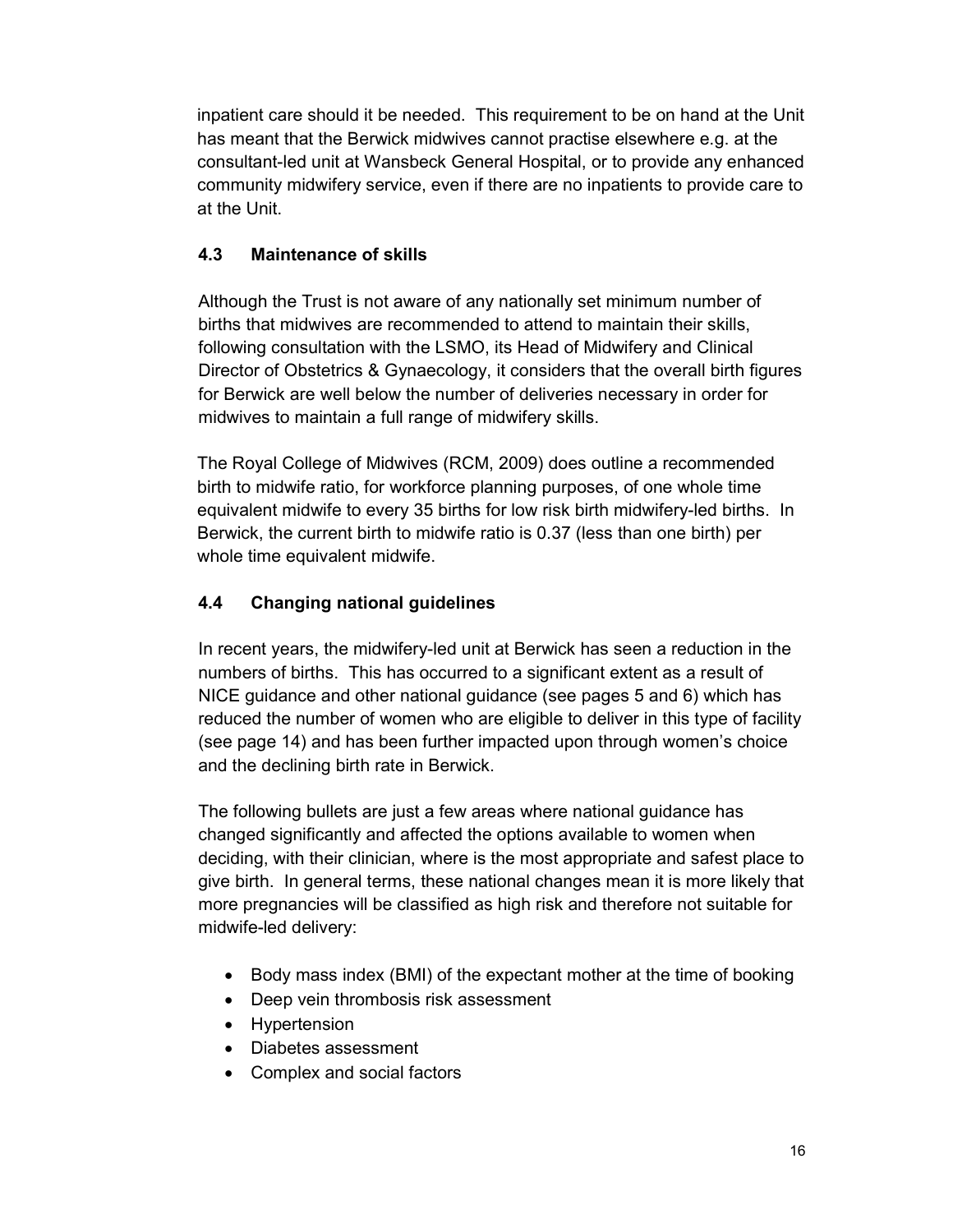## **4.5 Quality standards**

The Clinical Negligence Scheme for Trusts (CNST), administered by the NHS Litigation Authority (NHSLA), handles all clinical negligence claims against NHS bodies. The CNST outlines a set of clear 'Clinical Risk Management Standards for Maternity Care' which were newly updated in 2012 and originally introduced as a result of the significant proportion and cost of maternity related claims against NHS Trusts which are reported to the NHSLA.

There are five parts of the CNST which are classed as standards. These standards are:

- 1) Organisation of care
- 2) Clinical care
- 3) High risk conditions
- 4) Communications
- 5) Postnatal and newborn care.

Within each standard there are ten criteria that reflect national recommendations for each area as detailed above. As a result of this, the Trust has local guidelines which are audited on an annual basis to ensure it maintains these very strict, safe standards of care. The Trust is also assessed on a three yearly basis by CNST.

Since 2010, the Trust has obtained the highest possible CNST safety rating (level 3) in relation to maternity care and the five standards above, and this covers the Trust's four midwifery-led units and one consultant-led unit. This CNST level 3 safety rating forms the basis of the safety and quality standards the Trust expects to deliver across all maternity services.

These CNST *Maternity Standards* provide the evidence base upon which risk is assessed and communicated to all women using maternity services provided by Northumbria Healthcare. This is to ensure that the Trust provides the required information to facilitate discussion with women around the most appropriate and safest setting in which to deliver their baby.

The Trust acknowledges that these stringent CNST safety standards were at risk of being compromised, had it not taken immediate action to suspend some services in Berwick on 1 August 2012.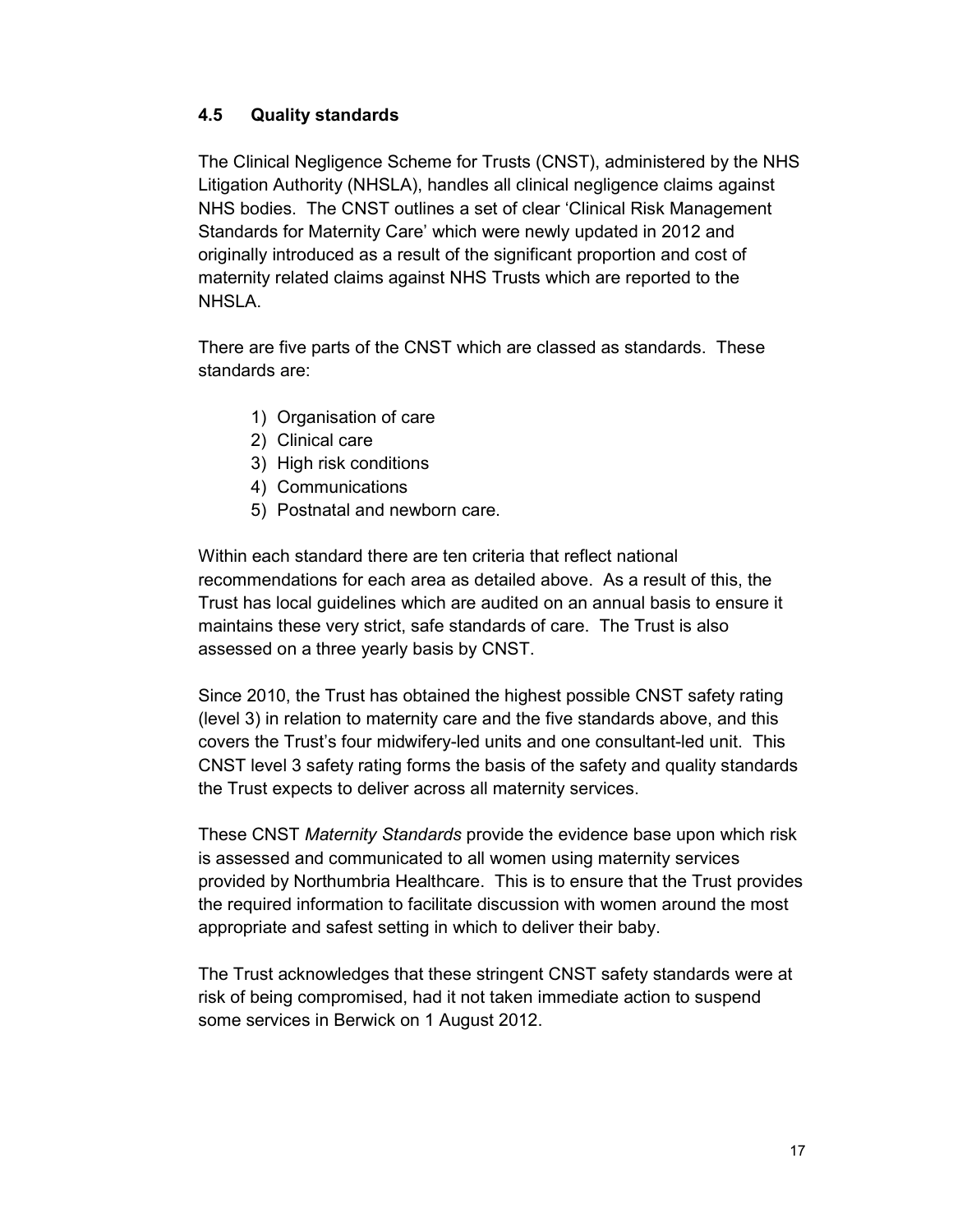#### **4.6 Immediate regional issues**

#### **4.6.1 Removal of neonatal retrieval team**

The Trust has been given notice by Newcastle Hospitals NHS Foundation Trust that it intends to withdraw the services of its neonatal retrieval team, which is currently in operation. Currently, midwives in midwifery-led units across the north east including Berwick, call upon the neonatal team at the Royal Victoria Infirmary (RVI), who provide a medical response team to collect ill neonates and transport them to Newcastle for intensive care. This retrieval service would always stabilise the baby first prior to any journey to the RVI. Under this new arrangement this service will cease. The impact of this change will result in ill neonates, who require neonatal resuscitation and support, being transported via ambulance with a midwifery escort to A&E at the RVI. Neonatal resuscitation will be provided in transit by the midwife, using a bag and mask, with a paramedic escort. The decision is a national policy decision which Newcastle Hospitals is acting on, however, this causes concern with the safety aspects of transporting an ill neonate, who has not been stabilised. It may result in even fewer women choosing to use Berwick for intrapartum care.

#### **4.6.2 Ambulance support**

There are two rostered paramedic crews which are currently based in Berwick. All paramedics receive standard maternity training in line with the Joint Royal Colleges Ambulance Liaison Committee which outlines the standards that all paramedics must work to. In addition, the Local Supervising Authority (LSA) of Midwives in the North East provides advanced life support training in obstetrics for paramedics.

North East Ambulance Service NHS Foundation Trust is not yet clear what the potential impact of the temporary suspension of some maternity services in Berwick may have on ambulance crews and is currently undertaking a review to be shared with commissioners, NHS North of Tyne.

#### **4.7 Staff rotation**

As a result in the decline in births in Berwick (see page 14 and Appendix two), midwives have been unable to regularly practise and maintain their intrapartum skills. In order to keep up to date with skills and experience, Berwick midwives need to have the opportunity to practise in a busy environment where they will be exposed to a higher number of births and a variety of challenging clinical situations including emergencies.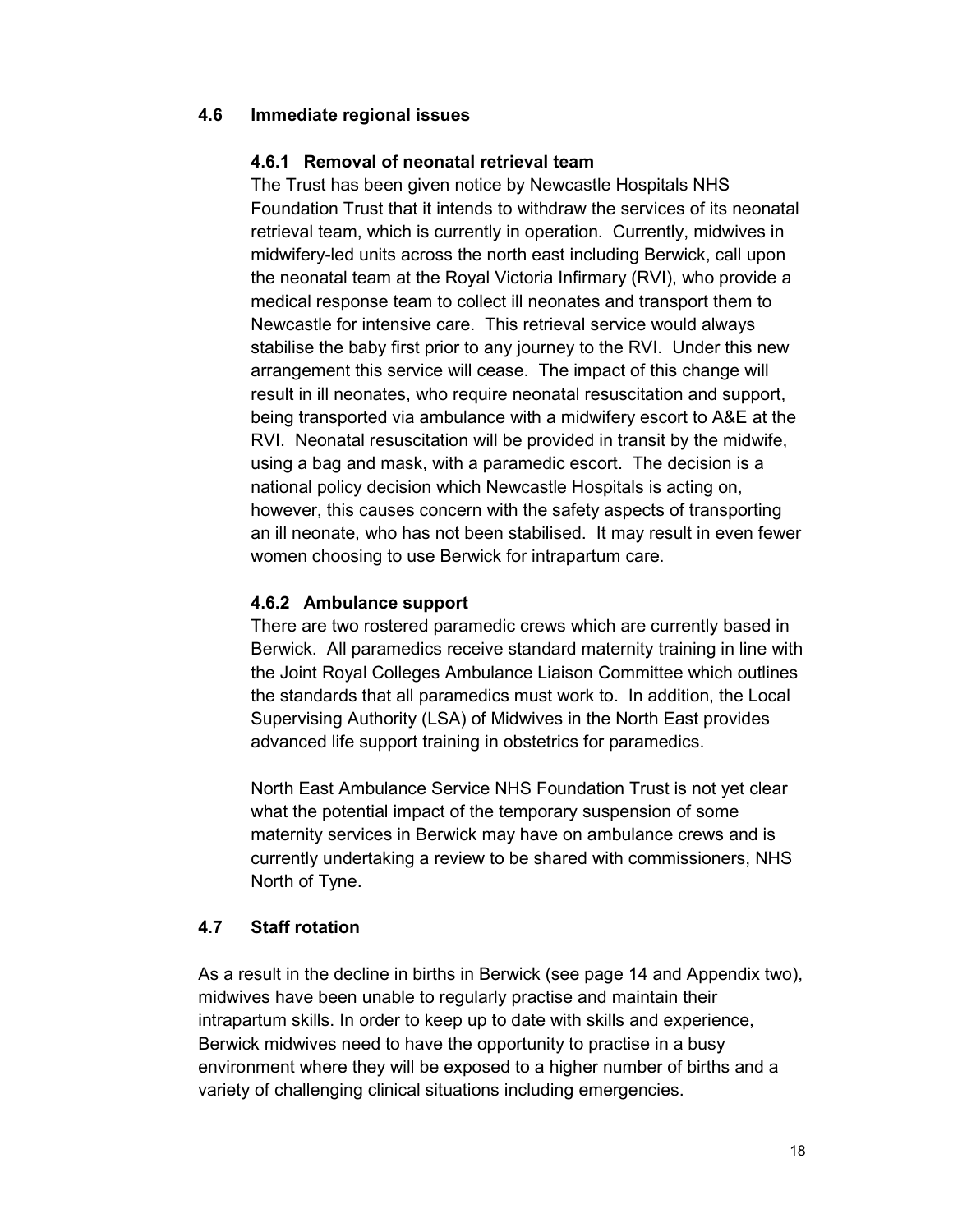Historically, there have been difficulties in facilitating a regular rotation arrangement for the Berwick midwives as a result of practical, operational and logistical reasons.

For example, the location of the unit at Berwick, the small midwifery team and the current 24/7 inpatient postnatal care service, have made it difficult to arrange for the regular rotation of Berwick midwives to Wansbeck General Hospital, 52 miles away (a busy consultant-led unit provided by the Trust.

However, the current safety concerns, which were not held by the Trust until the recent clinical incidents occurred, mean that now there is a far greater need to overcome these rotation issues.

As soon as safety concerns became apparent (as outlined in this safety review), the Trust took immediate steps to organise for midwives from Berwick to rotate to Wansbeck General Hospital to update their practice and apply their skills.

This one-off rotation arrangement exposes Berwick midwives to clinical situations in order to maintain their skills and encourage a culture of peer review. It would need to be formalised for the future if it is decided that this is the preferred way of ensuring that safe intrapartum care can be delivered at the Unit.

It is important to note that the Trust would not be able to facilitate any rotation of midwives to maternity units managed by other hospital trusts, for example, Borders General Hospital. This is because the Trust has to assure staff training and adherence to Trust guidelines and quality standards which are audited annually for compliance of CNST safety assessments.

It is also important to note that rotating midwives from Wansbeck to Berwick would not have helped in the updating of skills and regular practice needed by Berwick midwives. The problem would remain that the Berwick midwives had insufficient opportunity to practise their skills due to the low number of births occurring in the Unit.

The only benefit in Wansbeck midwives rotating to Berwick would be to help facilitate the rotation of Berwick midwives to Wansbeck, for the purposes outlined above.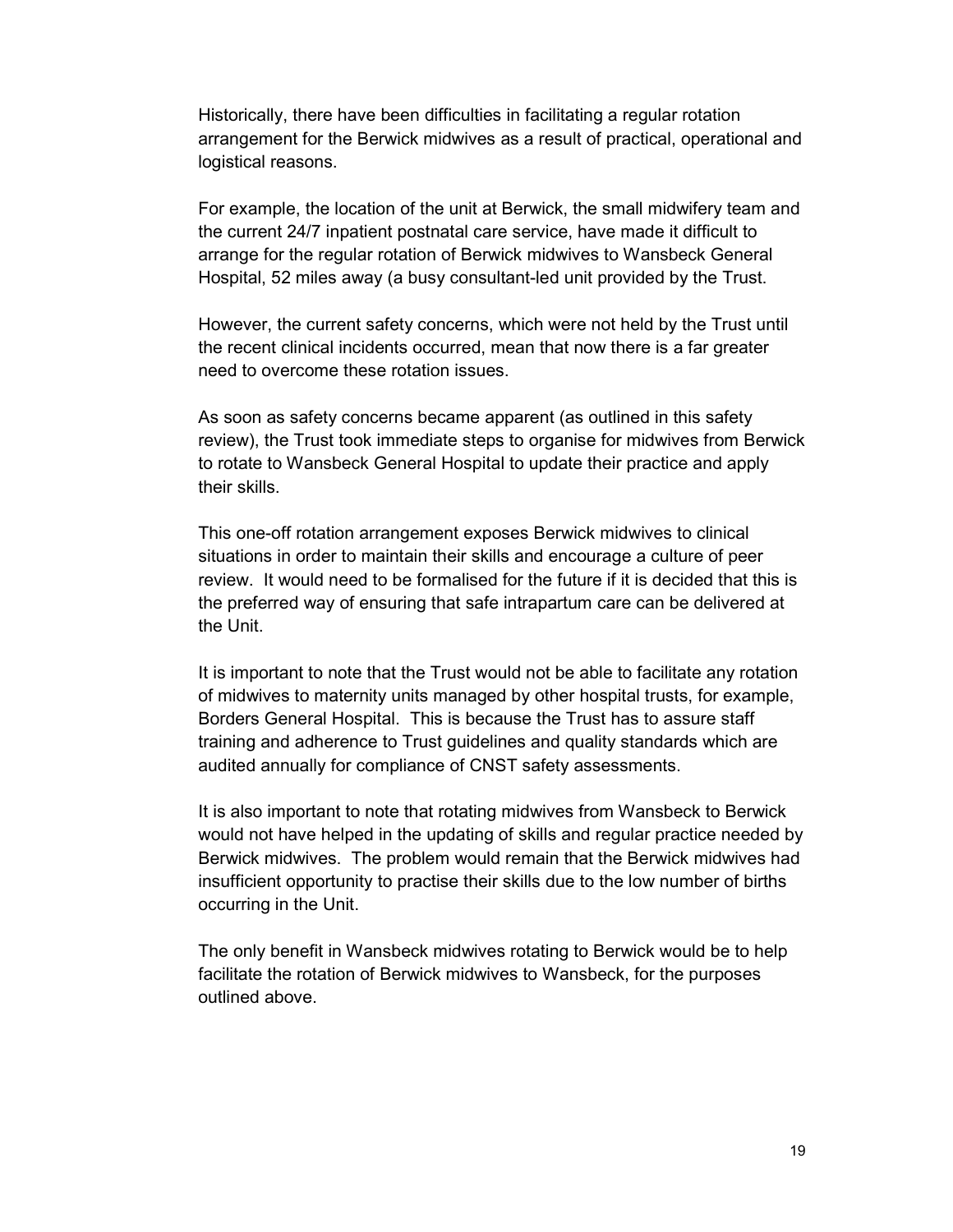## **4.8 National Comparison**

The safety review undertaken by the Trust has shown that the current configuration of maternity services in Berwick is an outlier with the rest of the country, even when looking at other very rural areas (see Appendix two) Berwick, as a result of its geographical isolation, is not a unique case when it comes to providing maternity services. However Berwick is unique in having a stand alone midwifery-led unit with the smallest number of births (13) in England.

The only slightly comparable midwifery-led unit is in Penrith, which delivered 30 babies last year. However this unit is not open or fully staffed 24 hours a day, seven days a week like Berwick and instead operates a midwifery on call system for labouring women.

Equally, there are some midwifery-led units in Scotland which deal with a low number of births (between ten and 20 a year). However, these units are only opened on an 'as required' basis. Community midwives take part in on call systems for intrapartum care, rather than providing a fully staffed unit 24 hours a day, seven days a week. These units open for delivery with women arriving to give birth and discharged home after six hours, with full community midwifery support.

There are no national rules or guidance which outline how many births are required to deliver a safe and sustainable maternity services in rural areas. Nor is there a minimum number of births that midwives are recommended to attend to maintain their skills.

However, the Trust believes that the current model of care in Berwick and declining numbers are not sufficient for midwives to maintain their skills and that this contributed to two serious clinical incidents.

# **4.9 Position from the Local Supervising Authority (LSA) of Midwives in the North East**

The Trust has received the following statement from the Local Supervisory Authority for Midwives in the North East following the temporary suspension of some services at midwifery-led unit in Berwick:

Midwives are accountable for maintaining their skills and competence in order to remain on the Nursing and Midwifery Council Register. All midwives practising in the UK work according to the Nursing and Midwifery Council's *Midwives rules and standards* (NMC, 2004).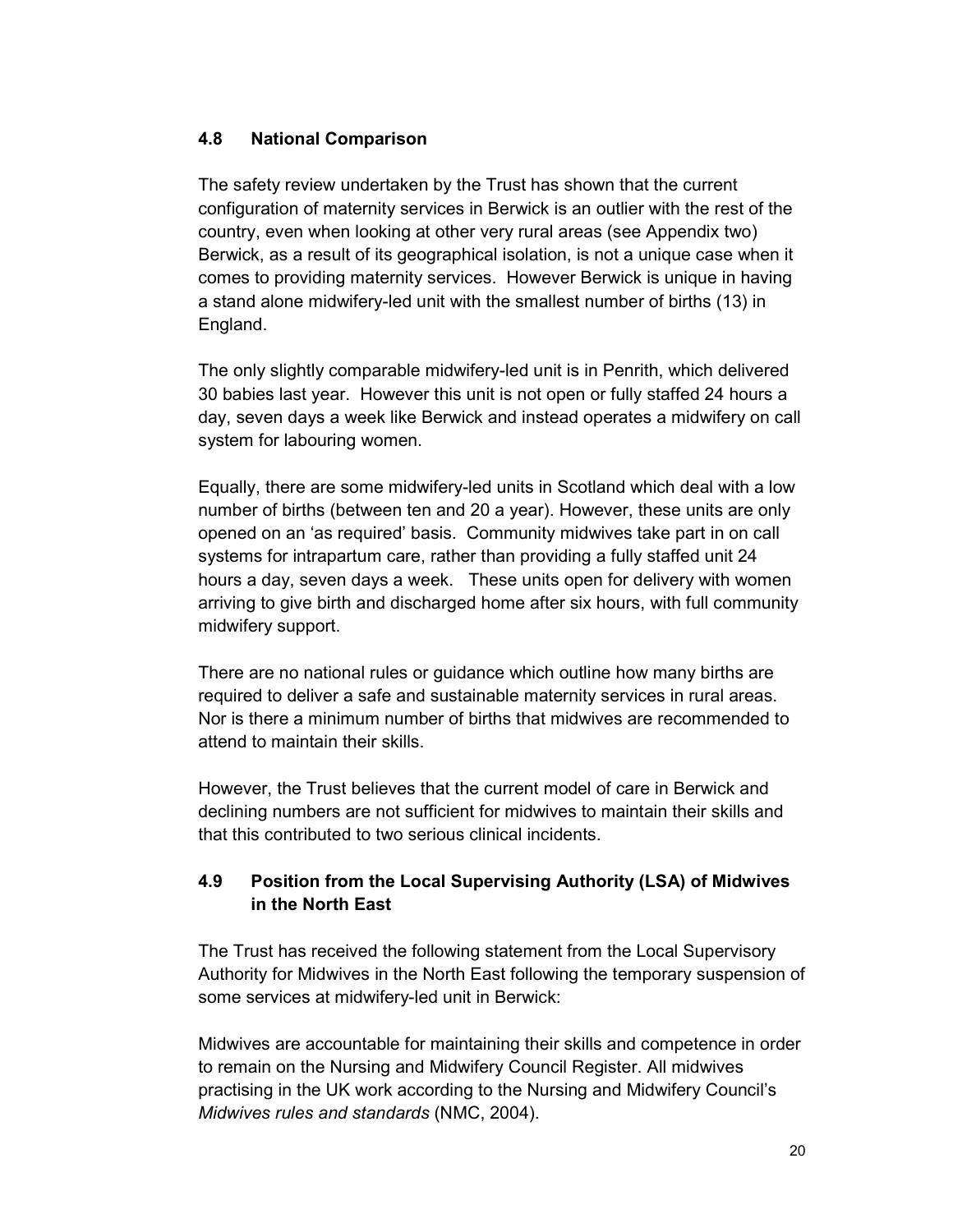The *Midwives rules and standards* state:

*You should be appropriately prepared and clinically up to date to ensure that you can carry out effectively, emergency procedures such as resuscitation, for the woman or baby.* (Rule 6, guidance 11, page 21).

Despite having some of the most highly trained midwives in the North East, as less and less women choose to give birth in the midwifery-led unit (MLU) at Berwick it makes it hard for those midwives to maintain their skills. Rotating all midwives to Wansbeck General Hospital is one way that Northumbria Healthcare is working towards ensuring that all midwives are offered the opportunity to retain their skills.

With women increasingly being classed as high risk due to modern health problems such as obesity this has a knock on effect on the provision of maternity care. High risk women are not eligible to receive care within midwifery-led units and referrals to obstetric units have increased.

This is not a problem confined to the north east as most MLUs throughout the country have seen a decline in the number of births. Small units in rural locations such as the East Midlands have recently closed due to similar issues with a decrease in the number of eligible women giving birth.

The Birthplace study (NPEU, 2011) provided evidence that for low risk women birth in a midwifery-led unit was safe. However, they also noted the difficulties in falling numbers within small rural locations.

In the current circumstances, the temporary closure of the midwifery-led unit at Berwick Infirmary is the only way that we can be assured that midwifery services remain at the highest possible quality. For the future, different ways of working need to be explored fully in order to provide a safe and effective service for women alongside an environment that promotes safe midwifery practice.

## **4.10 Views from the local community**

The Trust has taken many steps to communicate with the local community about the temporary decision to suspend some services in Berwick as outlined below.

It is important to note the concerns raised by the public as a result of the temporary suspension of some services at the midwifery–led unit at Berwick.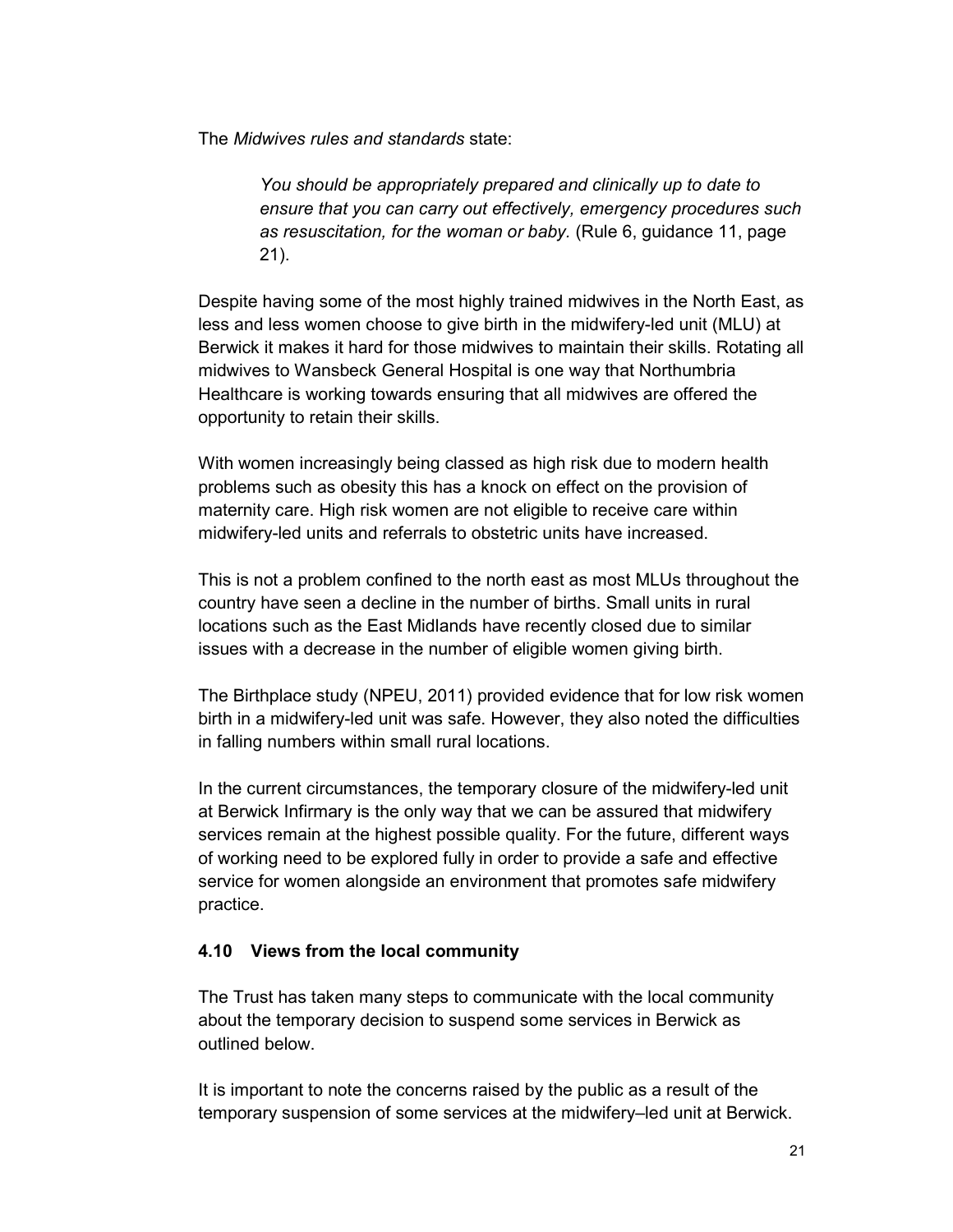Appendix four has a full list of the questions raised by the local community and stakeholders and answers provided. It also includes copies of all public information released by the Trust about the temporary suspension of some services at the midwifery-led unit in Berwick.

It is also important to note the positive patient experiences of many of those mothers who have delivered at the midwifery-led unit in Berwick in recent years, with much praise from the local community for the care received from Berwick midwives.

Since the temporary suspension of some services, the Trust has communicated openly with all stakeholders through a variety of different communication channels to keep people up to date with developments. This has included:

- Regular dialogue and a face to face meeting with the Save Berwick Maternity Unit local Facebook campaign group.
- Attendance at the Northumberland Council Overview and Scrutiny **Committee.**
- Attendance at a public meeting organised by Berwick Town Council to discuss the temporary suspension of some services.

In addition, the Trust has responded to approximately 15 letters received from the local community.

In summary, the main concerns that have been voiced through various channels, since 1 August 2012 are:

- Not having a midwife available in Berwick 24 hours a day
- Local ambulance provision
- Giving birth on the A1 whilst travelling to Wansbeck which is more than 50 miles away
- Delay in travel times to Wansbeck due to bad weather, especially during winter
- Local women feel they have no choice to deliver in Berwick if they are high risk
- Anxiety for women in labour at Berwick in case something 'goes wrong' as the nearest consultant-led unit is more than 50 miles away
- Long distances, costs and stress involved for families visiting relatives in Wansbeck.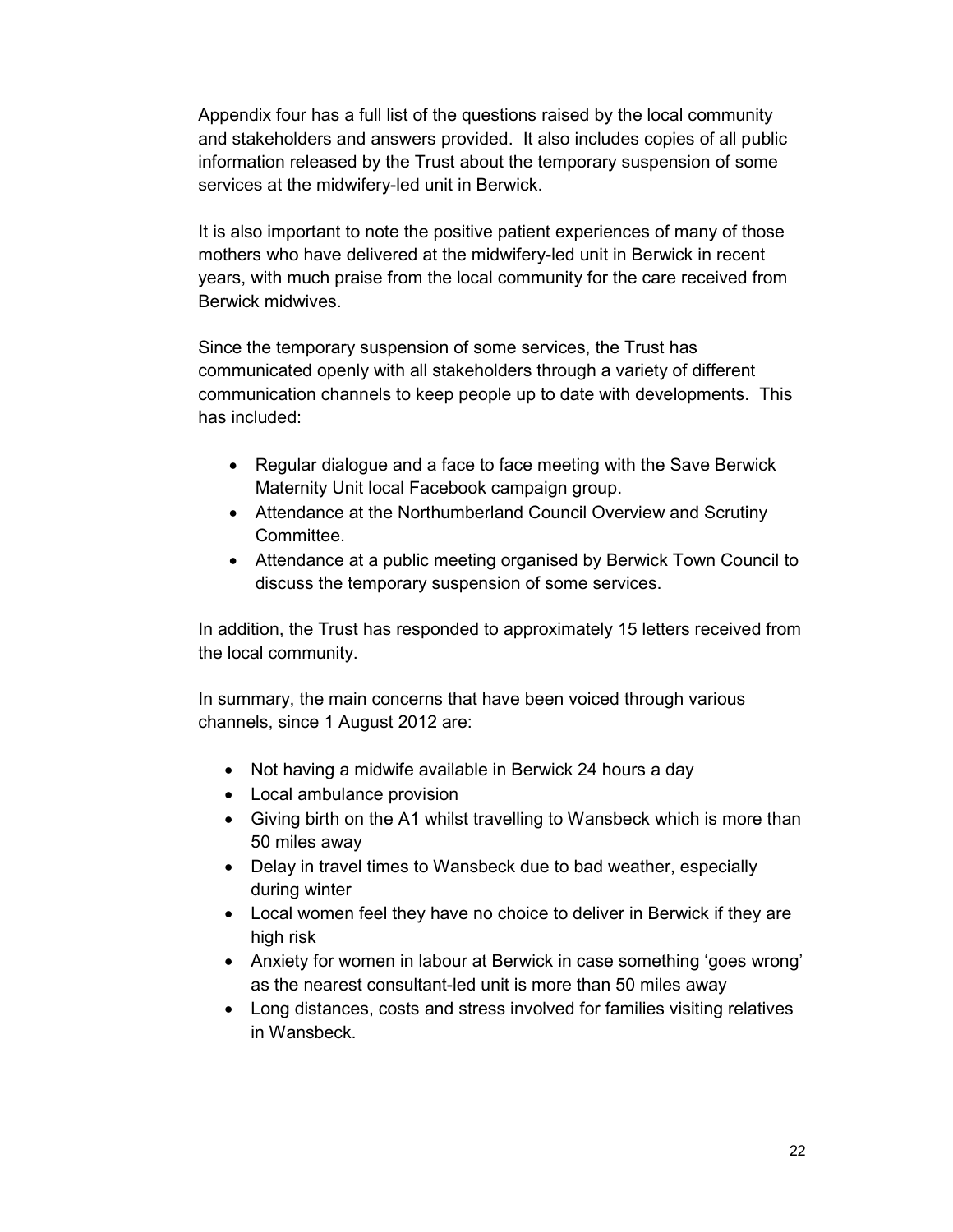## **5.0 Conclusions**

Examining all the evidence from this safety review, the Trust has drawn the following conclusions:

- The Trust has a duty to ensure that all services are safe. As a result of the serious clinical incidents and subsequent investigation, the Trust could not guarantee the safety of the current maternity service at Berwick (presuspension) and thus the safety of the mothers and children in its care. The Trust therefore took the temporary decision to suspend some services to protect patient safety, pending this safety review.
- It is not appropriate for the Trust to lift the current temporary suspension as its senior clinicians and the LSMO consider that it would not be safe for intrapartum care to be delivered by the Unit at this time. This is due to the fact that the Berwick midwives have not had sufficient opportunity to practise and update their skills and experiences in a variety of clinical situations and volumes in a busier consultant-led unit.
- The suspension of postnatal inpatient care needs to remain in order for Berwick midwives to update their skills and experiences as quickly as possible at Wansbeck General Hospital. Berwick midwives rotating to Wansbeck are doing so in a supernumerary capacity and it is therefore not possible to release any Wansbeck midwives to Berwick (as they are needed to deliver the consultant-led service in Wansbeck).
- Once all the Berwick midwives have completed their rotation to Wansbeck General Hospital (which will not be earlier than April 2013) the Trust will consider again the question of whether intrapartum services can safely be delivered at the Unit.
- Throughout the temporary suspension of intrapartum and postnatal inpatient care, the Unit has remained open seven days a week and has delivered all antenatal, postnatal and consultant-led clinics as well as community midwifery support. It is recommended that this will continue in the interim period.
- The temporary suspension of some services is further impacted by the proposed removal of the neonatal retrieval team which needs to be considered further.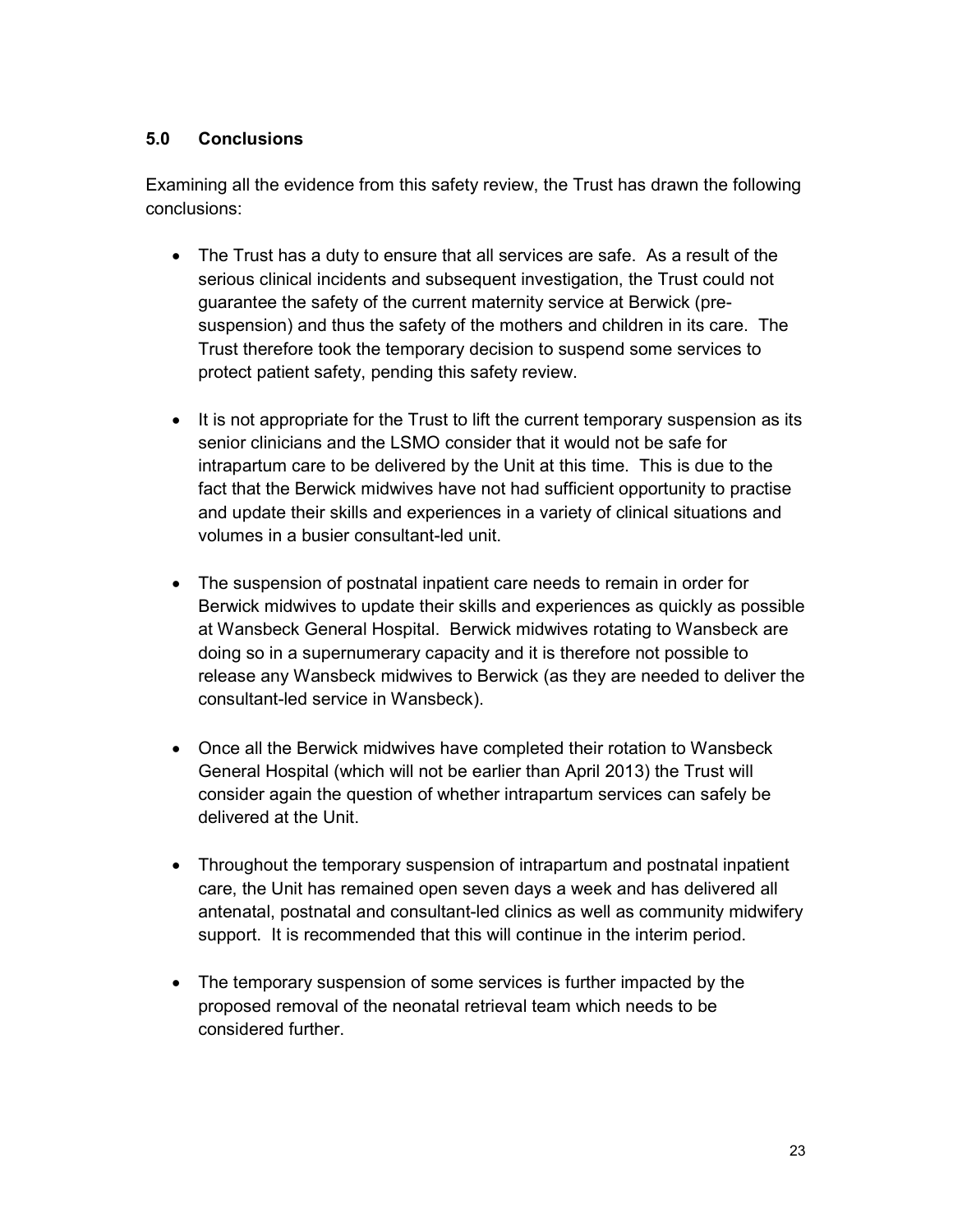#### **Maintaining safety in the long-term**

- National standards have changed significantly over the last five years, thus reducing the eligibility of women being able to deliver in a midwifery-led unit.
- Birth rates are declining in Berwick.
- Patient choice has led to the declining number of births in Berwick. For example, out of 145 low risk women eligible to deliver in Berwick in the past year, only 49 chose to book Berwick. Out of those 49, only 13 subsequently delivered in Berwick due to complications arising during pregnancy and labour (which, as outlined by national guidance, require consultant-led unit) and other factors.
- For these reasons it is unlikely that there will be an increase in the number of babies delivered by the Unit. If anything, the factors point towards a continuing decline in numbers.
- The two serious clinical incidents have identified a serious skills deficit in the midwives (which is now being addressed). The fall in births has had a direct impact on the ability of Berwick midwives to maintain their skills. Mandatory rotation will therefore be required for any future, safe maternity service delivery option going forward, especially given the conclusion that the number of births at Berwick is unlikely to increase.
- Occupancy rates for the current inpatient postnatal care service are around 20% per year and the current 24/7 provision of this service has hindered any regular rotation of midwives out of the current staffing numbers.
- It is apparent, from looking at other areas with equal or more challenging geographical locations, that there are tried and tested models of maternity services that are safe and sustainable for rural communities.
- The LSA has supported and continues to support the temporary suspension of some maternity services in Berwick and recommends that different ways of working need to be explored for the future in order to provide a safe and effective service.

It is important to note that throughout the temporary suspension of some maternity services the Unit has remained open seven days a week and has delivered all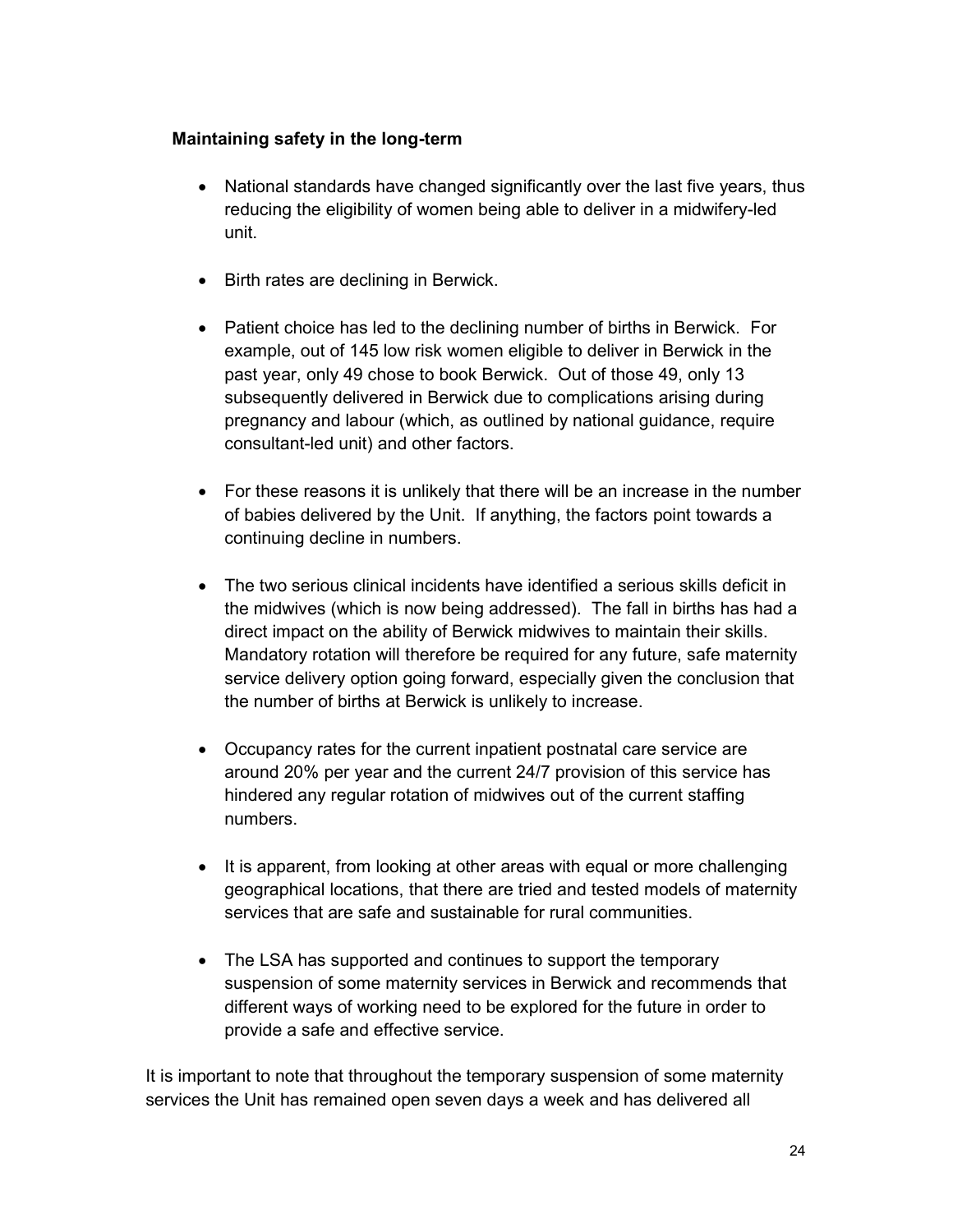antenatal, postnatal and consultant-led clinics as well as community midwifery support. It is recommended that this will continue in the interim period.

The Trust is committed to working with the commissioners of the service NHS North of Tyne, its staff and the local community to work through the issues identified in this report and mitigate the risks of delivering a maternity service in Berwick. However, the Trust must adhere to national clinical guidance and safety standards and consider carefully the recent regional decision to withdraw the neonatal retrieval service when considering the recommendations outlined below.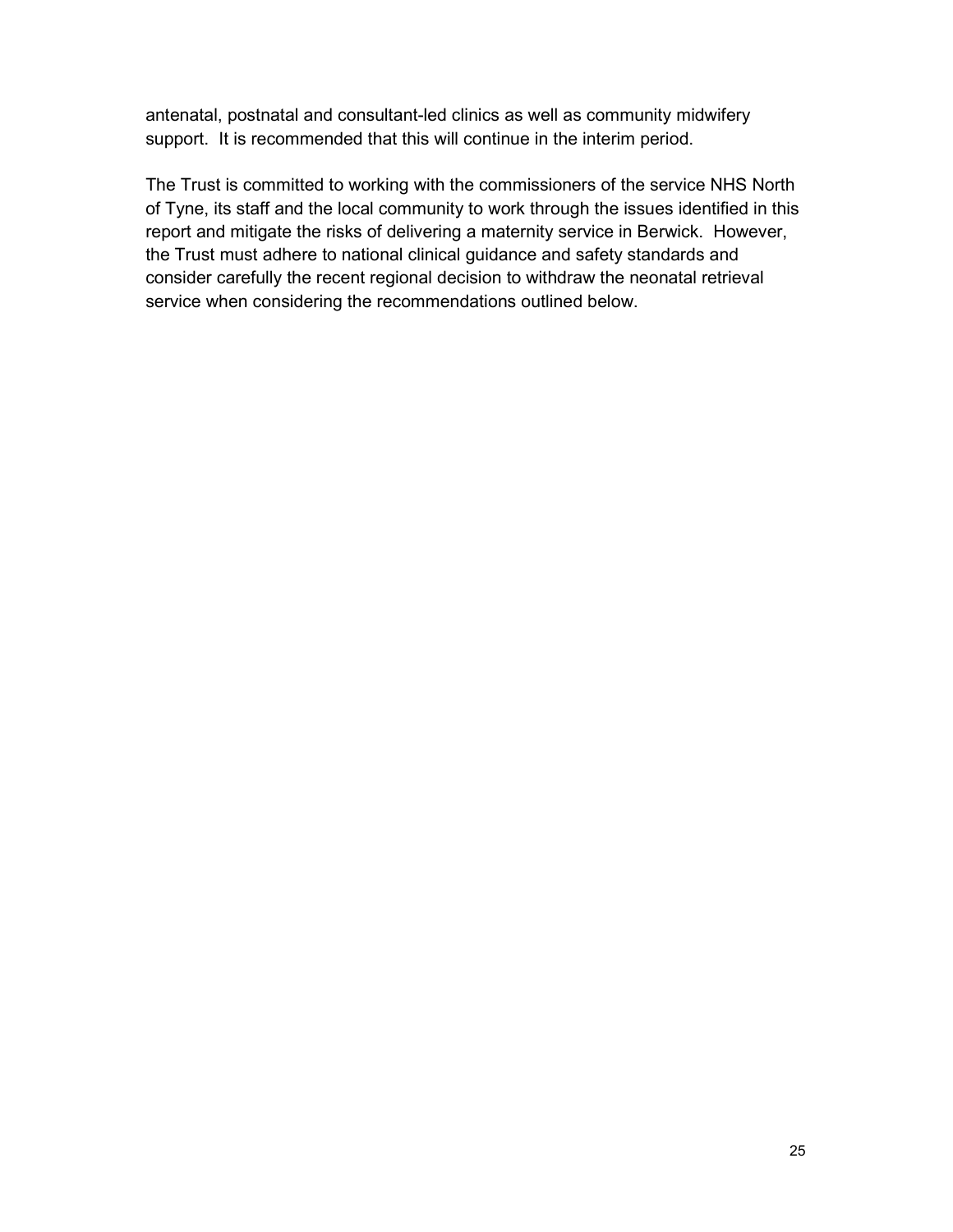# **6.0 Options and actions**

# **6.1 Options**

As a result of this safety review, the following options have been compiled and focus solely on the practicalities of delivering a safe and sustainable maternity service in Berwick.

**Option 1 - Maintain services as they were prior to the temporary suspension of some maternity services at Berwick. This includes all antenatal care for low risk and high risk women, hospital and community intrapartum care for low risk women and 24/7 inpatient postnatal care and community midwifery services.** 

| <b>Requirements to</b> | Increase the number of midwives in Berwick                        |
|------------------------|-------------------------------------------------------------------|
| deliver this option    | Sustain and/or grow the number of low-risk women choosing to      |
|                        | give birth in the midwifery led unit in Berwick (note this is not |
|                        | entirely within the Trust's control)                              |
|                        | Mandatory rotation of the midwives in order to maintain a full    |
|                        | range of midwifery experiences and safety of services             |
| <b>Pros</b>            | Maintains current service                                         |
|                        | Gain local community support                                      |
|                        | Will deliver a local service to a local community                 |
|                        | Will act as a 24/7 'back up' for local community                  |
|                        | Accessible for local pregnant women                               |
|                        | Achieves national safety standards                                |
| Cons                   | Bed occupancy will be likely to remain low (around 20%) and       |
|                        | therefore midwives stationed at Berwick to delivery 24/7          |
|                        | postnatal inpatient care will not be fully occupied               |
|                        | Midwives will need to agree to mandatory rotation                 |
|                        | Recruitment of additional midwives may be problematic due to      |
|                        | an insufficient number appropriately qualified applicants, based  |
|                        | on previous experience                                            |
|                        | Recruitment and employment of additional midwives will require    |
|                        | significant additional investment                                 |
|                        | Increasing midwives in Berwick may cause additional               |
|                        | operational, supervisory and skills maintenance issues which      |
|                        | may also impact Wansbeck team (given the low birth numbers        |
|                        | in Berwick and need for more Berwick staff to be rotated)         |
| <b>Safety</b>          | Increasing the amount of midwives working within the Unit this    |
| <b>Assessment</b>      | will allow for both mandatory rotation (enabling midwives to      |
|                        | maintain a full range of midwifery skills) and the Unit to remain |
|                        | open on a 24/7 basis.                                             |
|                        | Mandatory rotation will be required, therefore the skills of the  |
|                        | midwives will be maintained to a high standard. The safety        |
|                        | standards when delivering at home or within a dedicated           |
|                        | birthing room in Berwick are the same. The safety issues that     |
|                        | arose were as a result of midwives not being exposed to a         |
|                        | range of clinical experiences to maintain their skills. By        |
|                        | mandating rotation to a busier consultant led unit this will      |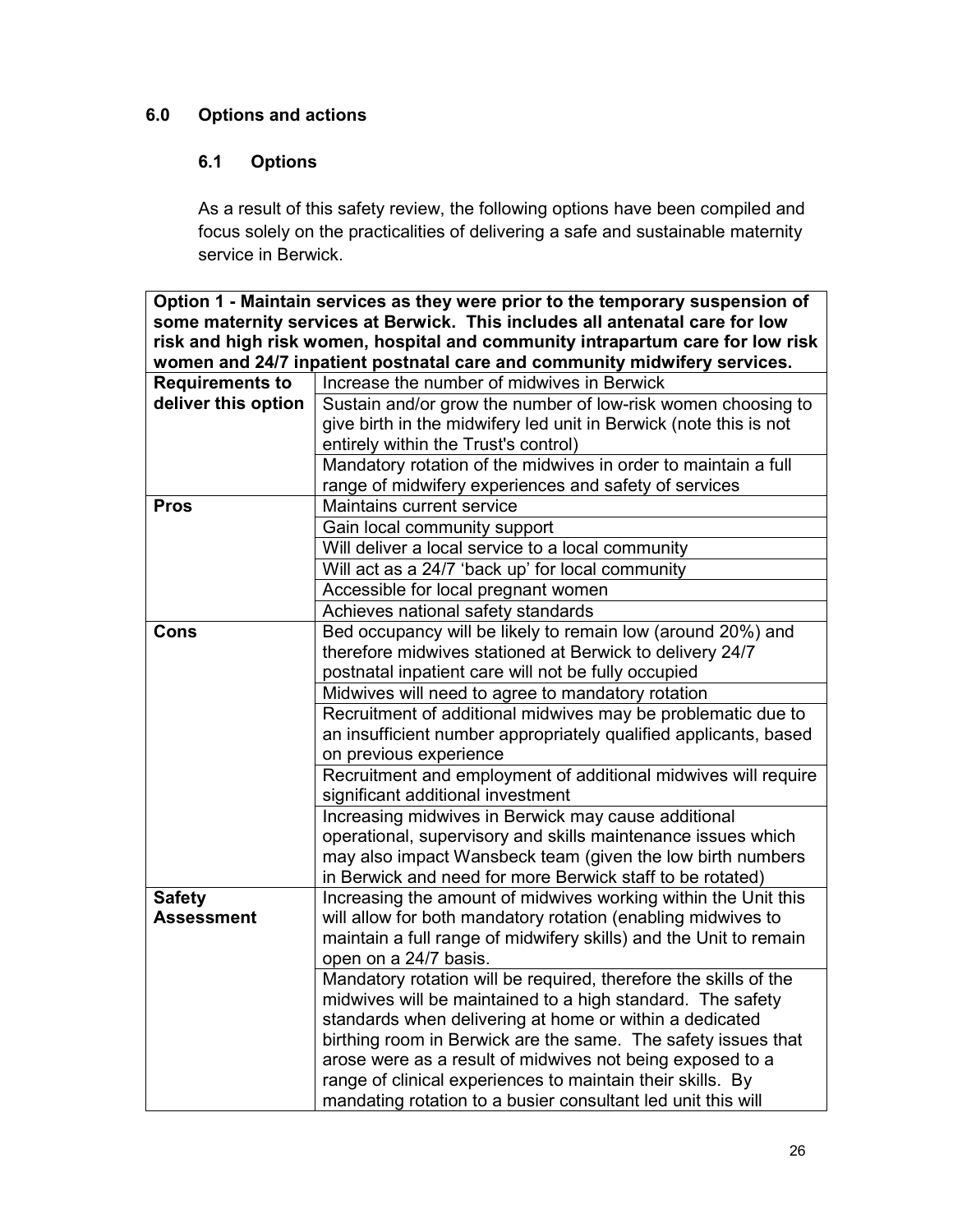|                 | ensure that this option is a safe and sustainable one for the<br>future.                                                                                                                                                                                                                                                                                                                                                                                                                                                                                 |
|-----------------|----------------------------------------------------------------------------------------------------------------------------------------------------------------------------------------------------------------------------------------------------------------------------------------------------------------------------------------------------------------------------------------------------------------------------------------------------------------------------------------------------------------------------------------------------------|
|                 | However, increasing the number of Berwick midwives requiring<br>rotation may cause additional operational and skills<br>maintenance issues, with a potential detrimental impact on the<br>Wansbeck team as more staff need to rotate there.                                                                                                                                                                                                                                                                                                              |
|                 | The higher the number of babies born in Berwick the greater<br>any impact of the withdrawal of the neonatal retrieval service<br>will be.                                                                                                                                                                                                                                                                                                                                                                                                                |
| <b>Comments</b> | Maintaining the status quo is a possibility but will require<br>significant investment in order to maintain a safe and<br>sustainable 24/7 service in its current form.<br>However, further increasing the number of midwives working<br>from Berwick may cause logistical problems across the Trust<br>and further compound the issue of skills maintenance.<br>Using national examples, the evidence shows that other models<br>of provision for maternity in similar geographical areas are safe<br>and sustainable which are detailed in option two. |

**Option 2 – Provide a 24/7 on call midwifery-led service in Berwick which includes:** 

- **On call intrapartum delivery for low risk women in a maternity birthing room in Berwick (maximum of six hour inpatient postnatal stay following delivery), i.e. the Unit is not open 24/7 but opens when an expectant mother calls to say she has gone in to labour**
- **On call intrapartum delivery at the expectant mother's home**
- **Continue with all hospital and community antenatal care**
- **Continue provision of early pregnancy information sessions plus parenting education classes**
- **Continue provision of high risk antenatal consultant-led clinics**
- **Provide enhanced postnatal community midwifery service**
- **No inpatient postnatal care service beyond six hours following birth**

| <b>Requirements to</b> | Ensure sufficient midwives participate in the on call rota to   |
|------------------------|-----------------------------------------------------------------|
| deliver this option    | provide this service                                            |
|                        | Train healthcare support workers to support enhanced            |
|                        | community midwifery-led service                                 |
|                        | Mandate rotation of the midwives in order to maintain a full    |
|                        | range of midwifery experiences and safety of services           |
|                        | Provide a birthing facility in Berwick                          |
| <b>Pros</b>            | Maintains an on call safe and sustainable service in Berwick as |
|                        | staff will be rotated through maternity services at Wansbeck    |
|                        | General Hospital to maintain skills                             |
|                        | More efficient use of NHS resources and time of Berwick         |
|                        | midwives and health care staff                                  |
|                        | Supports the requirements of the community regarding a 'back-   |
|                        | up' service for local mothers 24/7                              |
|                        | Provides enhanced postnatal care at home for mothers            |
|                        |                                                                 |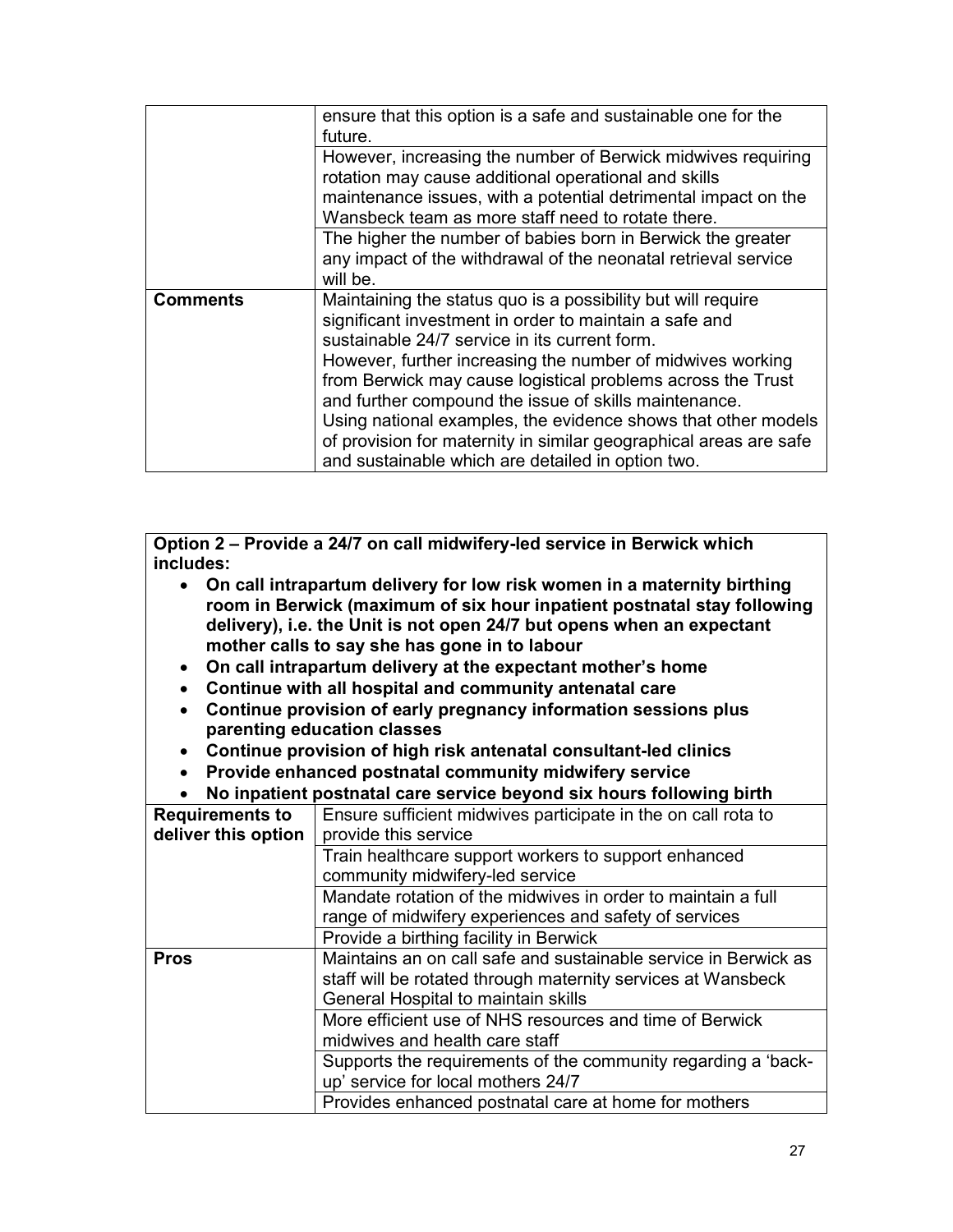|                   | Maintains local antenatal services for both high and low risk        |
|-------------------|----------------------------------------------------------------------|
|                   | women                                                                |
|                   | Supports Berwick mothers to have babies in Berwick                   |
|                   | Achieves national safety standards                                   |
| Cons              | Long term inpatient postnatal care will cease, however an            |
|                   | enhanced community midwifery service will support mothers in         |
|                   | their own home following delivery                                    |
|                   | Midwives will need to agree to mandatory rotation                    |
| <b>Safety</b>     | Mandatory rotation of midwives will be required therefore the        |
| <b>Assessment</b> | skills of the midwives will be maintained to a high standard.        |
|                   | The safety standards when delivering at home or within a             |
|                   | dedicated birthing room in Berwick are the same. The safety          |
|                   | issues that arose and prompted this review were as a result of       |
|                   | midwives not being exposed to a range of clinical experiences        |
|                   | to maintain their skills. By mandating rotation to a busier          |
|                   | consultant-led unit, this will ensure that this option is a safe and |
|                   | sustainable one for the future.                                      |
|                   | The higher the number of babies born in Berwick the greater          |
|                   | any impact of the withdrawal of the neonatal retrieval service       |
|                   | will be.                                                             |
| <b>Comments</b>   | This option will enable midwives to maintain the high safety         |
|                   | standards the Trust must deliver and adhere to, in line with         |
|                   | national standards. This recommendation is feasible and will         |
|                   | enable the delivery of safe and sustainable services to the local    |
|                   | community. It is the mode of operation adopted by the Scottish       |
|                   | midwife led units with low birth numbers.                            |

In both options, the Trust will continue to provide support to women who choose to have a home birth.

As a provider of services, the Trust can deliver whatever service the commissioners, NHS North of Tyne, request us to provide with the proviso that they are safe and sustainable.

The options detailed above are options the Trust has identified that will enable it to deliver maternity care safely in Berwick in a sustainable way. The Trust will need to develop these in conjunction with commissioners NHS North of Tyne

## **6.2 Implications for here and now**

It is not appropriate for the Trust to reinstate the suspended services that its senior clinicians consider unsafe at this current time. This could only be considered once all Berwick midwives have completed their current rotations and arrangements are in place to ensure the ongoing maintenance of skills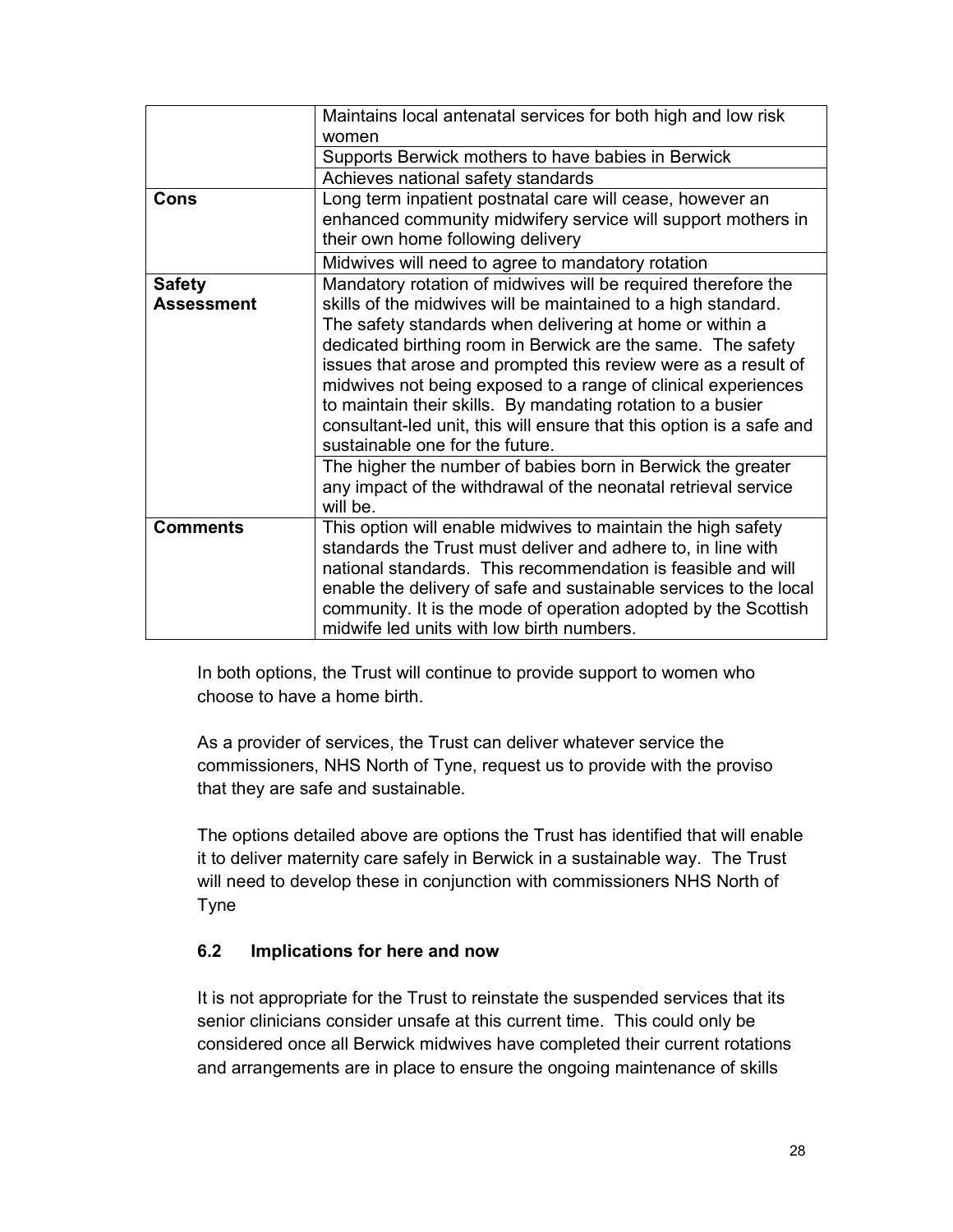However, the unit remains open 7 days a week for all antenatal, postnatal and consultant-led clinics as follows:

- **Monday to Friday 8am to 6pm** for all antenatal clinics, bookings and consultant-led clinics, postnatal drop-in and parent craft sessions.
- **Monday to Friday 9am to 5pm** and **Saturday and Sunday 9am to 2.30pm** - for all community midwifery services including rural clinics.

This is to provide all of the usual support for expectant mothers such as routine antenatal bookings and care for both low risk and high risk pregnancy. The Trust is also continuing to provide community midwifery support during the times above with midwives visiting patients at home.

During this interim period, any expectant mothers who require medical assistance or advice outside of normal working hours can seek help by calling our team of midwives in Wansbeck 24 hours a day.

For Berwick women, their choices for place of birth, at the current time, remain:

- Alnwick Infirmary midwifery-led unit
- Wansbeck General Hospital (consultant-led unit)
- Borders General Hospital (consultant-led unit)
- Other local hospitals

In addition, the Trust is also committed to support any women from Berwick who wish to have a home birth during this interim period by working with its other community midwifery teams to deliver this service where necessary.

It is important to clarify that during the temporary suspension for births and post natal inpatient care, from the outset the Trust has been clear that babies will not be delivered in the hospital or the community area (including home births) by the midwives working out of Berwick Maternity Unit. This is so the Trust can ensure its team of midwives in Berwick get the opportunity to bring their training and midwifery skills up to date by practising in a busier unit. The Trust is however committed to supporting any women who do wish to choose a home birth during this interim period by working with its other community midwifery teams to deliver this service where necessary.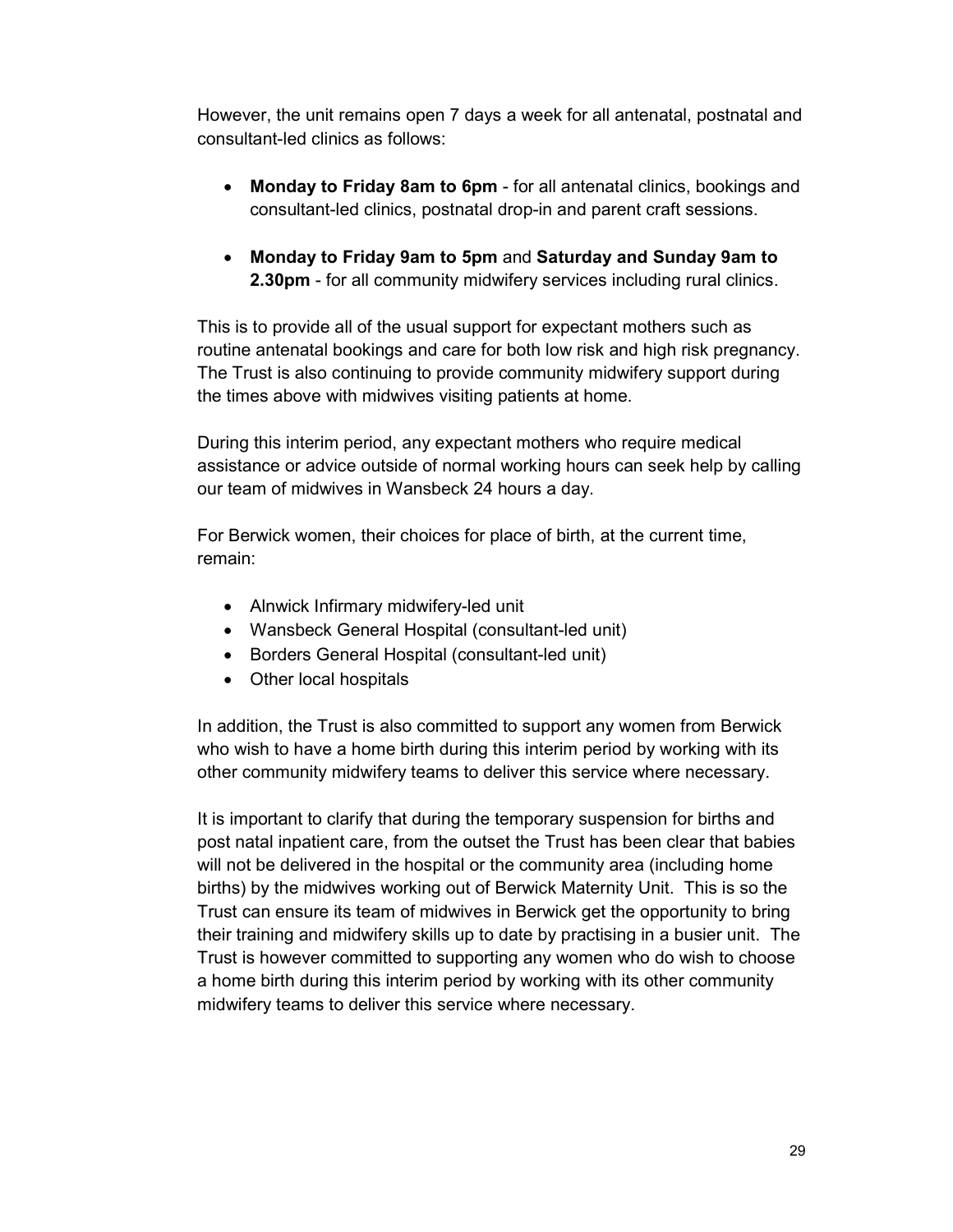These choices are dependent on the eligibility set out by national guidelines as detailed within this report and as discussed with their midwives and clinicians.

# **6.3 Consideration of equality impact**

Under the Equality Act (2010), NHS bodies and other service providers are obliged to make reasonable adjustments for service-users with a disability. Where a Trust provision, criterion or practice puts a disabled person at a substantial disadvantage in comparison with persons who are not disabled, the Trust must take such steps as are reasonable to avoid the disadvantage.

Under the Equality Act (2010), the Trust must also comply with the public sector equality duty ('PSED'). This requires the Trust to have 'due regard' to the following points when carrying out its functions – in this case providing maternity services:

- eliminate discrimination that is unlawful under the Act (such as disability discrimination outlined above);
- advance equality of opportunity between people who share a relevant protected characteristic and people who do not share it; and
- foster good relations between persons who share a relevant protected characteristic and persons who do not share it.

This includes having due regard to the needs of people who share a protected characteristic that are different from the needs of persons who do not share it. The 'protected characteristics' that are particularly relevant are those of (a) pregnancy & maternity and (b) disability (as travelling to Wansbeck might be harder for disabled people).

However, the Board should bear in mind that there are other protected characteristics – age; gender reassignment; marriage and civil partnership; race; sexual orientation; gender; and religion or belief.

This section considers the impact of the temporary suspension of some maternity services at Berwick on the protected groups and whether anything can be done to mitigate that impact. (Any proposal to make permanent changes to the maternity services delivered at Berwick would be the subject of a separate assessment of equality impact.)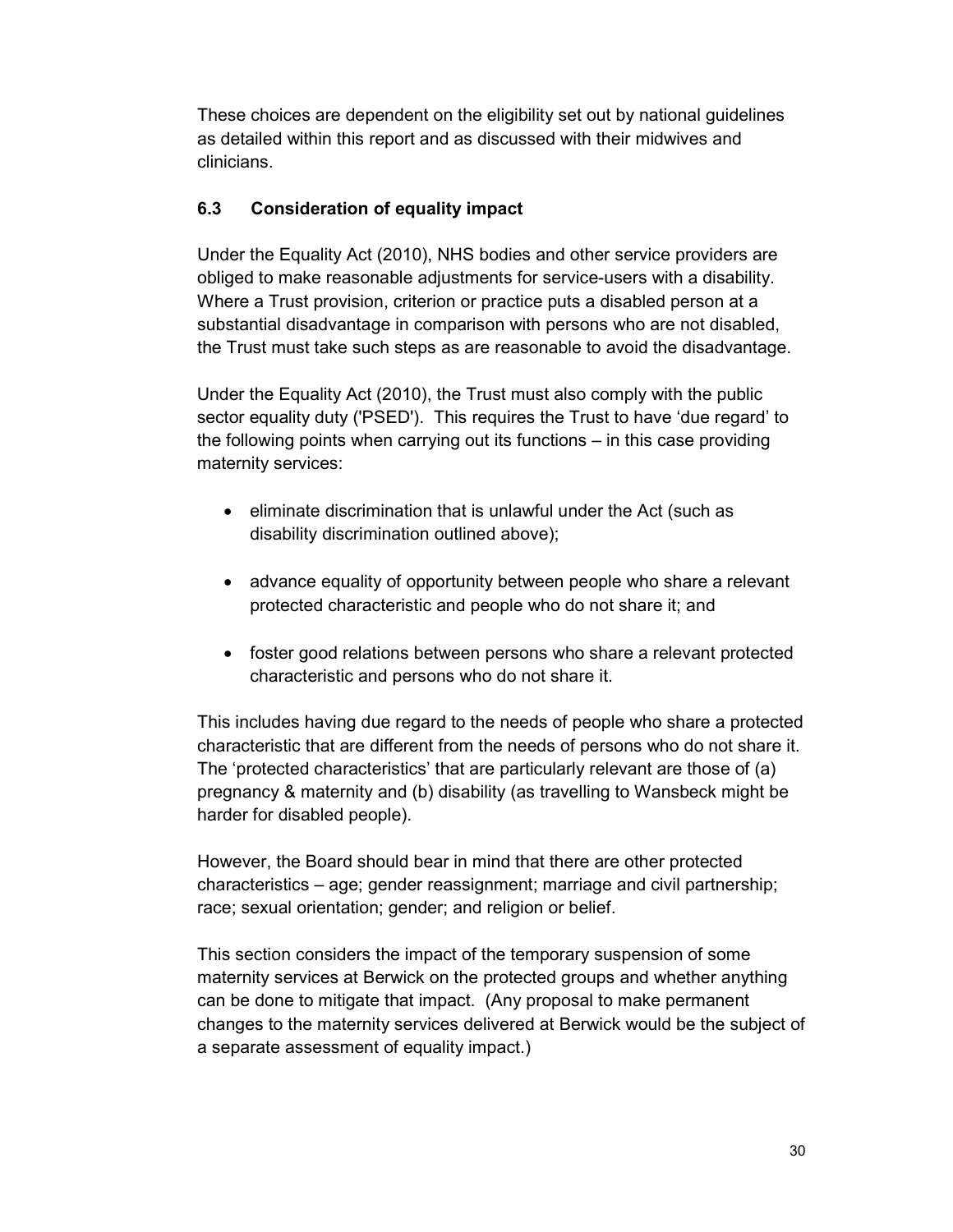#### **Impact on pregnant women**

As described elsewhere in this safety review, while intrapartum and inpatient postnatal care services at Berwick are suspended, pregnant women whose births are classified as low risk are given the option of a birth at a midwiferyled led unit at Alnwick or a birth at Wansbeck General Hospital or Borders General Hospital. For Berwick residents, these locations are further away than the Berwick unit:

- Alnwick: 30 Miles
- Wansbeck: 52 Miles
- Borders: 39 Miles

Therefore, the temporary suspension of some services means that those women whose birth is classified as low risk and who would otherwise have chosen to have a midwife-led birth at the Unit, have to travel further. For the reasons already outlined in this report the number of women in this situation is not high. In some cases the longer distances involved may lead to greater anxiety and discomfort on the part of the women affected. Concerns may increase over the winter months as travelling conditions become more difficult.

Those expectant mothers whose births are classified as high risk are not directly affected as in accordance with national guidance they would not be eligible for a Berwick birth (either at home or at the Unit). However, the Trust recognises that for some expectant mothers the close proximity of the Berwick unit (pre-suspension) offers assurance that qualified midwives are available locally 24/7, should there be any difficulty with getting transportation to one of the consultant-led units in time.

Last year (between 1 April 2011 and 31 March 2012) Berwick midwives delivered 13 babies. Between April 2012 and the suspension of intrapartum and inpatient postnatal care on 1 August 2012, Berwick midwives had delivered 12 babies. At the time of the temporary suspension in August, two women were booked in for Berwick births (though they may not have been able to give birth at the Unit if they had experienced complications that meant the reclassification of their birth as high risk).

Therefore, the continued suspension of services is not likely to affect a large number of women.

Notwithstanding any anxiety the suspension may be causing in some cases, until the safety concerns have been fully addressed to the satisfaction of senior clinicians at the Trust, the suspension should not be lifted. To do so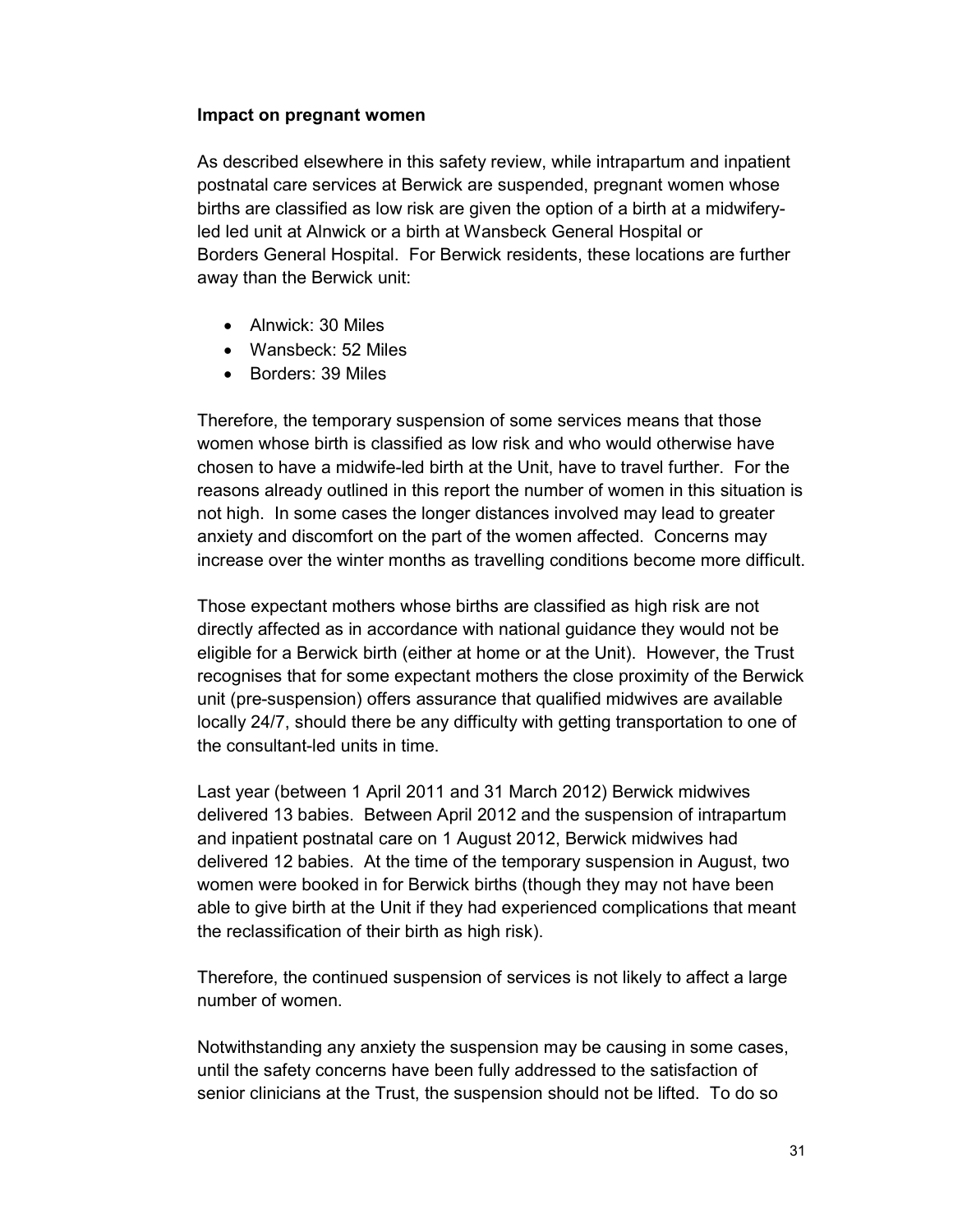would pose an unacceptable risk to mothers and new born babies in the Trust's care.

## **Mitigation**

It is necessary to consider whether anything can be done to mitigate any difficulties that the temporary suspension of some services is causing to pregnant women.The following steps have already been taken:

- Northumbria Healthcare is keeping expectant mothers up to date regarding the services available in the unit as detailed in this review
- Discussions are ongoing with North East Ambulance Service (NEAS) NHS Foundation Trust with regards to the potential impact this temporary suspension has on the services they deliver
- Immediately following the decision to temporarily suspend some services, a programme was drawn up under which midwives working at Berwick, will gain experience of a wide range of maternity experiences in clinical situations by working at the busier consultant-led unit at Wansbeck General Hospital and receive additional training.

## **Disabled pregnant women**

As outlined in this safety review, the midwifery-led unit in Berwick is only able to facilitate intrapartum care for 'low risk' births. The classification into low and high risk is made in accordance with national guidelines and is detailed in this review.

Women with disabilities in many cases are automatically classed as high risk. The suspension of services will not affect such women as they would not have been eligible to give birth in Berwick.

There do remain some disabilities that might not render a birth high risk. Expectant mothers with these disabilities will be affected by the suspension if their preference is for a midwife-led birth at the Unit.

It is unclear whether the additional travel time will affect such disabled women any more than non-disabled women. While some disabilities make travelling harder in most instances those disabilities will also make the pregnancy high risk and not appropriate to be midwife-led.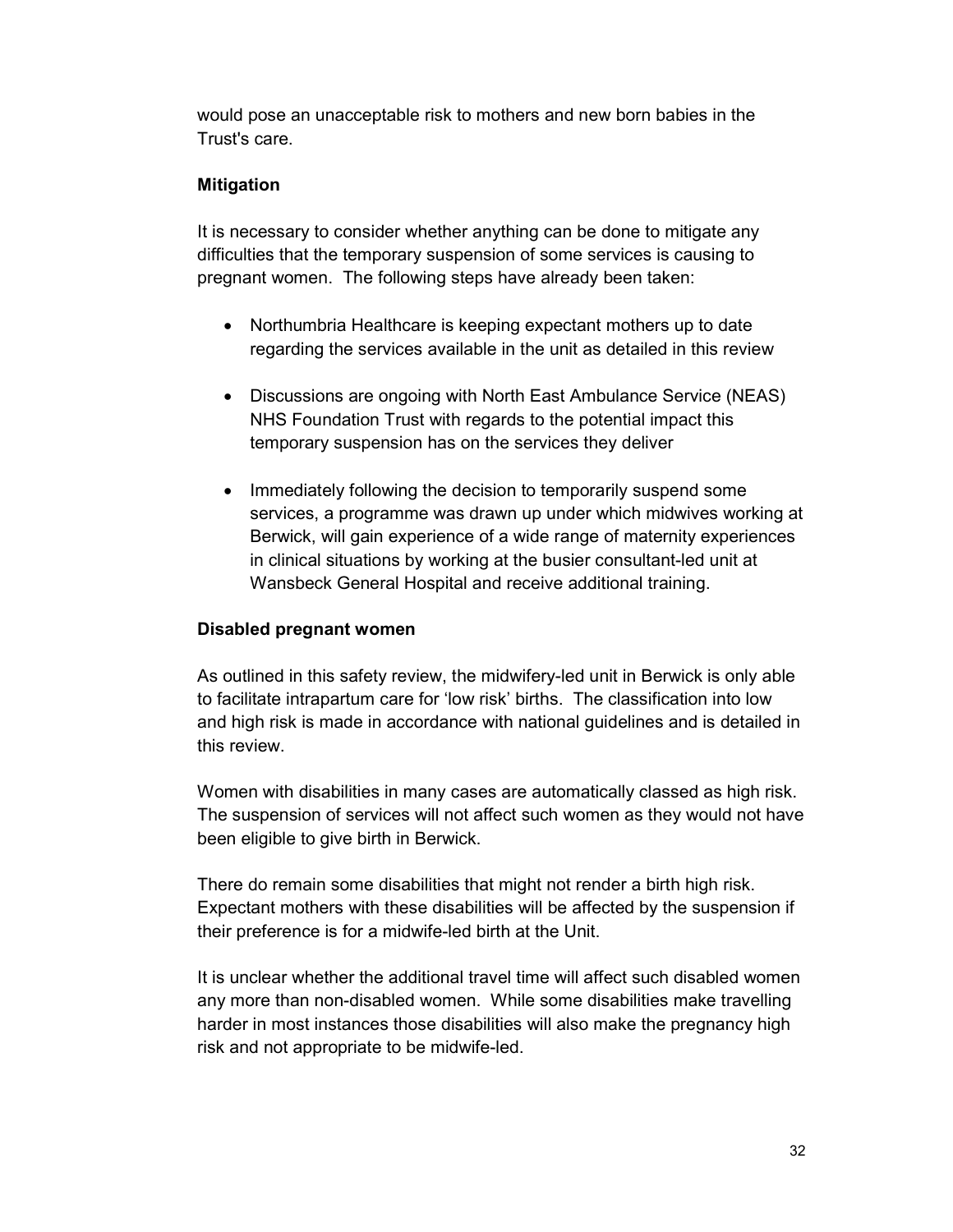Berwick midwives will as part of their normal duties, identify at an early stage any women for whom longer travel times would pose difficulties so that appropriate arrangements can be made.

## **Cultural preferences**

Some women from particular ethnic minorities may prefer to have a home birth for cultural reasons. The Berwick midwives are alert to this and will raise any issues with the Head of Midwifery.

The Trust has committed, during this interim period, to support any women from Berwick who wish to have a home birth by working with many of its other community midwifery teams.The Head of Midwifery will keep the situation under review and report to the Board.

# **6.4 Timeline**

The Trust's safety review concluded at the end of October 2012 and this report has been compiled and shared with the Trust's Board on 5 November 2012 for consideration.

The safety review has made recommendations which will be shared with commissioners, NHS North of Tyne, for consideration in November following approval from the Trust Board.

Findings will be shared publicly with all stakeholders in November.

Any significant changes to the current model of care will require a full public consultation to be led by NHS North of Tyne.

# **6.5 Action required for the Trust Board**

- Board to note this report
- Board to adopt the recommendation of a continued suspension of intrapartum and inpatient postnatal care by the Unit
- Board to authorise the development of the options in more detail with the commissioners to progress to consultation with a detailed equality impact assessment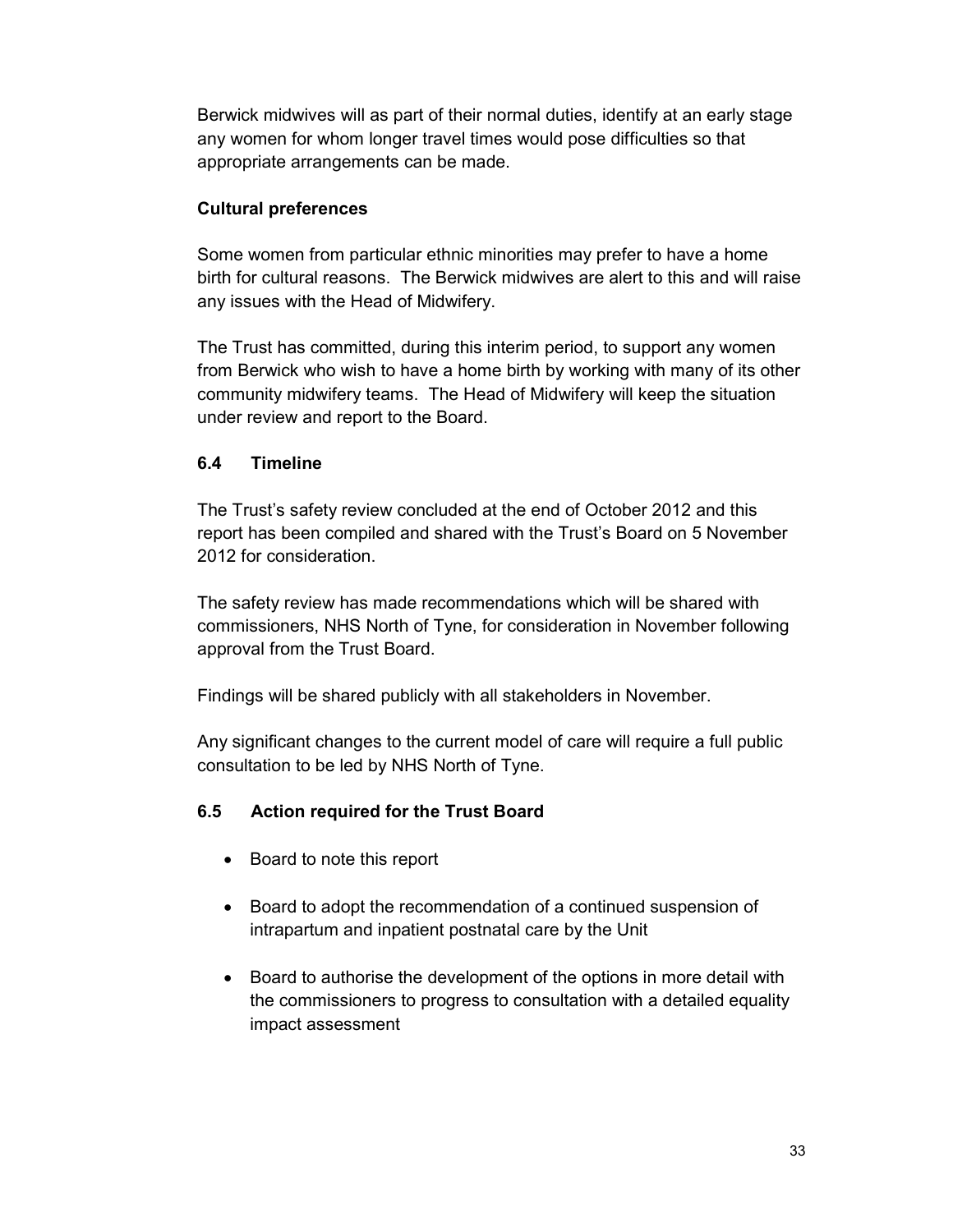- The Chief Executive to oversee the development of the options and present a detailed report to the December Board meeting including an equality impact assessment for each option
- Head of Midwifery to report to the Board meeting in December on the progress made by the second cohort of Berwick midwives
- Head of Midwifery to report to the Board meeting in December on the continued impact of the suspension of some services
- Board to approve report to go to NHS North of Tyne
- Board to approve publication of this paper on the Trust's website
- Board to approve the communications plan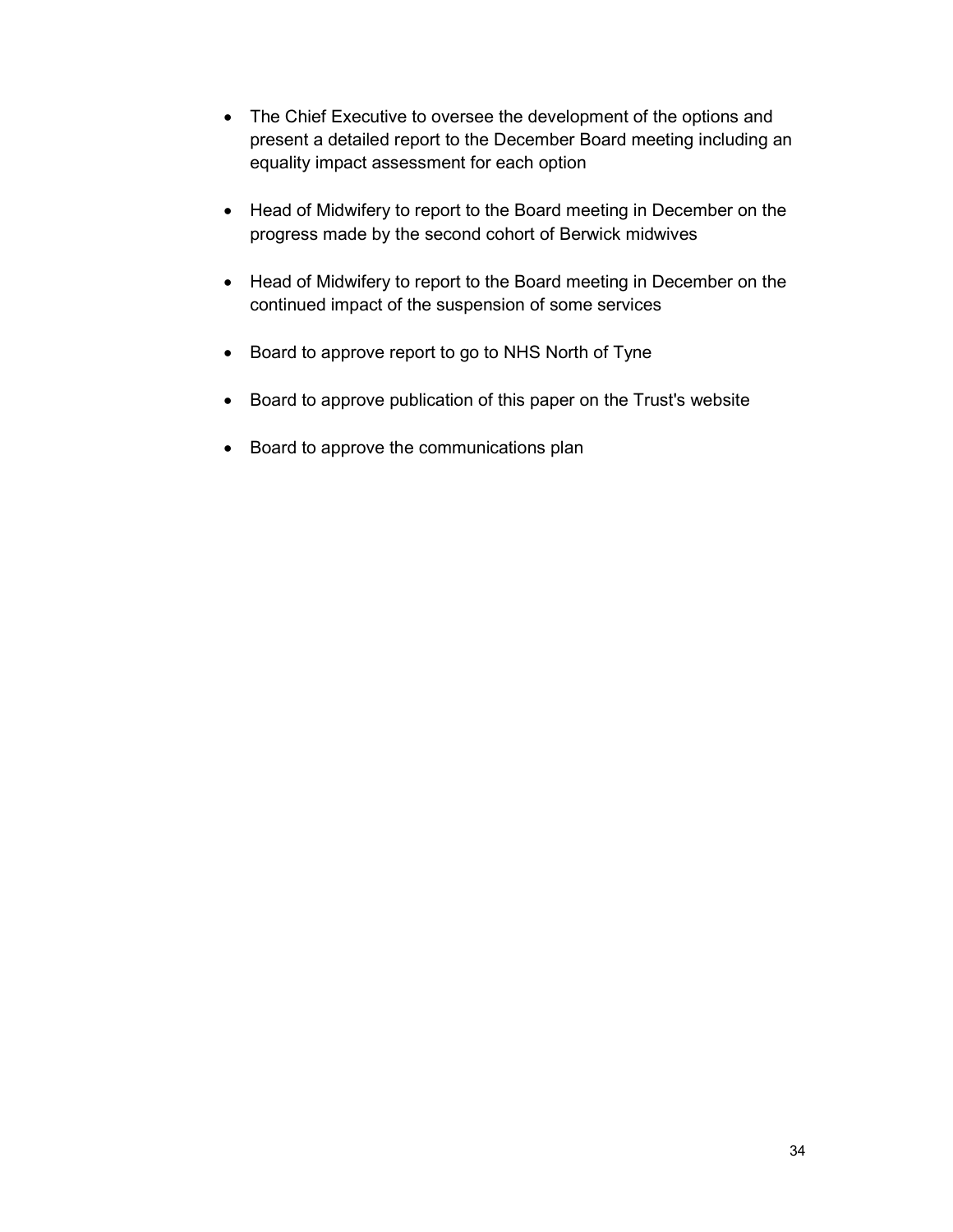# **Appendix one:**

Terms of reference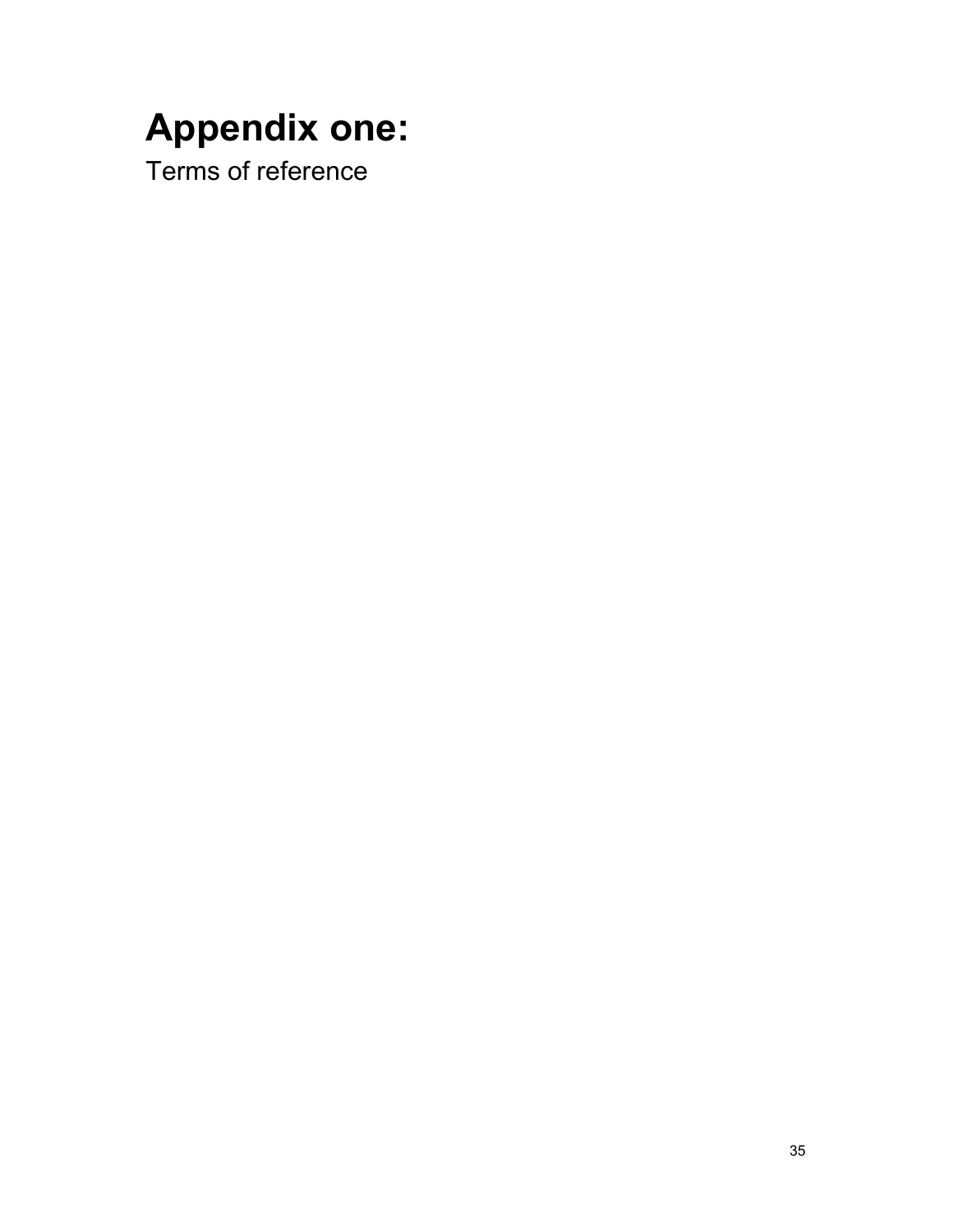## **Terms of reference**

The following details the terms of reference for this review highlighting areas the report will incorporate.

#### **Rationale for change**

What are the reasons for carrying out this review? In this section focus on:

- a) Quality management standards especially safety.
- b) Policy drivers (national, regional and local)
- c) Clinical considerations/drivers (pathway reviews, integration, research outcomes)
- d) Commissioning intentions (what are the strategic commissioning intentions and how is it envisaged they will impact on service configuration?)

#### **Background**

A brief summary for the decision to temporarily close Berwick maternity service

#### **Current position of the service**

The key aim of this section is to provide a summary profile of the service. Describe the activities of the service, highlighting its objectives and what it aims to achieve.

#### **Current clinical/practice issues for the service**

Highlight and describe the clinical issues that are prevalent in within the service. What are the key clinical drivers and rational for change? How does the current delivery model impact on the ability to deliver high quality care and clinical excellence? What improvements could be made to improve clinical delivery, outcomes and patient experience?

#### **Quality Management System**

The service needs to be benchmarked against the Trust's quality management system.

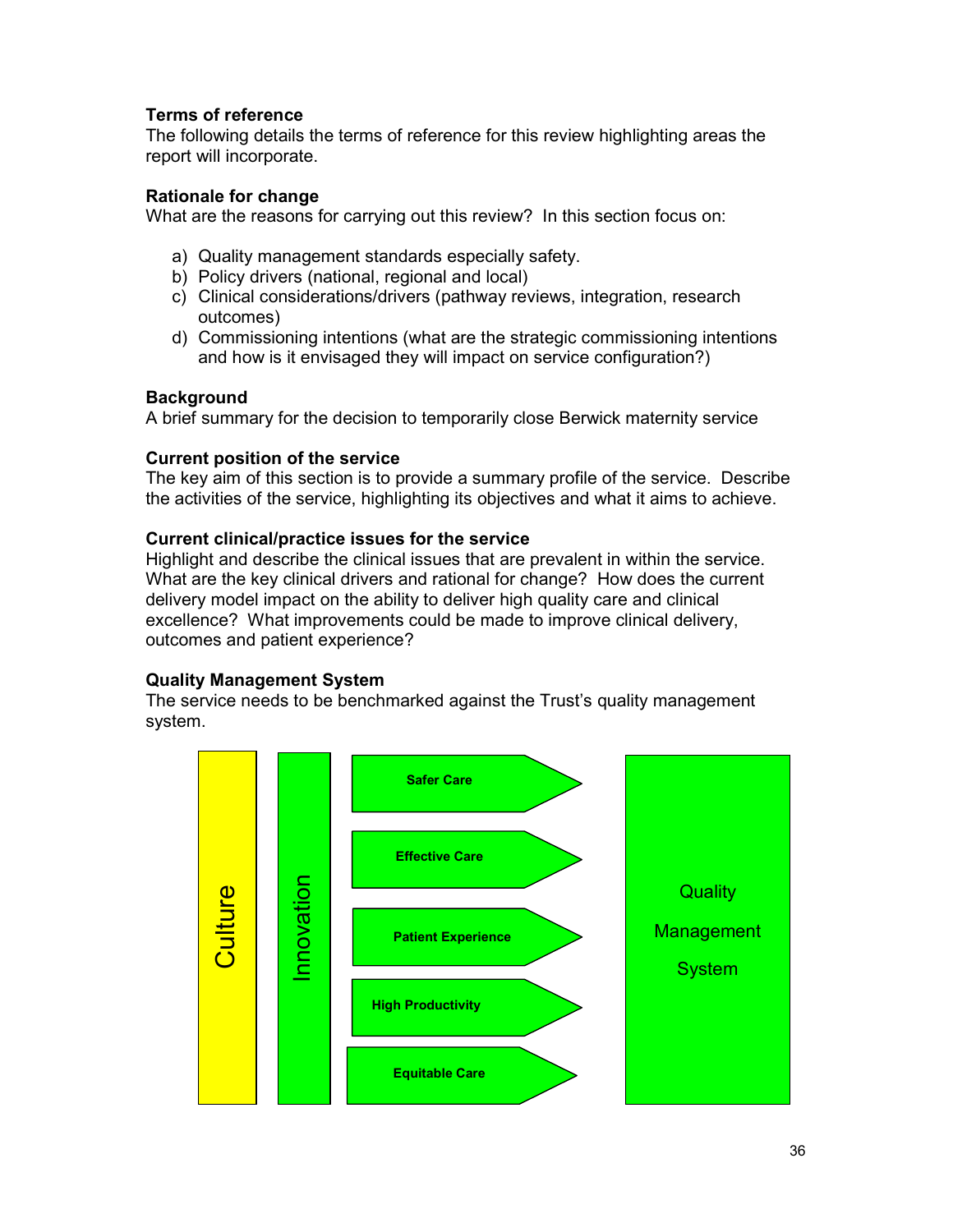This is to include as assessment of the evaluation of the midwifery-led services against the quality system and the greatest risk which led to the temporary suspension of some services. SUIs need to be included in this section.

Patient experience, complaints and compliments need to be included in this section. 8. Clinical benchmark using CHKS to be done at a hospital comparison level. Particular emphasis on obstetric complication rate to allow a decision to be made.

# **Finance information/cost centre review**

Current cost of service –v- tariff

## **Staffing**

Details of the numbers of employees (and WTE) including temporary staff and contractors/agency staff.

## **NHSLA – Level 3**

An assessment of the performance, particularly clinical audit outcomes, of the Berwick Maternity Unit against other maternity units within the Trust.

## **National Position**

We should try to gather more information on the position nationally and safety aspects of MLU – positions from Royal College of Midwifery/Royal College of Obstetrics and Gynaecology.

## **Activity**

We need to have the Berwick data which demonstrates the total workload for all patient groups. This should include the past five years:

Total bookings Total numbers of women in labour Total number of deliveries Community midwifery activity Current activity levels to include births to midwife ratios

#### **Recommendations**

We need to include the service configuration with emphasis on the areas we can do safely and well at Berwick. We will continue to provide some service during the period of the review. These services will include:

- Consultant led clinics
- Antenatal clinics
- Postnatal drop in clinics
- Community midwifery services

The views of services users, midwives, clinicians and managers will be sought as part of this process. A piece of research has been commissioned by NHS North of Tyne to enable the views of the service users to be gathered. The recommendations will include a number of options around the configuration of the service. Timetable for safety review to be produced and agreed at the first meeting with commissioners NHS North of Tyne.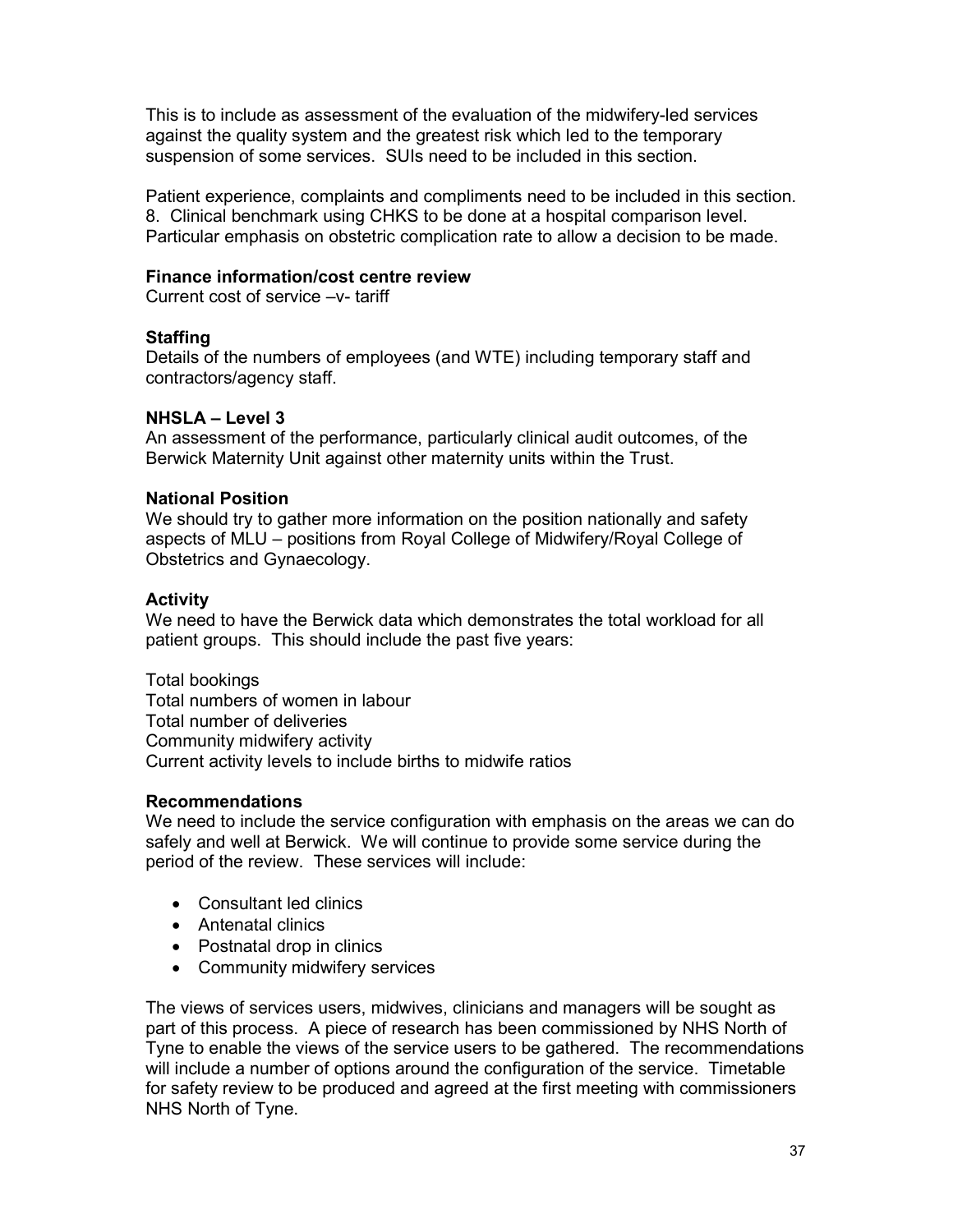# **Appendix two:**

Births at Berwick and national comparison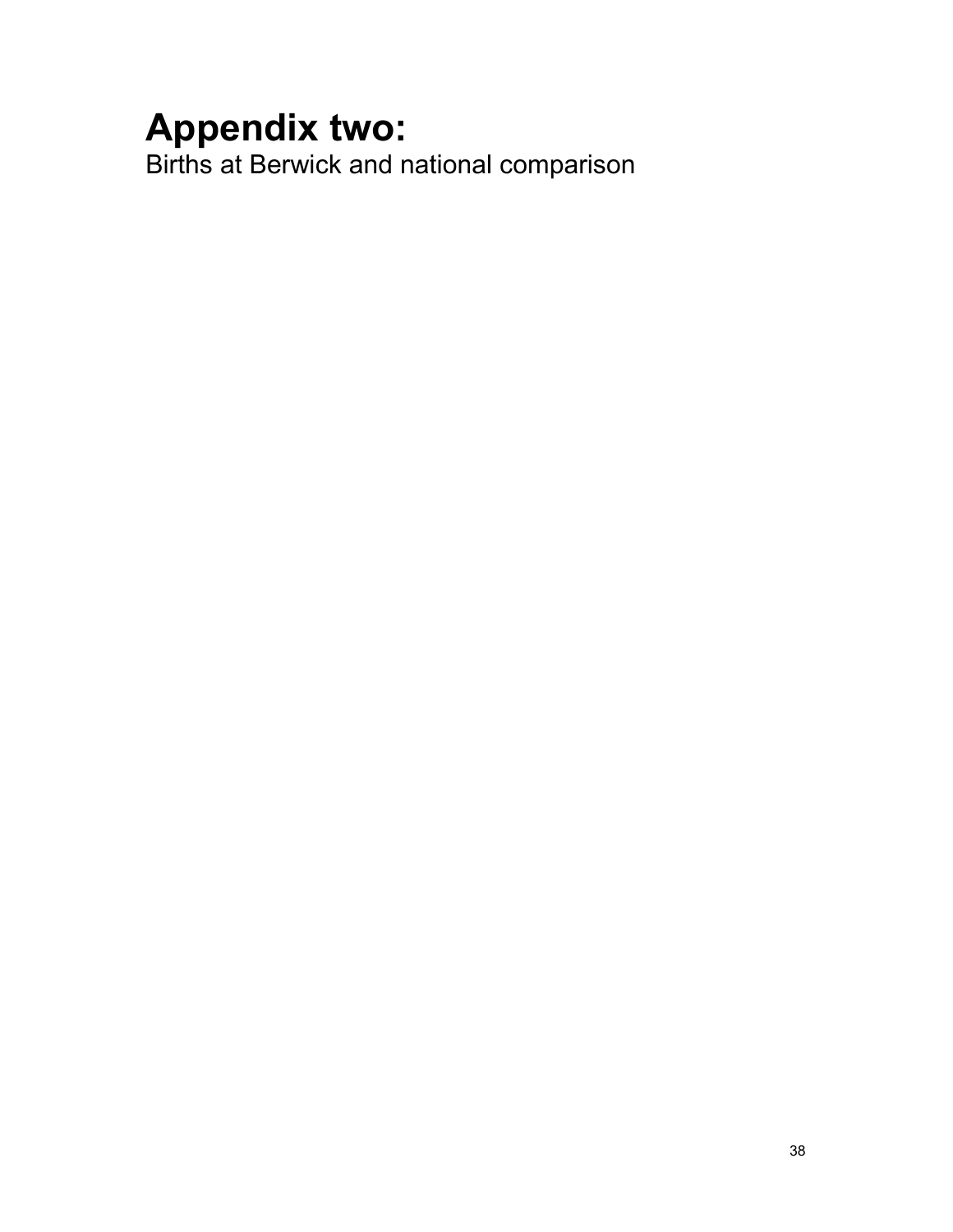# **Births at Berwick Infirmary**

The following tables show how many babies have been born at Berwick Infirmary over the past five years:

| Month of<br><b>Birth</b> | Year of birth  |      |      |                |               |      |  |
|--------------------------|----------------|------|------|----------------|---------------|------|--|
|                          | 2007           | 2008 | 2009 | 2010           | 2011          | 2012 |  |
| Jan                      |                |      | 3    |                | $\mathcal{P}$ |      |  |
| Feb                      |                |      | 5    |                |               |      |  |
| Mar                      |                |      |      |                |               |      |  |
| Apr                      | $\overline{2}$ |      |      | 2              |               |      |  |
| May                      | $\overline{2}$ |      |      | 3              | 2             |      |  |
| Jun                      | 4              | 2    |      | 2              |               |      |  |
| Jul                      | 3              |      |      | $\overline{2}$ |               |      |  |
| Aug                      | 4              |      |      | 3              |               |      |  |
| Sep                      | $\overline{2}$ | 3    |      |                | 2             |      |  |
| Oct                      | 5              | 3    |      |                | 3             |      |  |
| Nov                      | 3              | 2    |      |                |               |      |  |
| Dec                      |                |      |      | J              |               |      |  |

| Year                 | <b>Total Deliveries</b> | <b>Transfer in Labour</b> | <b>Total for Berwick</b><br>deliveries |
|----------------------|-------------------------|---------------------------|----------------------------------------|
|                      |                         |                           |                                        |
| April 2007-Mar 2008  | 40                      |                           |                                        |
| April 2008- Mar 2009 | 27                      |                           |                                        |
| April 2009-Mar 2010  | 20                      |                           |                                        |
| April 2010-Mar 2011  | 21                      | 5                         | 26                                     |
| April 2011-Mar 2012  | 13                      | 10                        | 23                                     |
| April 2012-July 2012 | 12                      | 5                         | 17                                     |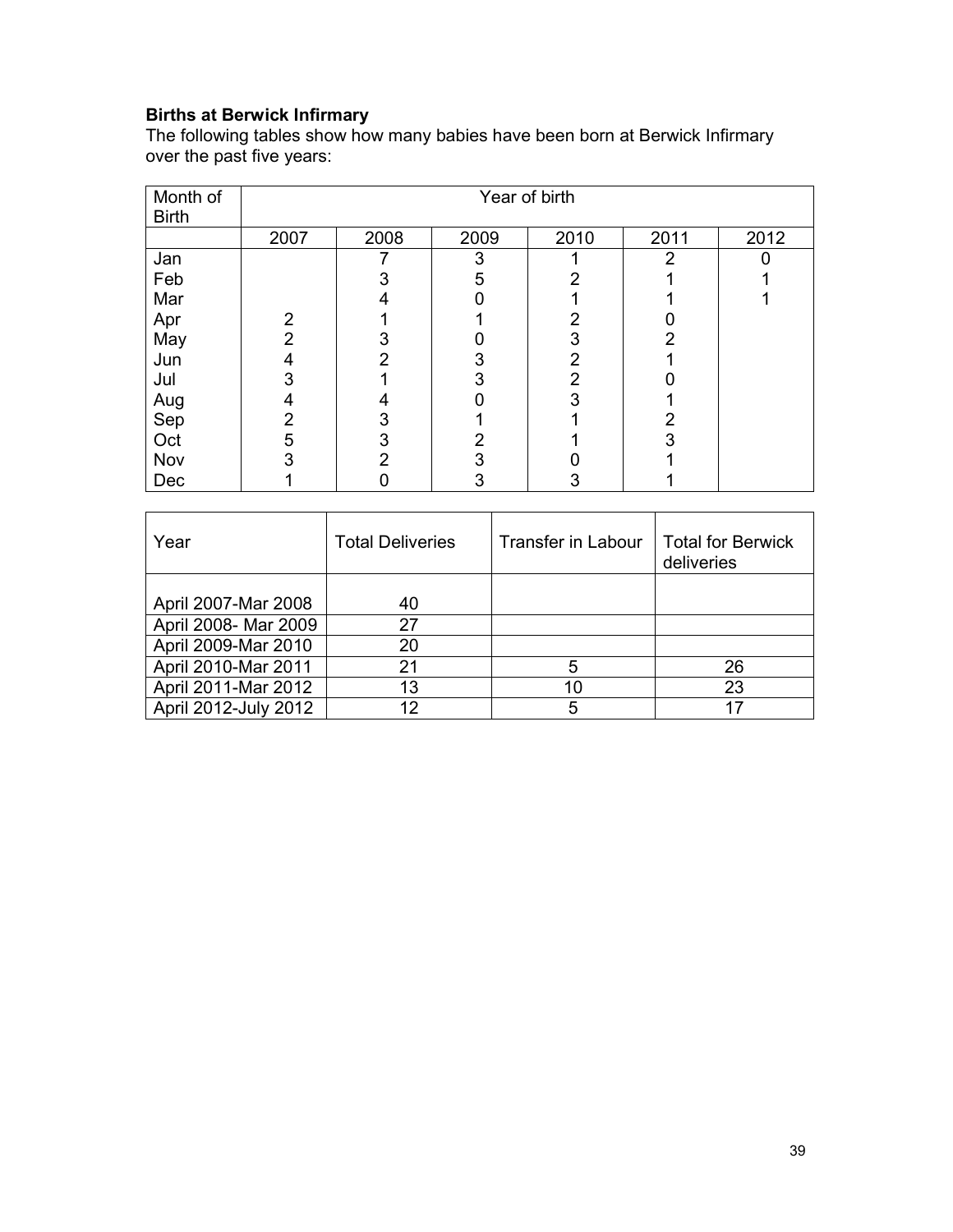# **Where Berwick babies are born**

The following information, obtained from commissioners NHS North of Tyne, shows where i.e., which hospitals, women from Berwick have delivered their babies in the last three years:

|               | <b>Berwick</b>  | <b>WGH</b>                | RVI                       | <b>Borders</b>            |
|---------------|-----------------|---------------------------|---------------------------|---------------------------|
| 2010          | 21              | 81                        | 4                         | 43                        |
| 2011          | $\overline{13}$ | $\overline{82}$           | $\overline{8}$            | $\overline{47}$           |
| 2012          | $\overline{12}$ | $\overline{19}$           | 1                         | $\overline{31}$           |
|               |                 |                           |                           |                           |
|               | <b>Berwick</b>  | <b>WGH</b>                | <b>RVI</b>                | <b>Borders</b>            |
| Apr-10        | $\overline{2}$  | $\overline{4}$            | 1                         | $\overline{\mathbf{4}}$   |
| May-10        | $\overline{3}$  | 10                        | $\overline{0}$            | $\overline{8}$            |
| $Jun-10$      | $\overline{2}$  | $\overline{6}$            | $\overline{1}$            | $\overline{2}$            |
| $Jul-10$      | $\overline{2}$  | $\overline{\mathbf{4}}$   | $\overline{0}$            | $\overline{4}$            |
| Aug-10        | 3               | 8                         | 0                         | 6                         |
| $Sep-10$      | $\mathbf 1$     | $\overline{7}$            | 0                         | $\pmb{0}$                 |
| $Oct-10$      | $\overline{1}$  | $\overline{8}$            | $\overline{0}$            | $\overline{1}$            |
| Nov-10        | $\overline{0}$  | $\overline{4}$            | $\overline{1}$            | $\overline{2}$            |
| $Dec-10$      | $\overline{3}$  | $\overline{8}$            | $\overline{0}$            | $\overline{3}$            |
| $Jan-11$      | $\overline{2}$  | $\overline{7}$            | $\overline{0}$            | $\overline{\overline{3}}$ |
| $Feb-11$      | $\overline{1}$  | $\overline{6}$            | $\overline{0}$            | $\overline{4}$            |
| Mar-11        | $\overline{1}$  | $\overline{9}$            | $\overline{1}$            | $\overline{6}$            |
| <b>TOTAL</b>  | 21              | 81                        | $\overline{\bf{4}}$       | 43                        |
|               |                 |                           |                           |                           |
| Apr-11        | $\mathsf 0$     | 8                         | $\overline{1}$            | $\overline{3}$            |
| May-11        | $\overline{2}$  | 7                         | $\overline{\mathfrak{o}}$ | $\overline{4}$            |
| $Jun-11$      | 1               | $\overline{4}$            | $\overline{3}$            | $\overline{5}$            |
| $Jul-11$      | $\overline{0}$  | $\overline{5}$            | $\overline{0}$            | $\overline{1}$            |
| Aug-11        | $\overline{1}$  | 8                         | $\overline{0}$            | $\overline{2}$            |
| $Sep-11$      | $\overline{2}$  | $\overline{\overline{3}}$ | $\overline{2}$            | $\overline{2}$            |
| $Oct-11$      | $\overline{3}$  | $\overline{9}$            | $\overline{1}$            | $\overline{\mathbf{4}}$   |
| <b>Nov-11</b> | 1               | 6                         | 0                         | $\overline{5}$            |
| Dec-11        | $\overline{1}$  | $\overline{6}$            | $\overline{0}$            | $\overline{5}$            |
| $Jan-12$      | $\overline{0}$  | 10                        | $\overline{1}$            | $\overline{4}$            |
| $Feb-12$      | $\overline{1}$  | ढ़                        | $\overline{0}$            | $\overline{6}$            |
| $Mar-12$      | 1               | $\overline{7}$            | $\overline{0}$            | $\overline{6}$            |
| <b>TOTAL</b>  | $\overline{13}$ | $\overline{82}$           | $\overline{\mathbf{8}}$   | 47                        |
|               |                 |                           |                           |                           |
| $Apr-12$      | 5               | 6                         | 0                         | 6                         |
| May-12        | $\overline{7}$  | $\overline{5}$            | $\overline{0}$            | $\overline{7}$            |
| $Jun-12$      | $\overline{0}$  | $\overline{5}$            | $\overline{0}$            | $\overline{7}$            |
| $Jul-12$      | $\overline{0}$  | $\overline{3}$            | $\overline{1}$            | 11                        |
| <b>TOTAL</b>  | $\overline{12}$ | $\overline{19}$           | $\overline{1}$            | $\overline{31}$           |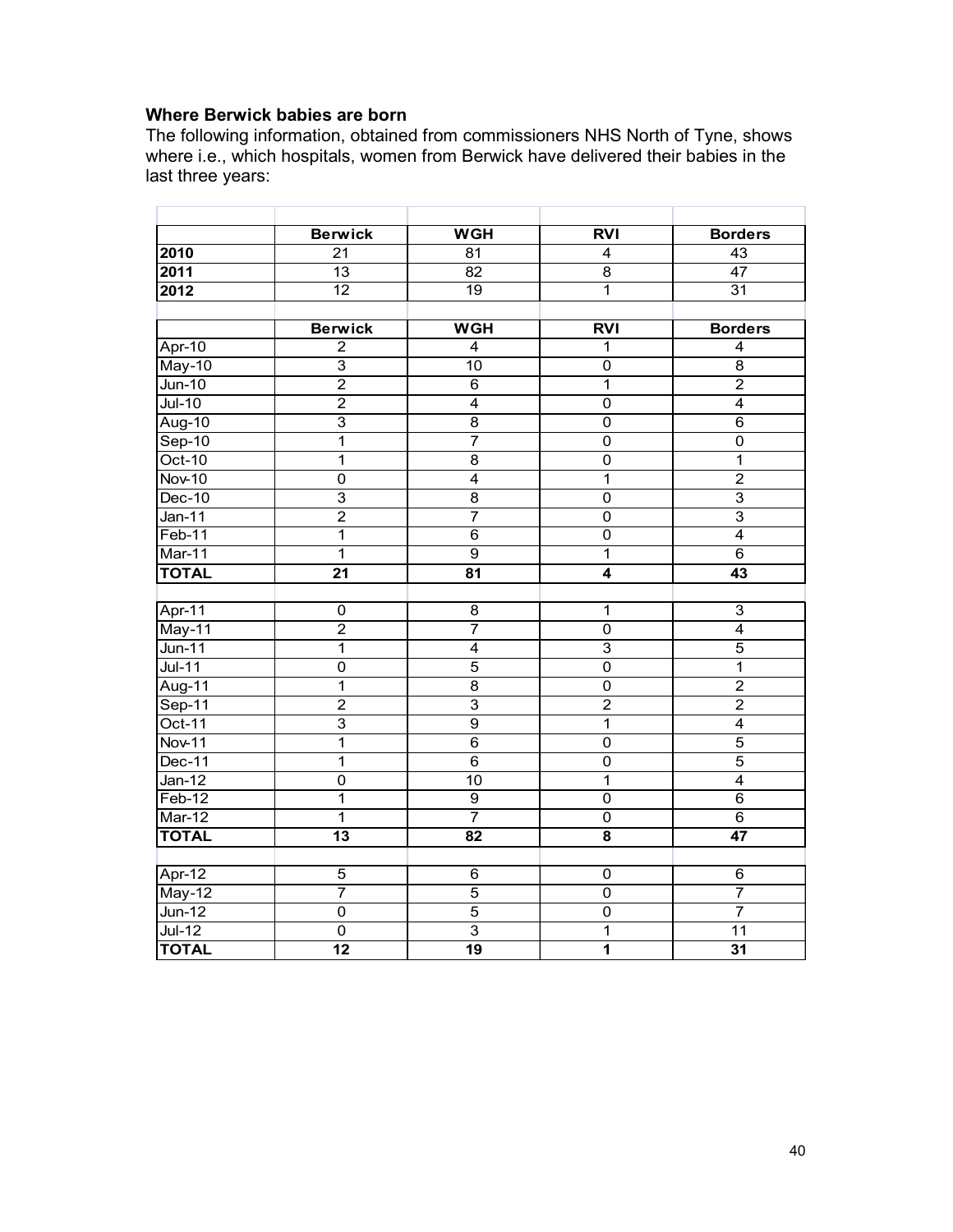

# **National comparison**

# **Information on freestanding midwifery-led units and co-located midwifery-led units across England**

| <b>Unit Name</b>                              | <b>Tel Number</b> | <b>FSMLU or</b><br><b>CLMLU</b> | Number of<br>deliveries | Opening<br>times                           | <b>Proximity</b><br>miles to<br>obstetric<br>unit | In patient<br>post natal<br>beds | Do you offer<br>primip<br>/multip<br>delivery | Intrapartum<br>transfers  |
|-----------------------------------------------|-------------------|---------------------------------|-------------------------|--------------------------------------------|---------------------------------------------------|----------------------------------|-----------------------------------------------|---------------------------|
| Penrith<br>Cumbria                            | 01768<br>245300   | <b>FSMLU</b>                    | 30                      | Mon-fri9am-<br>4pm.on call<br>out of hours | 30 minutes                                        | 1 delivery<br>room               | <b>Both</b>                                   | 50 % primip<br>35% multip |
| Oswestry<br>Shropshhire                       | 01691<br>404579   | <b>FSMLU</b>                    | 100                     | 24 hrs                                     | 18 miles (30<br>mins)                             | 4 LDRP                           | <b>Both</b>                                   | 20%                       |
| Dover Family<br>(South)                       | 01304<br>201624   | <b>FSMLU</b>                    | 146                     | 24 hrs                                     | 21miles                                           | 5 multi-<br>purpose              | <b>Both</b>                                   | 84                        |
| Crowborough<br>(South)                        | 01892<br>654080   | <b>FSMLU</b>                    | 227                     | 24 hrs                                     | 17 miles                                          | 6 multi-<br>purpose              | <b>Both</b>                                   | 36% primip<br>5.3 %multip |
| St Marys<br>East<br>Midlands)                 | 01664<br>854800   | <b>FSMLU</b>                    | 250                     | 24 hrs                                     | 18 miles                                          | 2 Birthing<br>rooms<br>8 P/N     | <b>Both</b>                                   |                           |
| Hartlepool                                    | 01429<br>522876   | <b>FSMLU</b>                    | 275                     | 24 hrs                                     | 30 mins                                           | 4 delivery<br>4 post natal       | <b>Both</b>                                   | 21 %                      |
| <b>Bishop</b><br>Auckland                     | 01388<br>455108   | <b>FSMLU</b>                    | 300                     | 24 hrs                                     | 15 minutes                                        | 8 rooms                          | <b>Both</b>                                   |                           |
| <b>White Horse</b><br>birth centre<br>Swindon | 01793<br>604829   | <b>FSMLU</b>                    | 300                     | 24 hrs                                     | 15-26 miles<br>from<br>Consultant<br>led units    | 4LDRP                            | <b>Both</b>                                   | 15-25%                    |
| Lichfield(Wes<br>t midlands)                  | 01543<br>412905   | <b>FSMLU</b>                    | 340                     | 24hrs                                      | 1hr                                               | 6 multi-<br>purpose              | <b>Both</b>                                   | 20%                       |
| The Birth<br>place<br>(South)                 | 01634<br>825199   | <b>CLMLU</b>                    | 360                     | 24 hrs                                     | N/A                                               | 5 multi-<br>purpose              | <b>Both</b>                                   | Opened<br>3.10.11<br>(Not |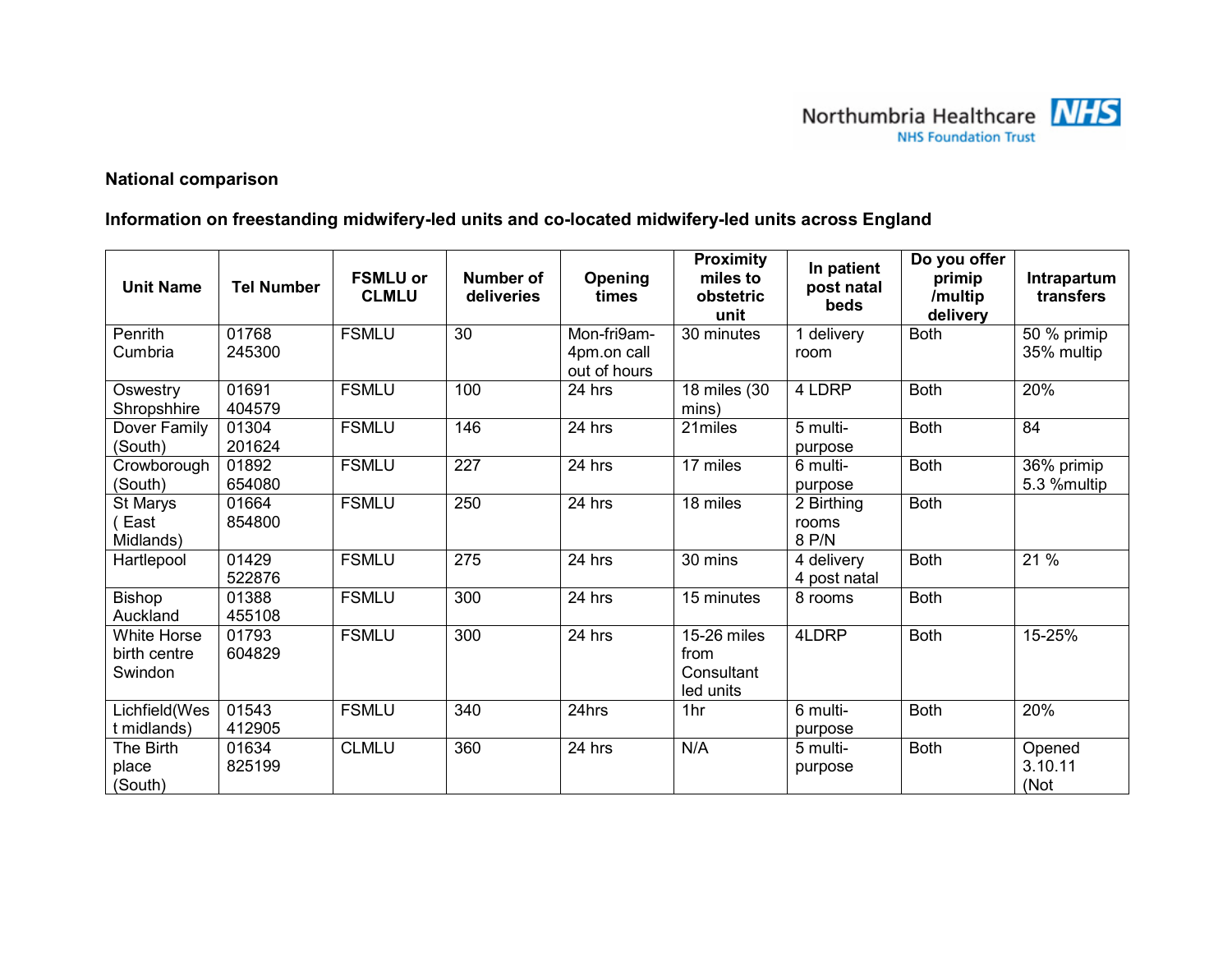|              |         |              |       |        |         |            |             | available) |
|--------------|---------|--------------|-------|--------|---------|------------|-------------|------------|
| Edgeware     | 02087   | <b>FSMLU</b> | 400   | 24hrs  | 15mins  | 6 multi-   | <b>Both</b> | 12%        |
| (London)     | 326777  |              |       |        |         | purpose    |             |            |
| Barkantyre,  | 0207791 | <b>FSMLU</b> | 500   | 24hrs  | 10 mins | 5 multi-   | <b>Both</b> | 19%        |
| (London)     | 8301    |              |       |        |         | purpose    |             |            |
| Singleton    | 01233   | <b>CLMLU</b> | 544   | 24 hrs | N/a     | 8 multi-   | <b>Both</b> | 449        |
| Ward (South) | 633331  |              |       |        |         | purpose    |             |            |
| Aspen Ward   | 01322   | <b>CLMLU</b> | 768   | 24 hrs | N/A     | 4 Low risk | <b>Both</b> | 254        |
| (South)      | 428667  |              |       |        |         |            |             |            |
| James Cook   | 01642   | <b>CLMLU</b> | 1,500 | 24 hrs | N/A     | 7 LDRP     | <b>Both</b> | 25 %       |
|              | 850850  |              |       |        |         |            |             |            |
| <b>RVI</b>   |         | <b>CLMLU</b> | 1,500 | 24 hrs | n/a     | 12 LDRP    | <b>Both</b> |            |
|              |         |              |       |        |         |            |             |            |

The units below in Scotland have between 10-20 deliveries a year and are only opened on an as required basis. They are staffed<br>by community midwives. If transfer is required this is often by helicopter due to geographical

| <b>Unit Name</b>         | <b>Tel Number</b> | <b>FSMLU or</b><br><b>CLMLU</b> | <b>Opening times</b> | In patient post<br>natal beds | Do you offer<br>primip /multip<br>delivery |
|--------------------------|-------------------|---------------------------------|----------------------|-------------------------------|--------------------------------------------|
| Oban<br>Scotland         | 01631788911       | <b>FSMLU</b>                    | As reg               | None                          | yes                                        |
| Fort William<br>Scotland | 0137709872        | <b>FSMLU</b>                    | As reg               | None                          | yes                                        |
| Dunnoon<br>Scotland      | 01369708326       | <b>FSMLU</b>                    | As reg               | None                          | yes                                        |
| Isle of Bute<br>Scotland | 01700501510       | <b>FSMLU</b>                    | As reg               | None                          | Yes                                        |
| Cambeltown<br>Scotland   | 01586555827       | <b>FSMLU</b>                    | As reg               | None                          | Yes                                        |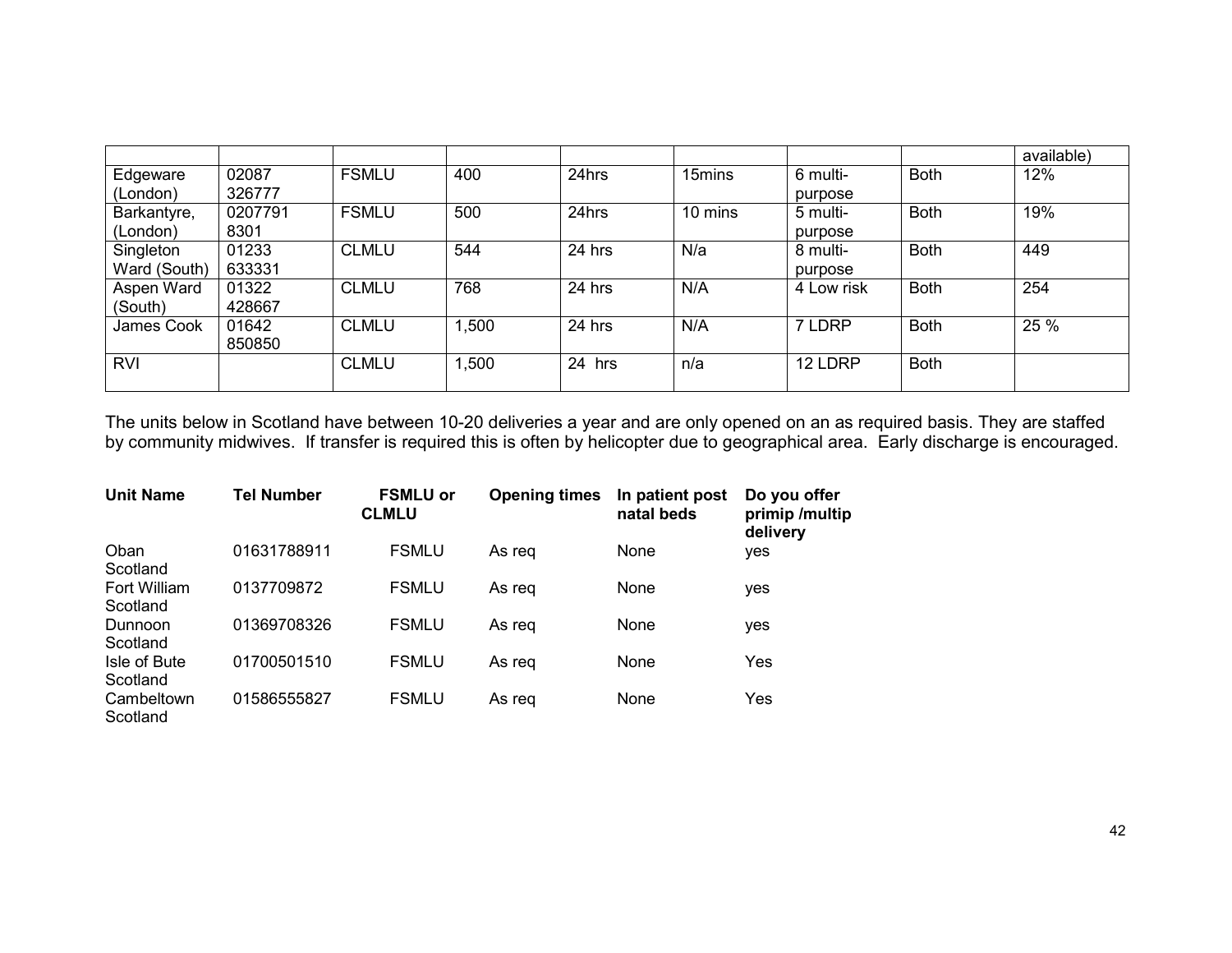

# **Appendix three:**

Berwick booking audit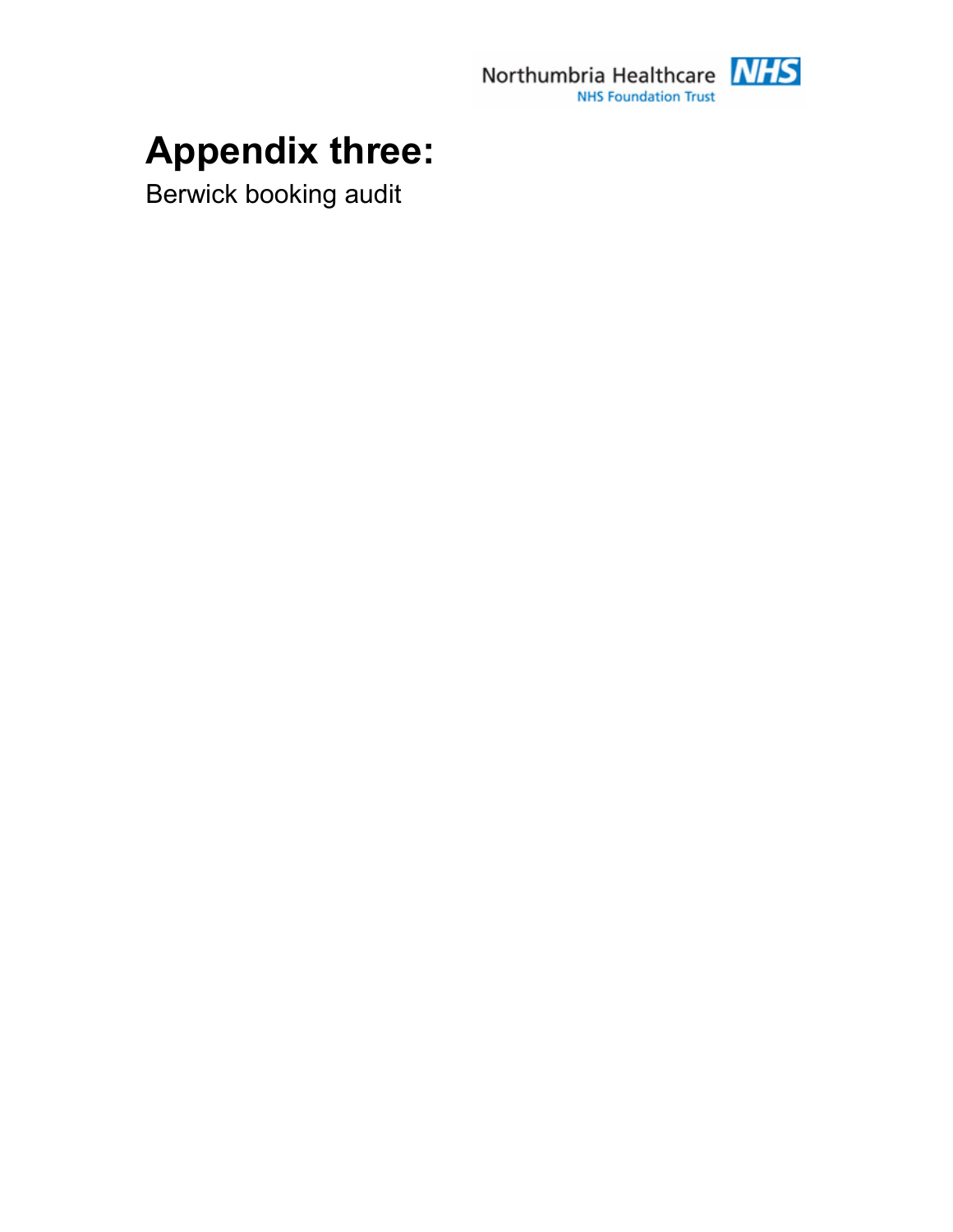

# **Berwick Booking Survey**

# **Audit Report**

**April 2011 – March 2012** 

Prepared by Maria Lawson/Ruth Fenn, Quality Improvement Co-ordinators

C:\Documents and Settings\tmlda\Local Settings\Temporary Internet Files\OLK41\Encl 13 Berwick Report 2012 -Appendix I.doc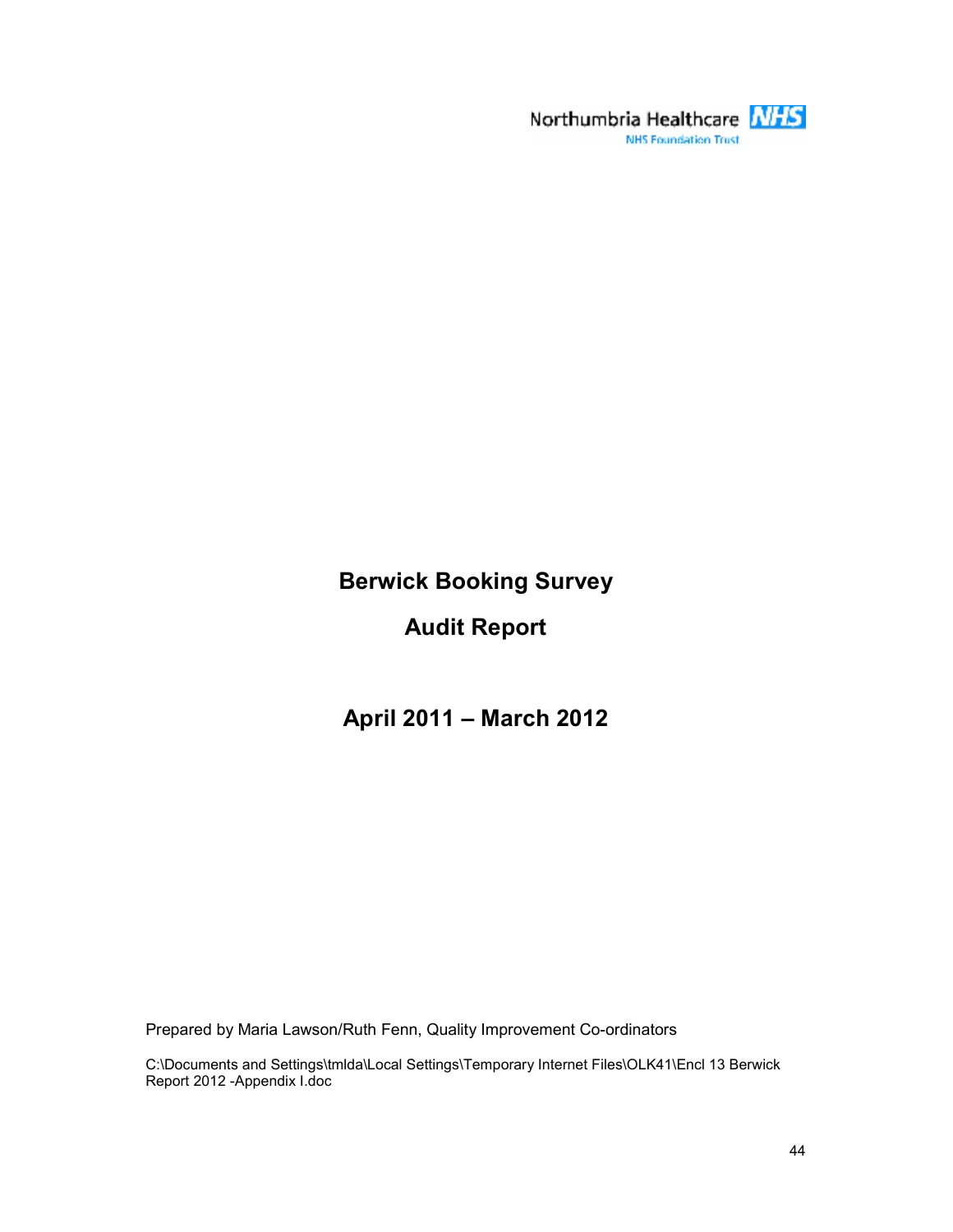# **Contents Contents Page No 2018**

| 1. Methodology and Sample Size |         |
|--------------------------------|---------|
| 2. Findings                    | $3 - 5$ |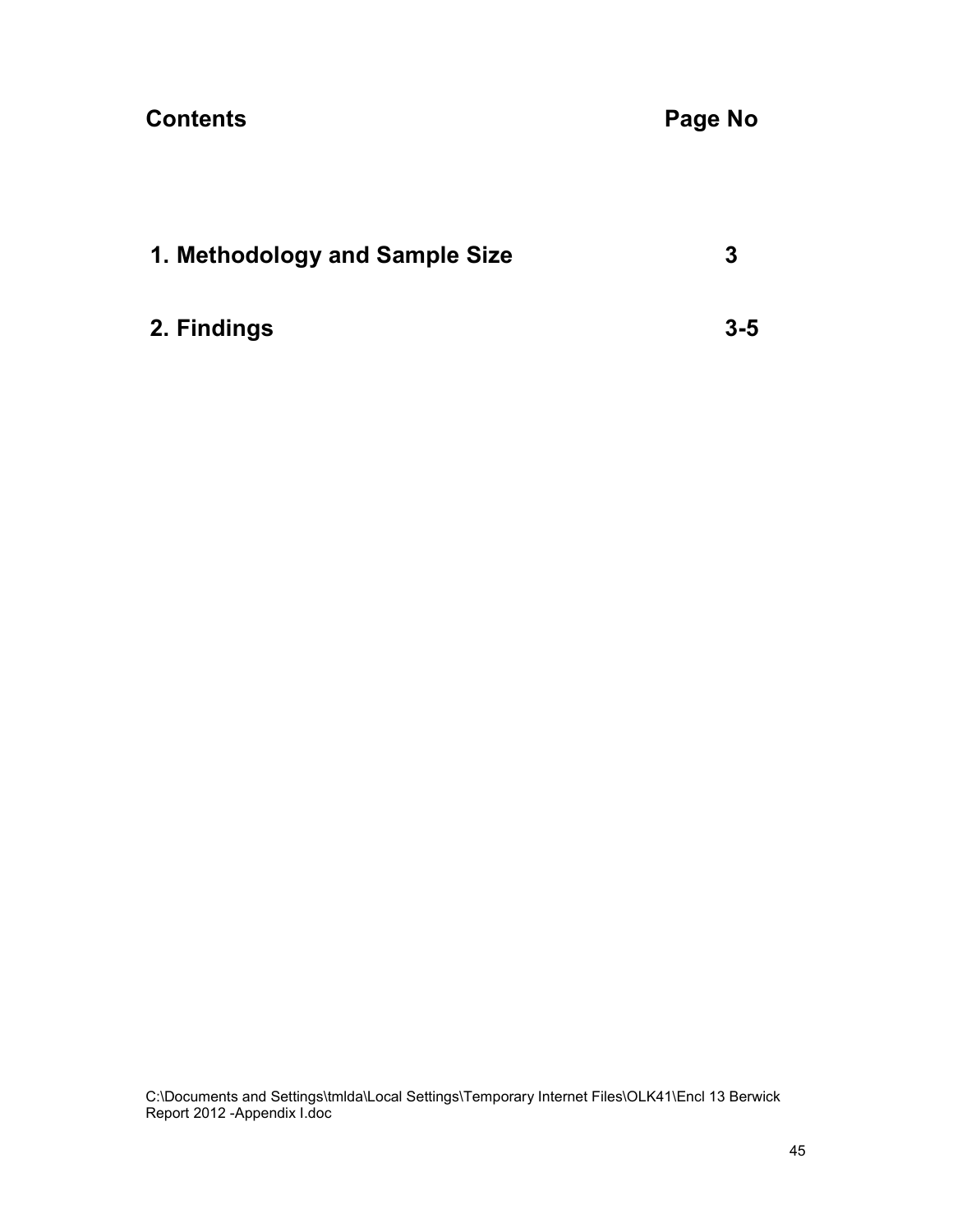### **Berwick Bookings Survey**

#### **Audit period April 2011 to March 2012**

# **1. Methodology and Sample Size**

All women who were booked in early pregnancy by Berwick Maternity Unit between April 2011 - March 2012 were audited.

A total of **278** women are included in this document.

A snap tool was created to capture the data entry and produce this report.

# **2. Findings**

The findings of the audit are shown below

| <b>Postcode</b> | <b>Number</b>  |
|-----------------|----------------|
| <b>NE66</b>     | 7              |
| <b>NE67</b>     | $\mathbf{2}$   |
| <b>NE68</b>     | $\overline{2}$ |
| <b>NE70</b>     | 10             |
| <b>NE71</b>     | 33             |
| <b>TD 11</b>    | $\mathbf{2}$   |
| <b>TD 14</b>    | 3              |
| <b>TD15</b>     | 219            |

C:\Documents and Settings\tmlda\Local Settings\Temporary Internet Files\OLK41\Encl 13 Berwick Report 2012 -Appendix I.doc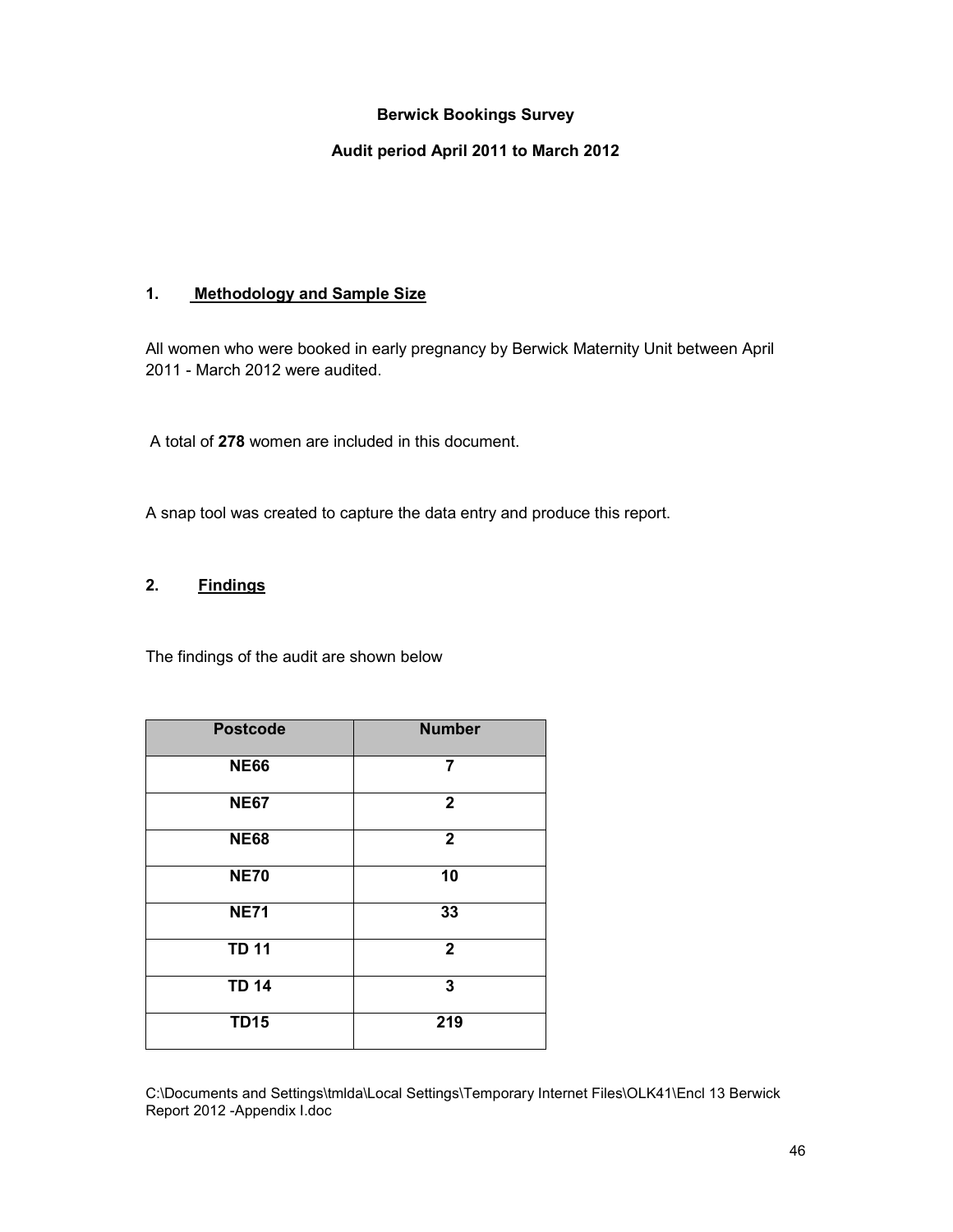| <b>Finding</b> | <b>Booking Survey</b> | Apr        | <b>May</b> | Jun | Jul        |
|----------------|-----------------------|------------|------------|-----|------------|
| 3.1.1          | Month of Booking      | 19         | 17         | 23  | 32         |
|                |                       | Aug        | <b>Sep</b> | Oct | <b>Nov</b> |
|                |                       | 22         | 29         | 21  | 26         |
|                |                       | <b>Dec</b> | Jan        | Feb | <b>Mar</b> |
|                |                       | 21         | 19         | 28  | 21         |

|       |                | <b>Primip</b> | <b>Multip</b> |
|-------|----------------|---------------|---------------|
| 3.1.2 | The woman was: | 132           | 146           |
|       |                | (47%)         | (53%)         |

|       |                                      | High            | Low                |
|-------|--------------------------------------|-----------------|--------------------|
| 3.1.3 | What classification<br>was the woman | 133 (48%)       | 145 (52%)          |
|       |                                      | Multip 91 (68%) | Multip 55 (38%)    |
|       |                                      | Primip 42 (32%) | Primip 90<br>(62%) |

|       |                            | BI                                      | <b>RVI</b> | <b>WGH</b>  | <b>Borders</b> | <b>Other</b> |  |
|-------|----------------------------|-----------------------------------------|------------|-------------|----------------|--------------|--|
| 3.1.4 | If low, where did she book | 49<br>(34%)                             | 8<br>(5%)  | 29<br>(20%) | 56<br>(39%)    | 3<br>(2%)    |  |
|       | If other, please state     | 2 x Alnwick Infirmary<br>1 x Home Birth |            |             |                |              |  |

|       |                                                    |                                 |                       | <b>Yes</b>                                              |                                      | Not recorded |  |
|-------|----------------------------------------------------|---------------------------------|-----------------------|---------------------------------------------------------|--------------------------------------|--------------|--|
| 3.1.5 | If low and booked elsewhere, was a reason<br>given |                                 |                       | 96                                                      |                                      |              |  |
|       |                                                    | <b>Patient</b><br><b>Choice</b> | Pain<br><b>Relief</b> | <b>Special</b><br><b>Care Baby</b><br><b>Facilities</b> | <b>Consultant</b><br><b>Presence</b> | <b>Other</b> |  |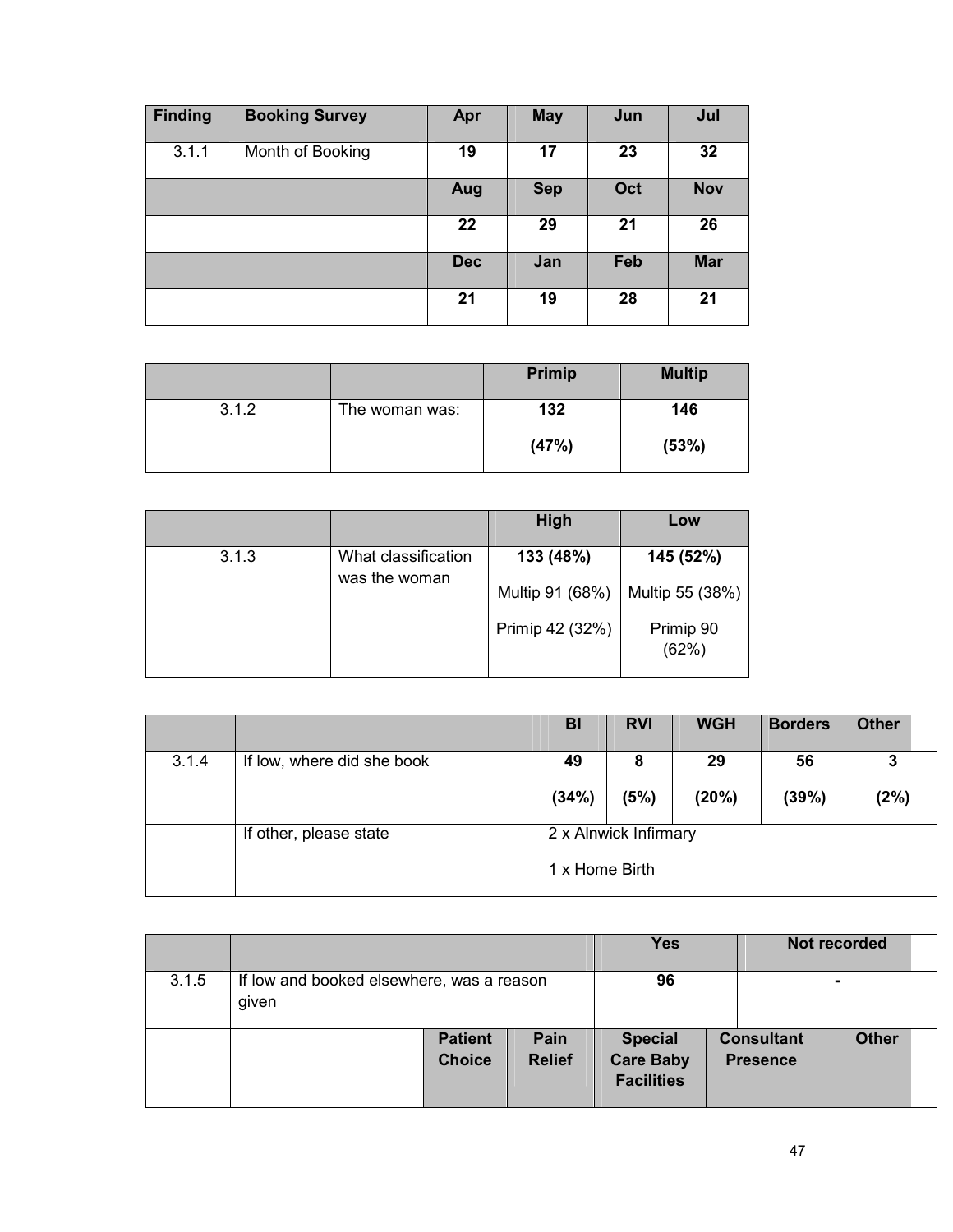| What was the reason    | 93    | ۰ | - | ч    |  |
|------------------------|-------|---|---|------|--|
|                        | (97%) |   |   | (3%) |  |
| If other, please state |       |   |   |      |  |
|                        |       |   |   |      |  |
|                        |       |   |   |      |  |

|       |                                                                                                              | <b>Yes</b>                                                                                                                                                                                                                                                                                                                                                                                                                                                                                                                                                                                                                                                                                                                                                                                                                                                                                                                                                                                                                                                                                                                                                                       | <b>No</b>                                                                                                           |
|-------|--------------------------------------------------------------------------------------------------------------|----------------------------------------------------------------------------------------------------------------------------------------------------------------------------------------------------------------------------------------------------------------------------------------------------------------------------------------------------------------------------------------------------------------------------------------------------------------------------------------------------------------------------------------------------------------------------------------------------------------------------------------------------------------------------------------------------------------------------------------------------------------------------------------------------------------------------------------------------------------------------------------------------------------------------------------------------------------------------------------------------------------------------------------------------------------------------------------------------------------------------------------------------------------------------------|---------------------------------------------------------------------------------------------------------------------|
| 3.1.6 | If the woman was booked                                                                                      | 13                                                                                                                                                                                                                                                                                                                                                                                                                                                                                                                                                                                                                                                                                                                                                                                                                                                                                                                                                                                                                                                                                                                                                                               | 36                                                                                                                  |
|       | to deliver at Berwick did<br>this occur                                                                      | (27%)                                                                                                                                                                                                                                                                                                                                                                                                                                                                                                                                                                                                                                                                                                                                                                                                                                                                                                                                                                                                                                                                                                                                                                            | (73%)                                                                                                               |
|       | If not, why not, please<br>state<br><b>NB</b> This includes<br>antenatal and Intrapartum<br>transfer reasons | $1 \times BBA^*$<br>$\bullet$<br>1 x Borderline BP and large for gestational age<br>$\bullet$<br>1x Raised BP<br>$\bullet$<br>$\bullet$<br>not complete *<br>1 x Booking changed to Borders<br>$\bullet$<br>1 x Patient changed to WGH for medical backup<br>$\bullet$<br>1 x Patient requested change of booking<br>$\bullet$<br>1 x Delay in second stage*<br>$\bullet$<br>$2 \times$ IOL<br>$\bullet$<br>1 x Large baby, transferred care at 36 weeks<br>$\bullet$<br>3 x Meconium stained liquor in labour*<br>$\bullet$<br>4 x Miscarriage<br>$\bullet$<br>3 x Patient moved out of the area<br>$\bullet$<br>1 x PV spotting<br>$\bullet$<br>1 x Requested epidural and slow 1 <sup>st</sup> stage*<br>$\bullet$<br>2 x Requested epidural*<br>$\bullet$<br>1 x Service changed, care transferred to Borders<br>$\bullet$<br>1 x Changed mind to deliver at Borders<br>$\bullet$<br>1 x Temporary relocation to Sterling<br>$\bullet$<br>2 x Transferred to high risk<br>$\bullet$<br>$\bullet$<br>and PV bleed<br>1 x Transfer for failure to progress to second stage*<br>$\bullet$<br>1 x Unstable lie, late pregnancy<br>٠<br>2 x Slow progress in labour*<br>$\bullet$ | 1x delivered but placenta retained so midwifery episode<br>2 x Transferred care to Borders following service change |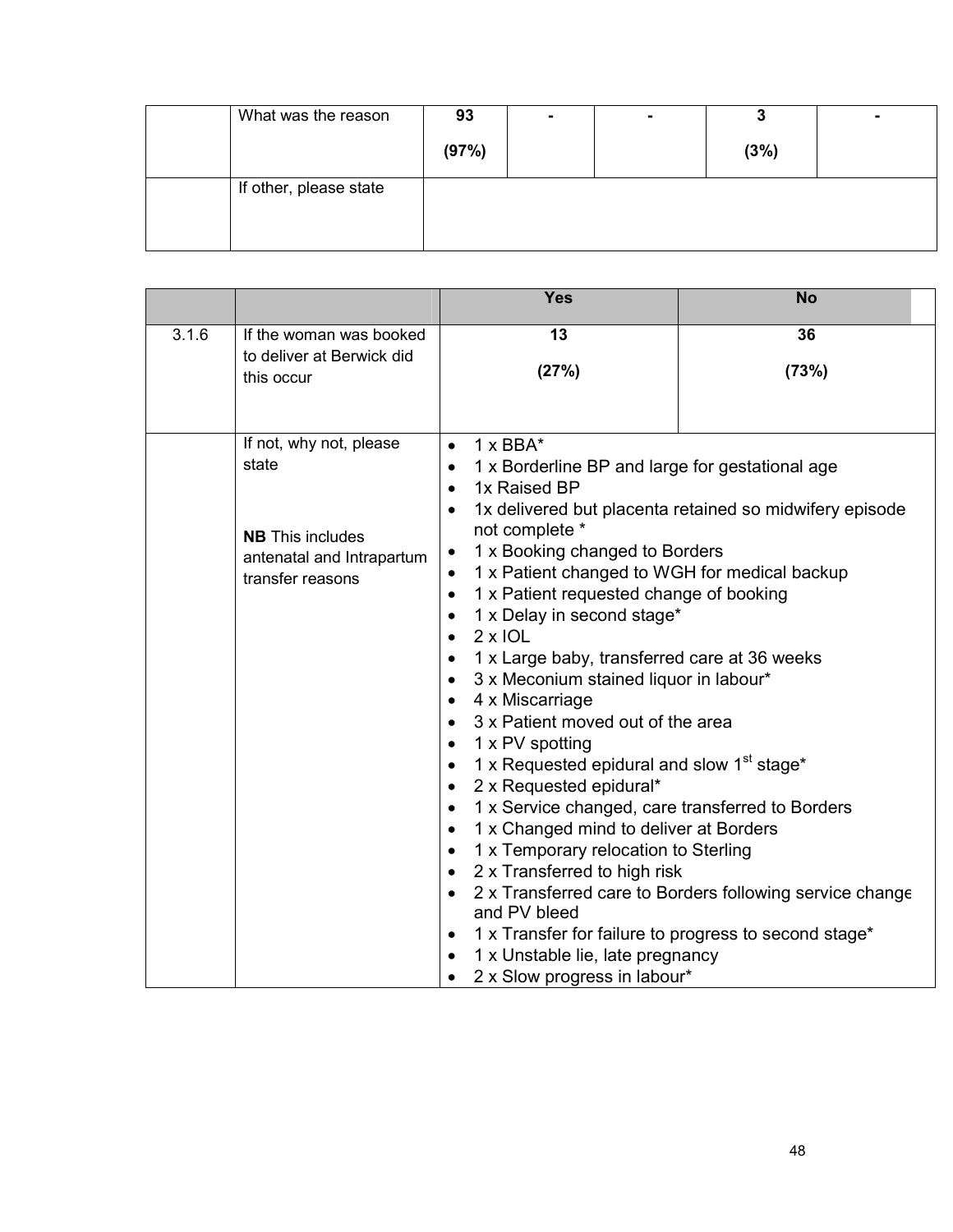|       |                                                               | <b>Pregnancy</b><br>complication | <b>Patient Choice</b> |
|-------|---------------------------------------------------------------|----------------------------------|-----------------------|
| 3.1.7 | If they were booked to deliver at Berwick but did             | 14                               | 10                    |
|       | not, what was the reason for transfer of care<br>antenatally? | (58%)                            | (42%)                 |

|       |                                                          | <b>RVI</b>                                          | <b>WGH</b>  | <b>Borders</b> | <b>Other</b> |
|-------|----------------------------------------------------------|-----------------------------------------------------|-------------|----------------|--------------|
| 3.1.8 | Which hospital was the lady transferred<br>to deliver in | ۰                                                   | 20<br>(57%) | (23%)          | (20%)        |
|       | If other, please state                                   | 3 x Patients moved out of the area<br>4 Miscarriage |             |                |              |

|       |                                             | Yes   | No |
|-------|---------------------------------------------|-------|----|
| 3.1.9 | Was the lady transferred out during labour? | $12*$ |    |
|       |                                             |       |    |

|        |                                                         | Yes   | No    |
|--------|---------------------------------------------------------|-------|-------|
| 3.1.20 | Of the women who booked to deliver at                   | 20    | 29    |
|        | Berwick, how many chose to return for postnatal<br>care | (41%) | (59%) |

|        |                                                   | 1 Night |    | 1-2 Nights $\vert$ 2-3 Nights | $> 3$ Nigl |
|--------|---------------------------------------------------|---------|----|-------------------------------|------------|
| 3.1.21 | What was the woman's length of<br>postnatal stay? |         | 11 |                               |            |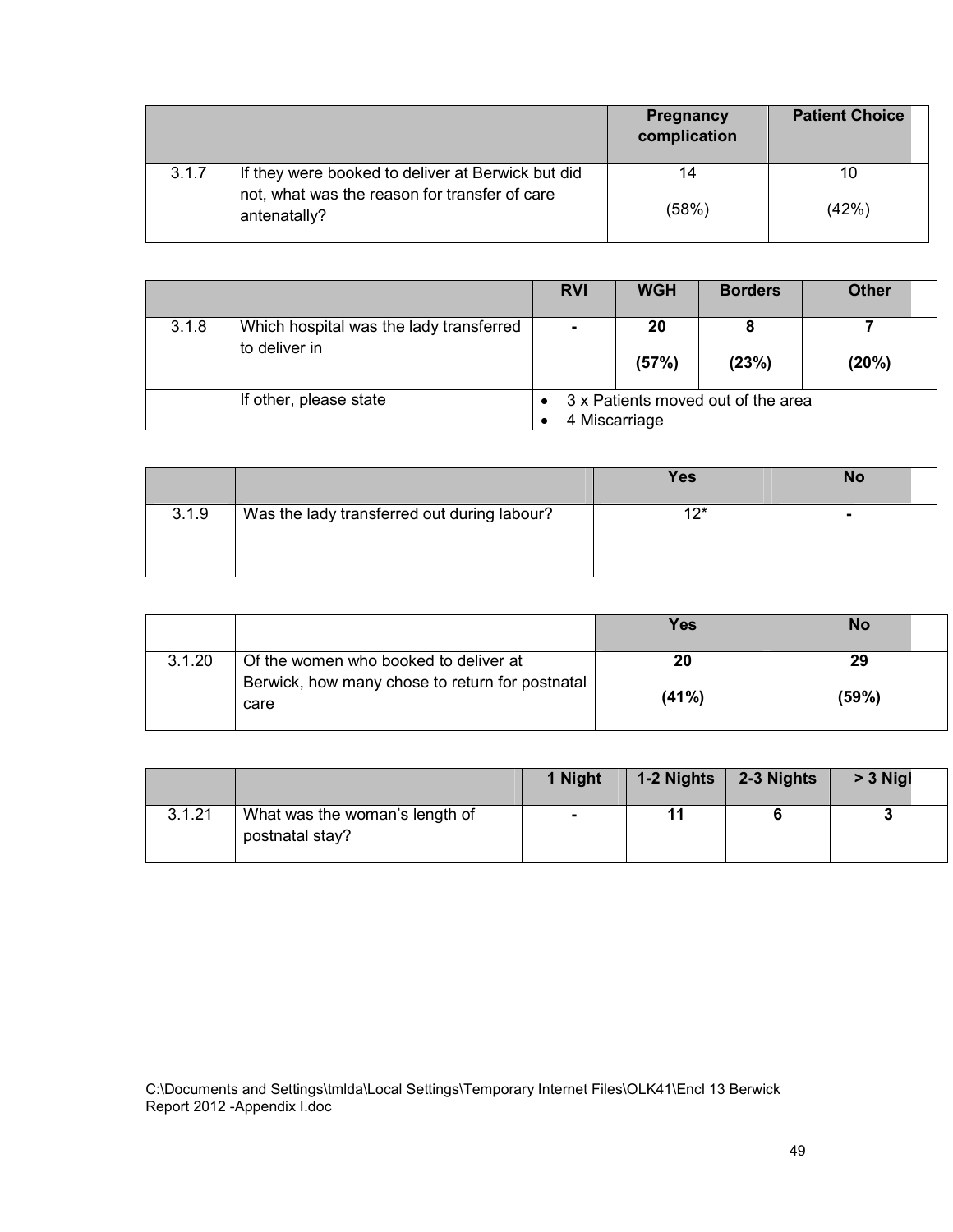# **Appendix four:**

Public information and communication materials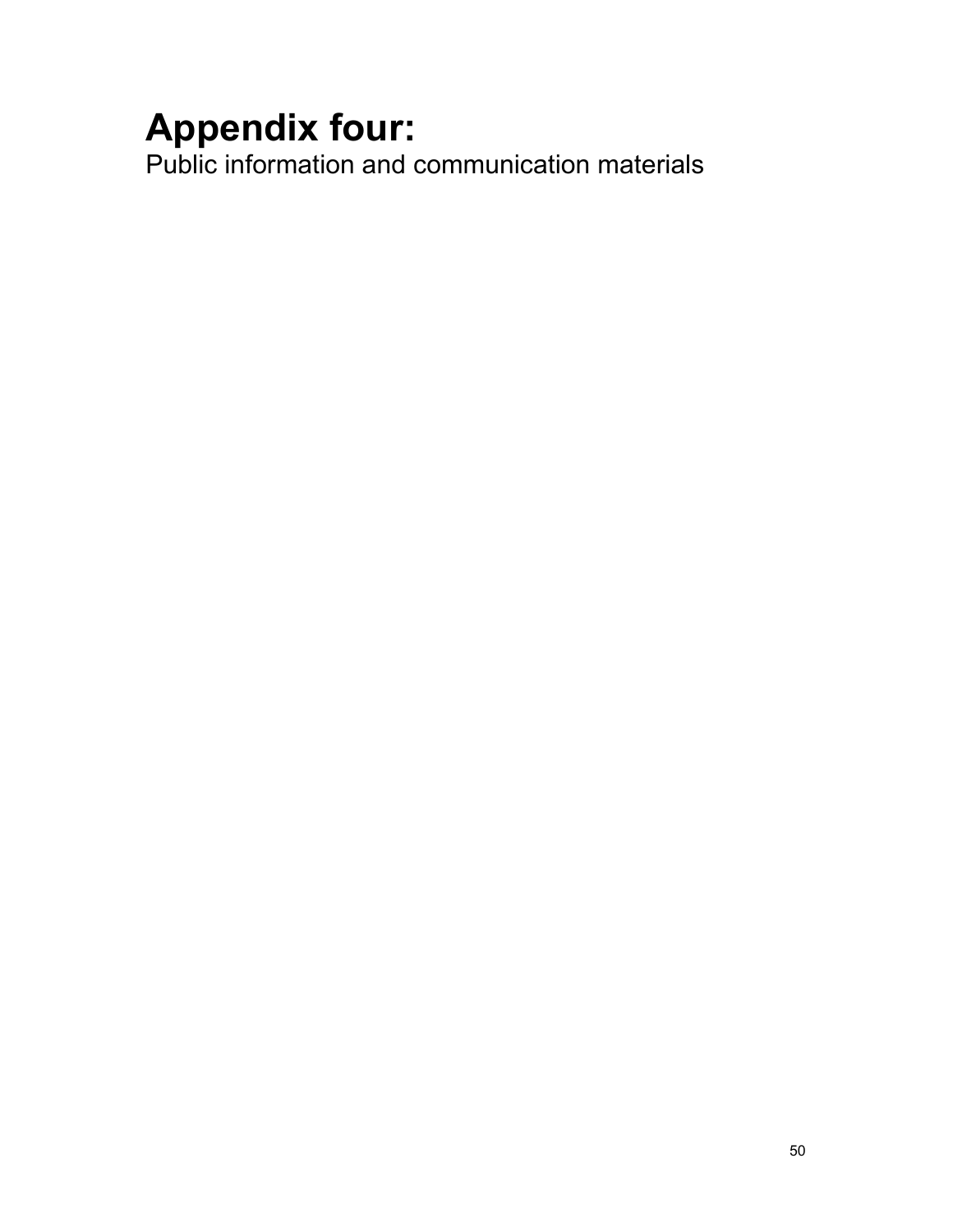# **Appendix four – Public information and communication materials**

Copies of all proactive public information, communication materials issued by the Trust are included here as follows:

- **31 July –** Media statement –*Decline in births forces temporary closure at Berwick*
- **6 August –** Press release –*Berwick mums reassured following temporary closure for births*
- **August 2012 –***Q and A with Berwick Advertiser*
- **5 September –** Press release – *Public voice will be heard during review at Berwick*
- **12 September –** Press release Constructive conversations held over maternity review
- **September 2012 –**Feature article with Berwick Advertiser –*From 1984 to 2012 - the changing face of maternity care*

The Trust has also responded to several media enquiries throughout the past three months in relation to the temporary suspension of some services. In addition, copies of all Q&As used in response to stakeholder enquiries are included, along with the presentation given at the Berwick Town Council public meeting on 25 October.

- Q&As used in response to questions from stakeholders and the local community
- Save Berwick Maternity Unit Q&AS 8 October 2012
- Presentation given at public meeting held by Berwick Town Council 25 October (separate document)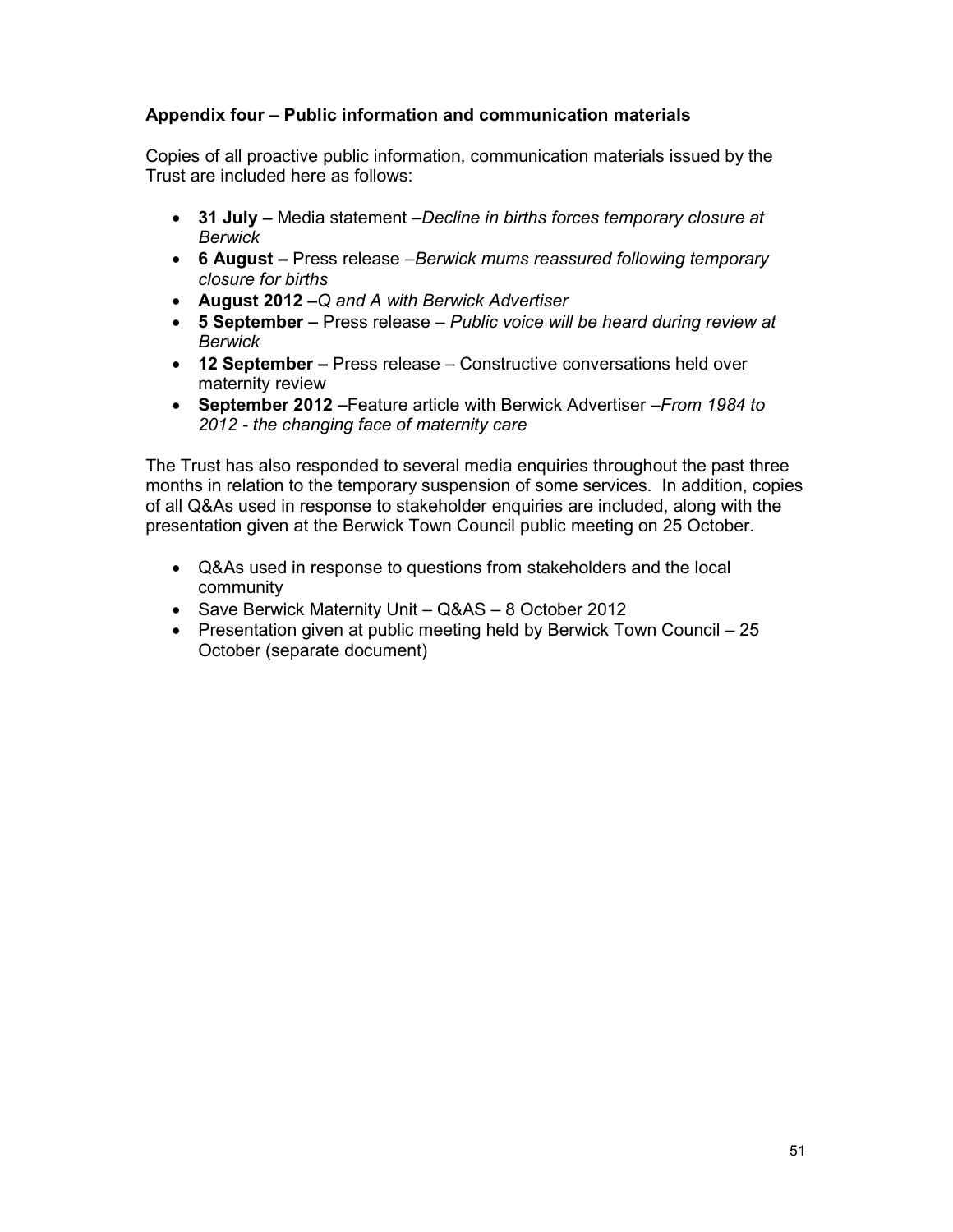# MEDIA STATEMENT

# **STRICT EMBARGO 14:00HRS**

Tuesday 31 July 2012

## **Decline in births forces temporary closure at Berwick**

Northumbria Healthcare NHS Foundation Trust has today announced the temporary closure of the midwifery-led maternity unit at Berwick Infirmary following a drastic decline in births.

The temporary closure will come into immediate effect from 1 August 2012 and the two expectant mothers who were due to have their baby at Berwick Infirmary will be advised to talk to their midwife to discuss an alternative birthing plan. During the closure babies will not be delivered in the hospital or the community area covered by the midwives working out of Berwick Infirmary.

Whilst all antenatal and postnatal maternity services will be maintained at Berwick Infirmary, as well as consultant led high risk clinics, the drastic decline in births over the past year, from 23 births in 2010/11 to only 13 births in 2011/12 – an average of just one birth per month – has caused concern that midwives will be unable to maintain essential birthing skills.

Dave Evans, Medical Director at Northumbria Healthcare NHS Foundation Trust said: "We pride ourselves on providing some of the best quality maternity services in England and that is testament to the hard work and commitment of all our midwives. The continuing decline in births at Berwick however, has meant we've had to take this difficult decision.

"With such a low volume of births, our midwives are simply not getting enough opportunities to regularly practise their essential birthing skills which are paramount in being able to deliver high quality, safe and effective midwifery care.

"We are now looking into the long term future of the midwifery-led unit in Berwick working together with our commissioners and will of course engage with the public as we work with partners to reach a solution.

"I wholeheartedly appreciate this will be disappointing for those families who had planned to give birth in Berwick in the near future and for those who have experienced excellent care in the past, but the reduced volume in births has given us a real cause for concern which we must act upon."

Whilst the small number of births will now need to happen elsewhere during the closure, all antenatal and postnatal care and consultant-led high risk clinics will continue to be delivered in Berwick. Midwives will continue to support expectant mums in Berwick, working closely with affected families to make alternative birthing arrangements where necessary.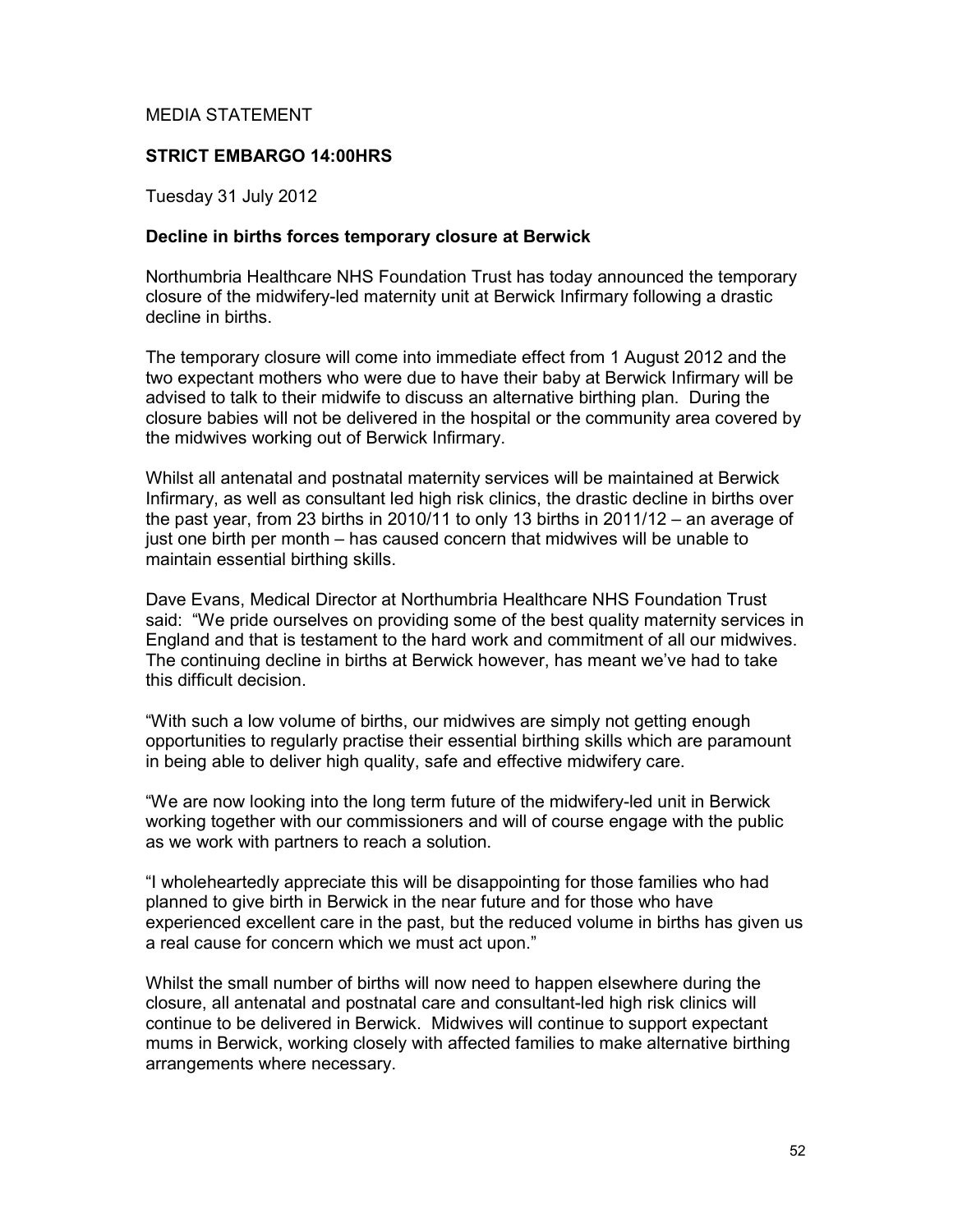The decision to temporarily close the unit has been made together with commissioners of health services in Northumberland, NHS North of Tyne. No midwives will lose their jobs as a result of the closure and work is now taking place to agree how the midwives can best maintain their skills and also what a safe and sustainable midwifery service in Berwick will look like in the future.

Mike Guy, Medical Director at NHS North of Tyne said: "As commissioners of healthcare, safety is of paramount importance. It's vital that we are assured that whatever services we commission for local people meet the highest possible standards in relation to safety and quality. As such we support the interim closure of the unit at Berwick.

"Clearly the figures show us that women haven't been using the service at Berwick and had their babies at other local hospitals. What we need to do now is to have discussions with local women and their families to understand better about the maternity service they will be looking for in the future."

Kath Mannion, Local Supervising Authority Midwifery Officer for the north east of England said:

"In the current circumstances the temporary closure of the midwifery led unit at Berwick Infirmary is the only way that we can be assured that midwifery services remain at the highest possible quality.

"Despite having some of the most highly trained midwives in the region, sadly as less and less women choose to give birth in the midwifery led unit at Berwick it makes it hard for the local NHS to sustain a safe and effective service and this must now be looked at as a matter of priority."

Recent research published by the NHS Confederation shows the average occupancy rate of standalone midwifery led units in England is 30 per cent. In Berwick this figure is less than 0.3 per cent and births have fallen by over 60 percent in the past four years.

Discussions are now taking place between Northumbria Healthcare NHS Foundation Trust and commissioners NHS North of Tyne to agree next steps and further announcements will be made in due course.

# **ENDS**

#### **Media contact:**

Liz Davies - Northumbria Healthcare NHS Foundation Trust 0191 203 1512 / 07584 204715 liz.davies@northumbria.nhs.uk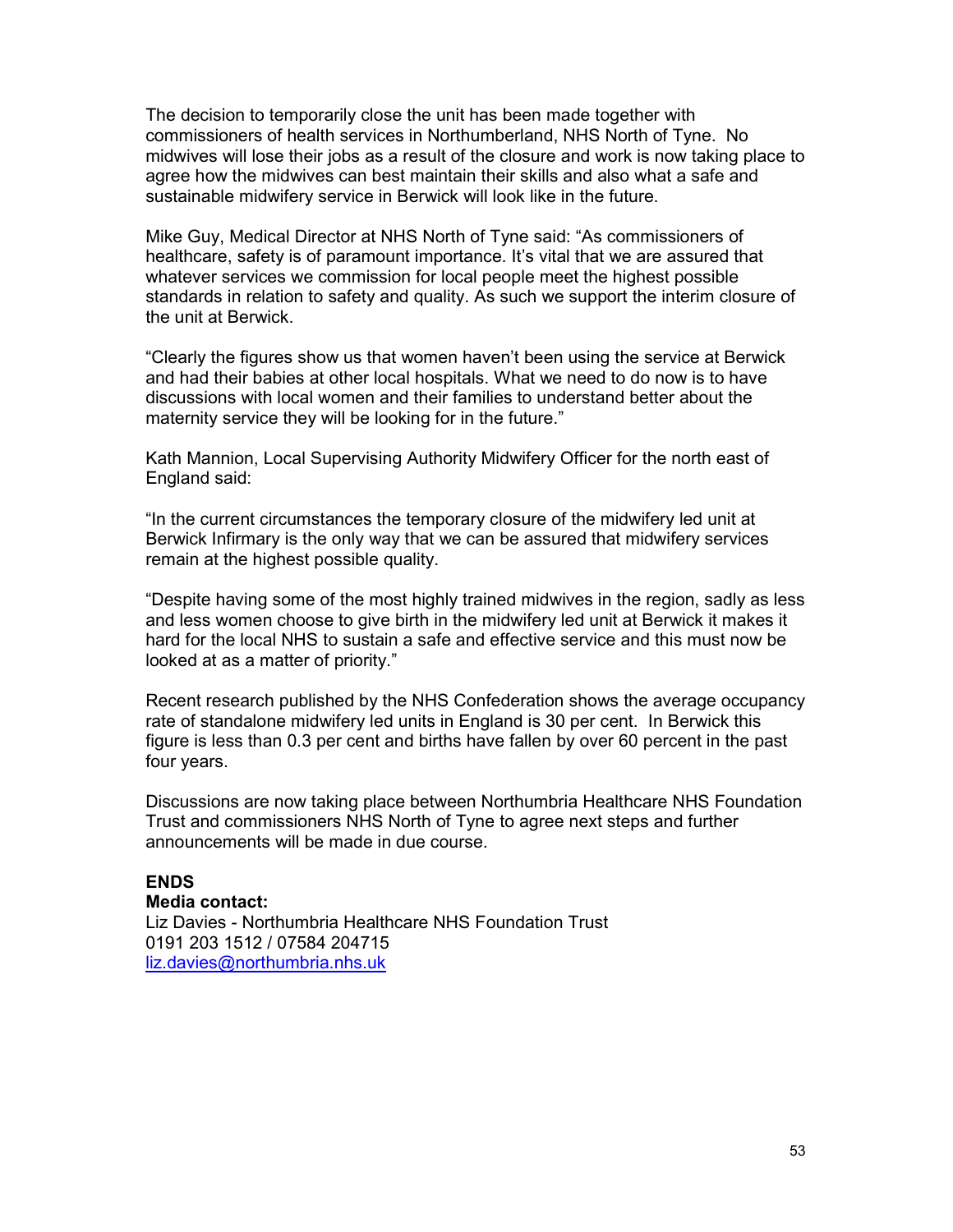# PRESS RELEASE

Monday 6 August 2012

# **Berwick mums reassured following temporary closure for births**

Following last week's difficult decision to temporarily close Berwick Maternity Unit for births, Northumbria Healthcare NHS Foundation trust is today reassuring mums that the temporary closure affects the actual delivery of babies only.

All antenatal clinics, consultant-led clinics and postnatal drop-in clinics will continue for women at Berwick Maternity Unit throughout this temporary closure for births. Community midwifery services, including rural clinics, will also continue to be provided at Berwick Maternity Unit which will remain open as follows:

- **Monday to Friday 8am to 6pm** for all antenatal clinics, bookings and consultant-led clinics, postnatal drop-in and parent craft sessions.
- **Monday to Friday 9am to 5pm** and **Saturday and Sunday 9am to 2.30pm** for all community midwifery services including rural clinics.

David Evans, Medical Director at Northumbria Healthcare NHS Foundation Trust, said:

"Although no babies will be delivered in the hospital or the community area covered by the midwives working out of Berwick Maternity Unit during the temporary closure, all other midwifery-led services will remain.

"Expectant and new mums in Berwick will still be able to access all of the usual clinics at the unit which will remain open 7 days a week to support local women. The temporary closure for births affects a minimal number of women, with only two expectant mothers who were due to have their baby at Berwick."

The Trust is now undertaking an internal review, together with commissioners NHS North of Tyne and the Local Supervising Authority for Midwives (LSA) in the North East. The review is expected to take around three months and will examine national best practice, looking at both the volumes of births required and levels of regular birthing practice required, in order to provide a safe and sustainable midwifery service*.* 

In addition, as requested by lead politicians and members of the community, the Trust will investigate why Berwick residents are choosing to have their babies elsewhere.

During this time, all necessary steps are being taken to ensure midwives in Berwick get the opportunity to bring their training and midwifery skills up to date by practising in a busier unit. No midwives will lose their jobs as a result of the temporary closure for births at Berwick Maternity Unit.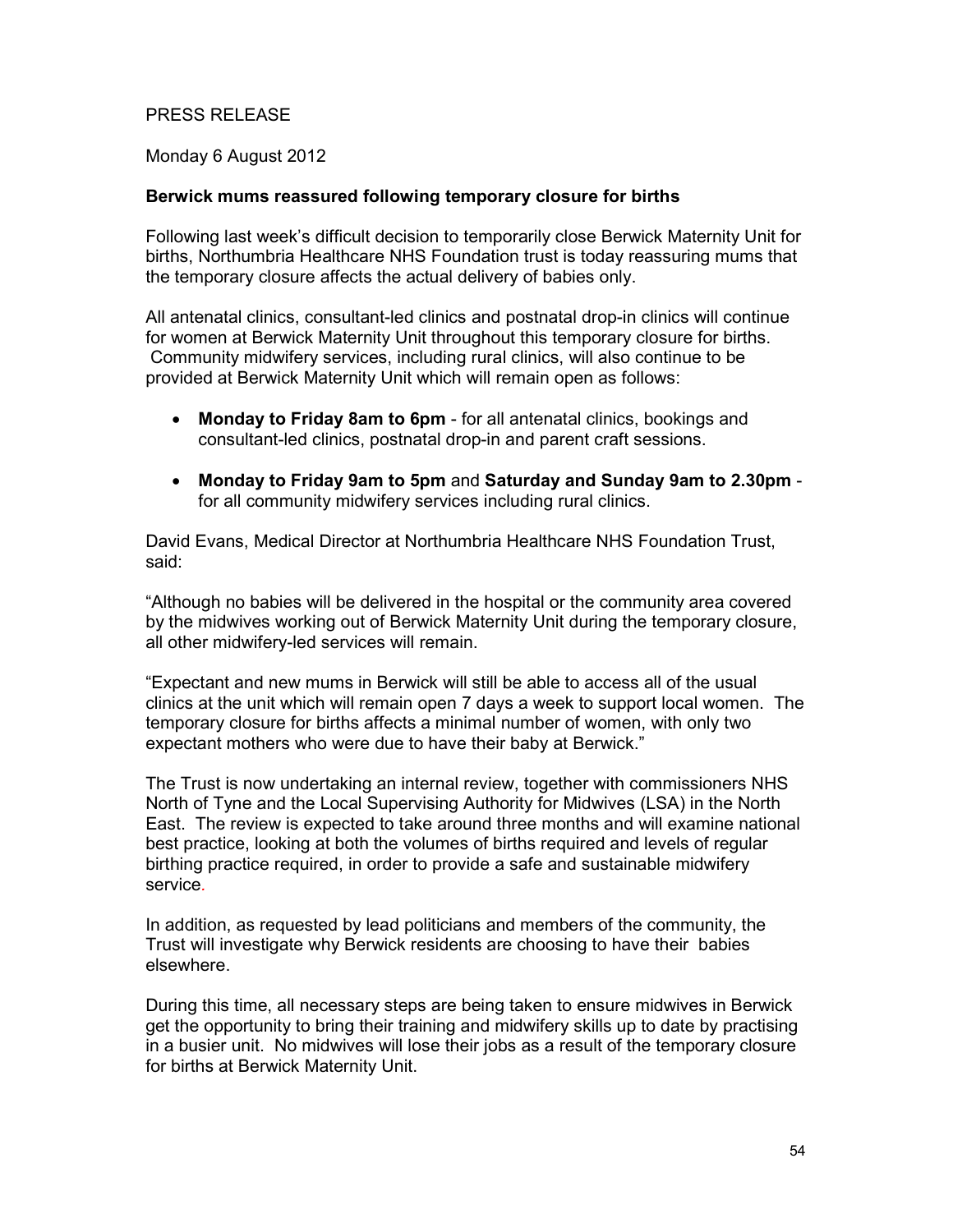David Evans added: "We pride ourselves on providing some of the best quality and safest maternity services in England and we could not ignore the continuing decline in births at Berwick which has now become critical.

"We will of course engage with the public as we work with partners to reach a solution. Together with our commissioners we are planning to come and talk with local women and their families in Berwick during the temporary closure, to help us better understand about the maternity service they will be looking for in the future."

Further announcements will be made in due course.

# **ENDS**

**Media contact:**  Liz Davies - Northumbria Healthcare NHS Foundation Trust 0191 203 1512 / 07584 204715

liz.davies@northumbria.nhs.uk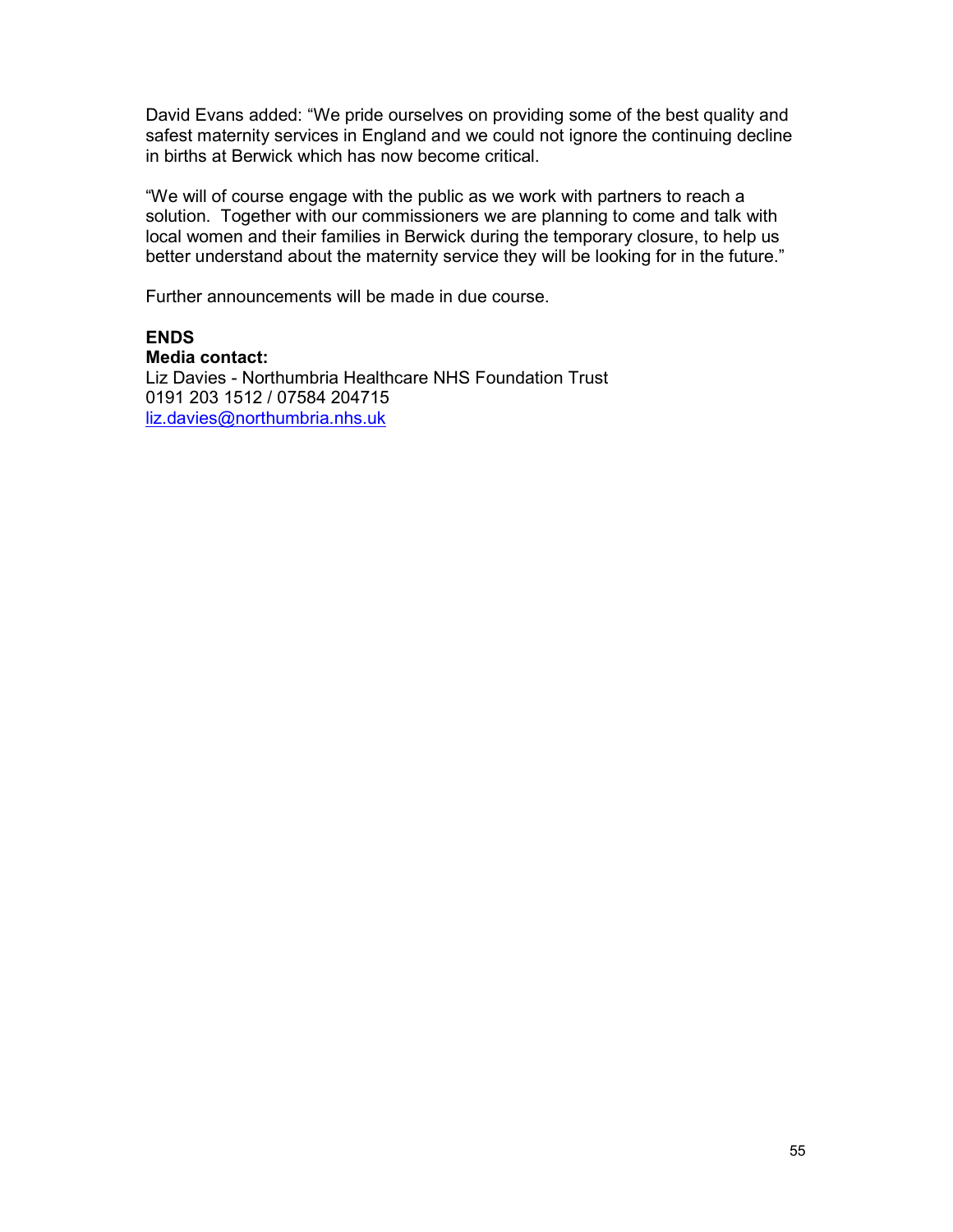# **Q and A with Berwick Advertiser – August 2012**

David Evans is Medical Director at Northumbria Healthcare NHS Foundation Trust and has practised as a consultant obstetrician for the past 30 years working with hundreds of pregnant women in labour. Following the temporary closure at Berwick Maternity Unit for the delivery of babies only, David explains the decision and answers your questions…

# • **Why was the decision made so quickly and without notice?**

The extremely small numbers of births at Berwick has given us cause for concern for some time, but the recent further drastic decline has made the situation critical which is why we took the decisive action last week to protect both our midwives and the mothers and babies in our care. Following discussion with our commissioners and given the low numbers of women booked in for delivery, we simply could not let the situation continue without review.

# • **What are the safety issues?**

Our concerns over safety relate directly to the low number of births. All midwives must be able to regularly practise everything from antenatal care through to postnatal care, but most importantly, the actual delivery of babies, in order to maintain their skills. This is simply not happening in Berwick and our prime concern has got to be the safety of the women and babies in our care.

# • **Have mothers and babies been put at risk already?**

There have been two recent serious incidents which have brought the issue of low birth numbers to our immediate attention which is why we took the decisive action last week. We cannot comment further on these incidents due to patient confidentiality but they caused us enough concern to temporarily close the unit to births with immediate affect.

# • **What will the internal review look at?**

Working with the Local Supervising Authority of Midwives (the independent body which oversees all midwifery practice in the North East) and our commissioners NHS North of Tyne, we intend to thoroughly review, in line with national best practice, both the volumes of births required and levels of regular birthing practice required, in order to provide a safe and sustainable midwifery service.

# • **Will the strength of public feeling in opposition to the closure be taken into account when deciding what service provision there will be in the future?**

Absolutely, any long term future changes would of course require full public consultation. We are also in discussion with our commissioners to plan some engagement activity with local women and their families during the temporary closure, to help us better understand about the maternity service they will be looking for in the future.

# • **How many babies would need to be born in Berwick each year in order to justify keeping the unit open to births?**

This is what we are hoping to determine from the internal review. Our absolute priority must always be the safety of mothers and babies in our care and we need to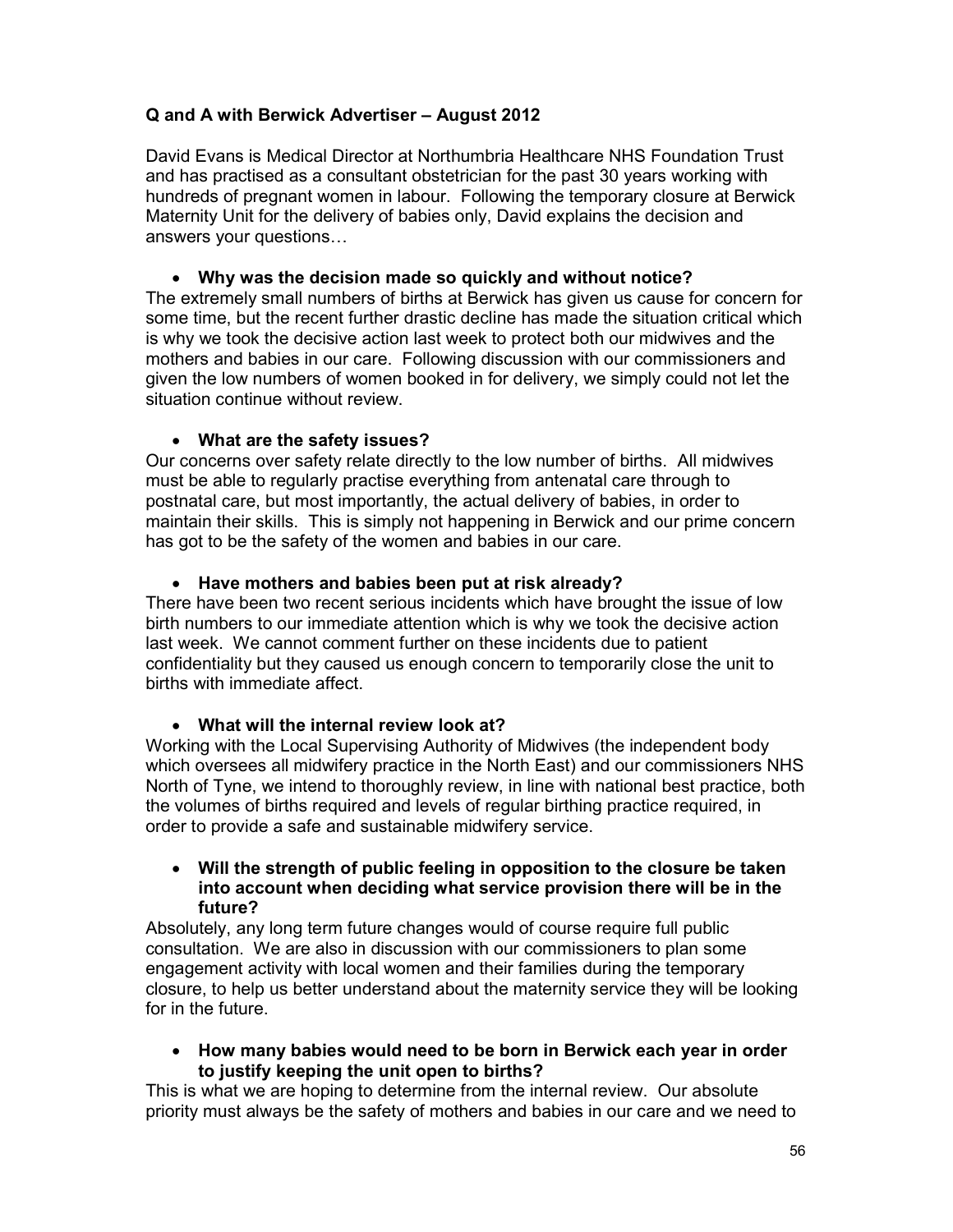thoroughly examine, looking at all possible evidence, what a safe and sustainable service may look like in the future.

# • **Critics say the falling birth rate is not because women are choosing to have babies elsewhere but because a lack of resources in Berwick mean most have no choice but to go elsewhere. Why has Berwick Maternity Unit been under resourced?**

The midwifery-led unit at Berwick has not been under resourced. In fact, we have continued to invest in the unitto make sure women have access to the best possible maternity care – equal, if not better, than that of any other midwifery-led unit across the country. For a lot of women however, even when they are considered low risk, they simply feel more secure giving birth in a larger, consultant-led unit where they are surrounded by emergency medical teams should any problems arise.

## • **Why not invest money in Berwick Maternity Unit to ensure it is equipped to deal with all births rather than risk sending women 50 miles away?**

It is simply not possible for the NHS to deliver a full consultant-led midwifery service in every single hospital in every single town and city across the country – to do this also requires intensive care facilities, theatres, not to mention extensive staffing which would be impossible for the NHS to sustain, especially in areas with relatively small populations and low volumes of birth. That is why in many areas, like Berwick, we can offer a midwifery-led service as a safe alternative for those women who are considered low risk. For women in Berwick who are high risk or who simply want the comfort of a larger consultant-led facility, they can already choose to deliver at Wansbeck General Hospital, which over 2300 women did last year.

# • **Do you think a 100 mile round trip from Berwick to Wansbeck is an acceptable level of service?**

Hundreds of women from Berwick already choose to deliver their babies in Wansbeck and that is because, after discussion with their midwives, they have decided that they want the extra peace of mind and security of delivering their baby in a consultant-led facility. During the temporary closure to births at Berwick Maternity Unit, women also have the choice of accessing our similar midwifery-led unit in Alnwick, provided they are low risk.

# • **Why have so many local mothers been advised to have their babies at Wansbeck Hospital, leading to a small number of births at Berwick?**

Every woman is always offered a choice when arranging their birthing plan. All of our midwives follow national best practice guidelines on antenatal care and will discuss all of the options available. For many pregnant women in Berwick, after discussion with their midwives, they have decided that they want the extra peace of mind of delivering their baby in our consultant-led facility in Wansbeck, where they know specialist teams are on hand if there are complications.

# • **Can women still choose to have a home birth in Berwick during the temporary closure?**

No, during the closure babies will not be delivered in the hospital or the community area covered by the midwives working out of Berwick Maternity Unit. This is because we want to make sure our midwives get the chance to practise in a busier birthing unit so that they can bring their birthing skills and experience up to date.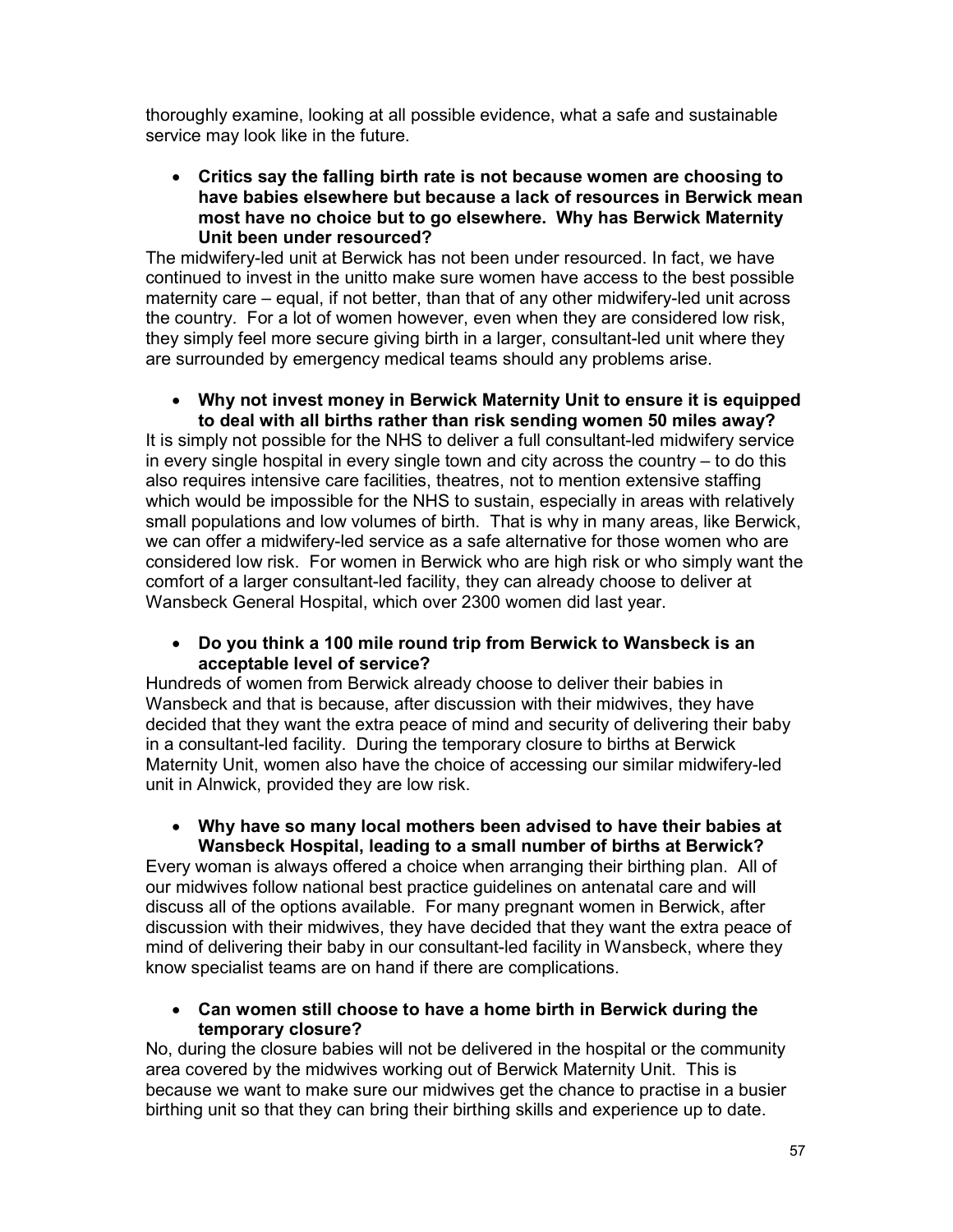There were no home births during the past year and we do not expect this to affect any women.

• **Can you guarantee that antenatal and postnatal care will be retained?**  Yes. The unit remains open 7 days a week for antenatal clinics, consultant-led clinics, postnatal drop-in clinics and community midwifery services, including rural clinics.

• **Why have more mothers not been offered aftercare at Berwick?**  All women deemed medically appropriate will of course have been offered any necessary postnatal aftercare as an inpatient at Berwick Maternity Unit. However, like thousands of others across the north east, women are often back in the comfort of their own homes soon after giving birth, unless there is a medical reason why they need to remain in an acute hospital setting. During the temporary closure to births at Berwick Maternity Unit, no women will be admitted for postnatal care. All postnatal drop-in clinics will continue.

# • **How can staff at Berwick be given more opportunity to keep up their skills and experience?**

We greatly value the knowledge and skills of all our midwives which is why we are now taking all necessary steps to make sure our team in Berwick get the opportunity to bring their training and midwifery skills up to date by practising in a busier unit at Wansbeck General Hospital. During this time, our Berwick midwives will continue to provide all antenatal clinics, postnatal drop-in clinics and community midwifery services, including rural clinics from Berwick Maternity Unit which remains open 7 days a week such services.

# • **How could more consultant and emergency support be provided for pregnant women in Berwick?**

As with all midwifery-led units across the country, a consultant-led clinic for women experiencing high risk pregnancies is already held every week at Berwick Maternity Unit and this will continue during the temporary closure to births. Our advice, as always, for anyone faced with a medical emergency or life threatening situation would be to call 999 for an emergency ambulance.

# • **When will the unit reopen?**

It is not possible for us to put a timescale on this until we have completed the internal review which we expect to take around three months.

# • **Will there be a maternity unit at Berwick's new hospital? If so, what services will it provide?**

We have previously said publicly that the model of care we are currently working on for the new hospital in Berwick would involve the relocation of the maternity unit. Discussions are ongoing regarding this and any decisions would need to ensure the highest possible medical standards and will of course need to be made in full consultation with the public.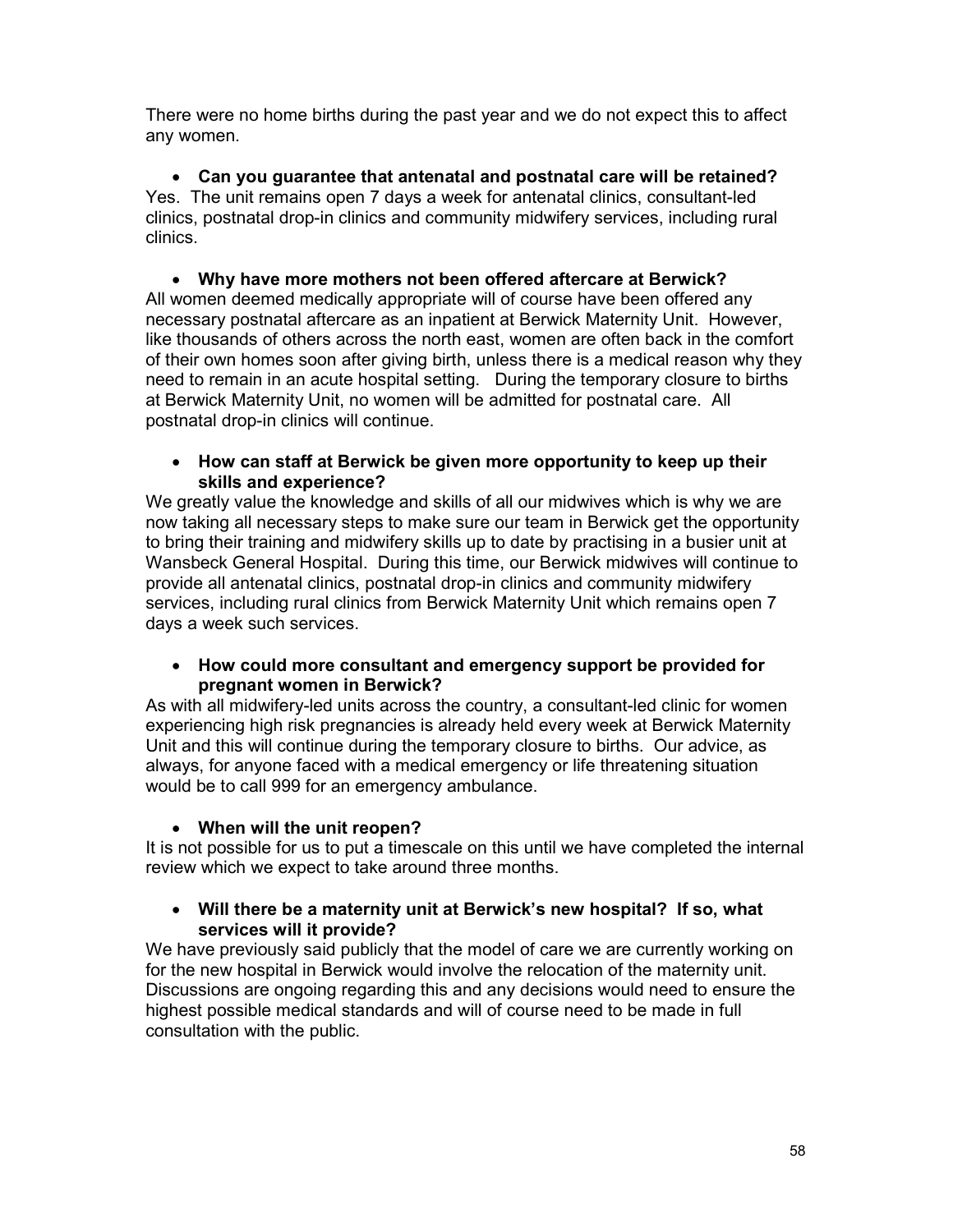# **Key information for the public about Berwick Maternity Unit**

- The temporary closure at Berwick Maternity Unit **affects the delivery of babies and postnatal inpatient care only**. No babies will be delivered in the hospital or the community area covered by the midwives working out of Berwick Maternity Unit during this time.
- The unit will remain open 7 days a week for all other midwifery-led and consultant-led clinics.
- All antenatal clinics, consultant-led clinics, postnatal drop-in clinics and community midwifery services, including rural clinics, will continue for women at Berwick Maternity Unit throughout this temporary closure.
- Berwick Maternity Unit which will remain open for clinics as detailed below:
	- o **Monday to Friday 8am to 6pm** for all antenatal clinics, bookings and consultant-led clinics, postnatal drop-in and parent craft sessions.
	- o **Monday to Friday 9am to 5pm** and **Saturday and Sunday 9am to 2.30pm** - for all community midwifery services including rural clinics.
- We will continue to keep all staff, patients and the public fully informed and will make further announcements as soon as we are in a position to do so.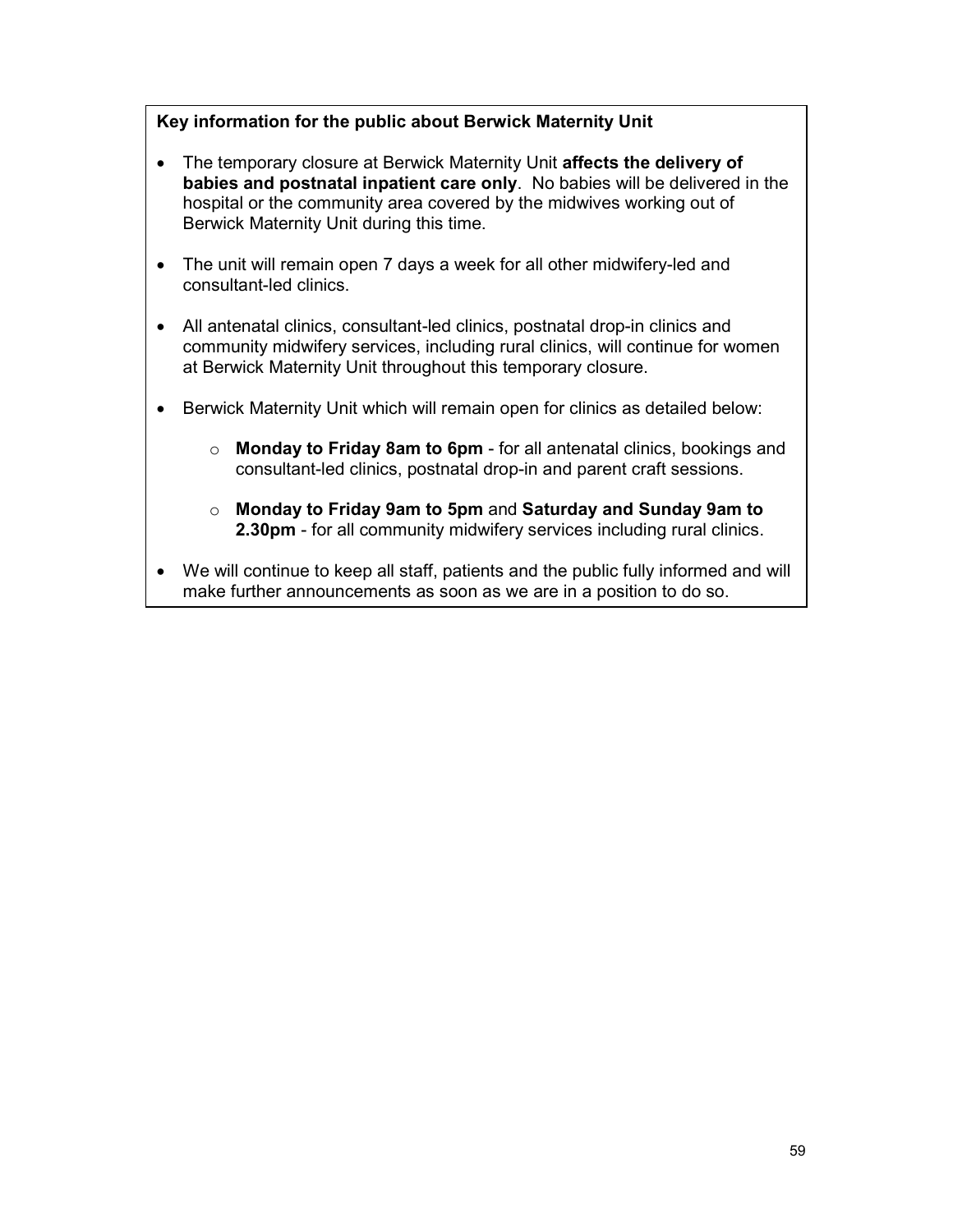# PRESS RELEASE

Wednesday 5 September

#### **Public voice will be heard during review at Berwick**

Following the temporary closure for births and post natal inpatient care at Berwick Maternity Unit last month, Northumbria Healthcare NHS Foundation Trust and NHS North of Tyne have today reassured the public that they will have an opportunity to have their voice heard.

Services were temporarily suspended from 1 August due to serious safety concerns as a result of some recent safety incidents. This is linked to the lack of births taking place at the unit and the lack of opportunity for midwives to practise their regular birthing skills.

As part of the review now taking place, the Trust and commissioners are keen to understand the care that Berwick women are looking for at all stages of their pregnancy to help better plan services for the future.

Our commissioners NHS North of Tyne have asked an independent company to carry out research over the next month and will be talking to around 200 local women of child bearing age – mothers and future mothers – about the maternity services they would like to see.

This will start mid September and complete by mid October, the independent research will ensure that the women taking part are representative sample of the overall local population in Berwick.

Research activity will take place 'on street' in busy locations, such as Berwick market place, as well as at local mother and toddler groups including Sure Start centres and other venues where mothers meet with their children. A short online survey will also be available for the many others who wish to have their say.

Dr Mike Guy, Medical Director at NHS North of Tyne said: "As commissioners of health services we support Northumbria Healthcare's decision to suspend deliveries and post natal inpatient care at Berwick pending a review. We must make sure that services available for the people we serve are safe and of the highest quality and when concerns are raised they cannot be ignored.

"We recognise that lots of women wish to have their babies in a unit as close to home as possible, but we also know that for many this is not possible due to clinical reasons and national standards to which the NHS must adhere.

"In Berwick and the surrounding area many women are choosing to have their babies at Wansbeck, Newcastle or Borders and we need to understand what was important to them when they made these decisions. We also want to hear from local women about what other care is important to them at the different stages of pregnancy, including after the baby is born."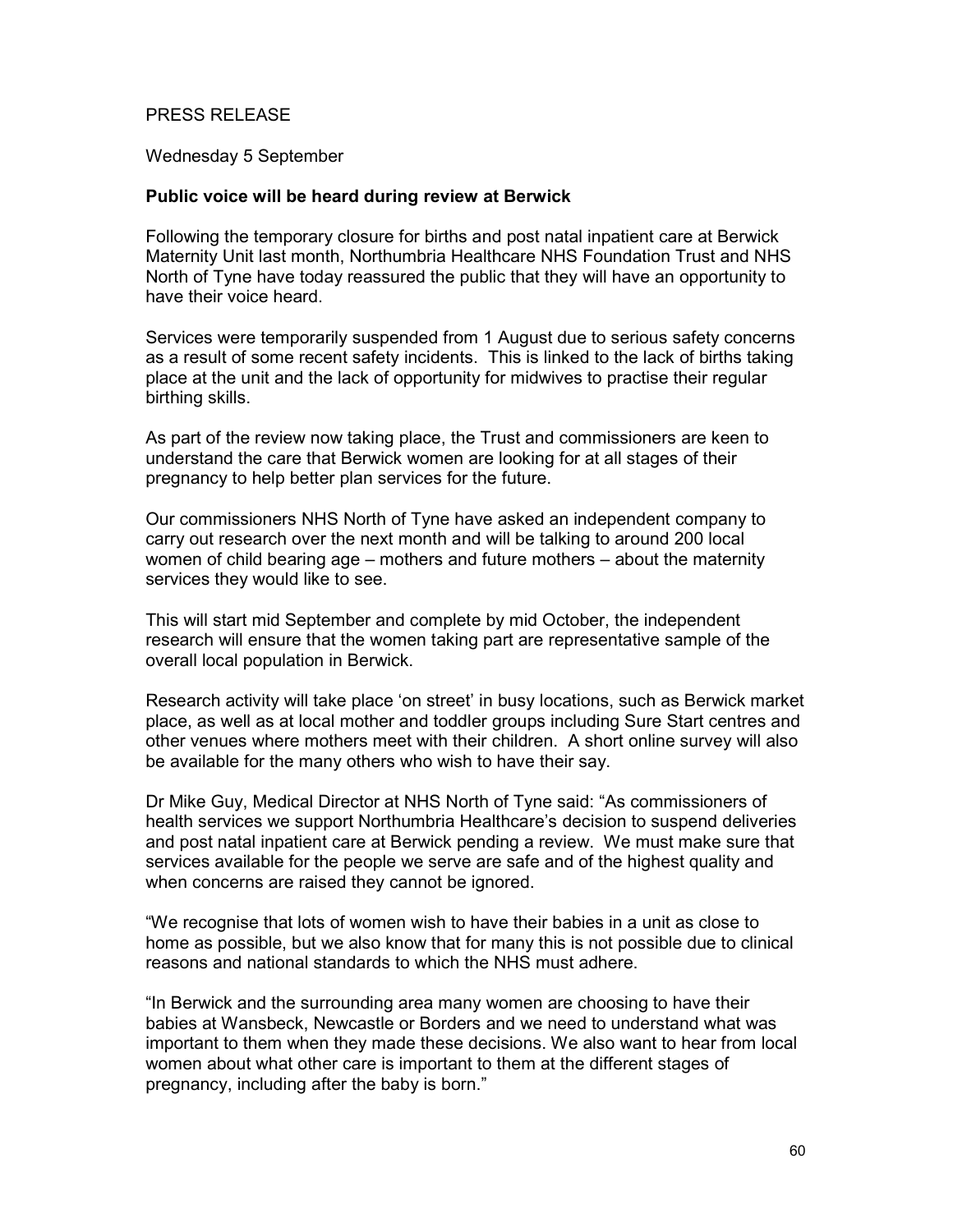Mr David Evans, Medical Director at Northumbria Healthcare NHS Foundation Trust added: "We know that the decision to suspend services in Berwick has caused concern locally but people have a right to expect safe care within their NHS services and it is our duty to ensure we are providing this at all times in all of our hospitals, including Berwick. We really do hope people can appreciate that we simply cannottake any risks where safety is concerned.

"We pride ourselves on setting the highest possible safety standards and are one of only seven hospital trusts across England to achieve the highest possible safety rating for our maternity care. We also care about our midwives and all of the mothers and babies in our care which is why we could not ignore our safety concerns.

"We are very pleased that this research will be taking place over the next month so that we can better understand both the views and concerns of women in Berwick about their maternity care. The results of this will be incorporate into the final review."

As soon as a start date is agreed for the public research, it will be shared publicly so that all those who wish to have a say have the opportunity to do so. Results of the research activity and feedback will also be shared publicly as part of the overall review which is due to conclude at the end of October.

#### **ENDS**

# **Media contact:**

Liz Davies - Northumbria Healthcare NHS Foundation Trust 0191 203 1512 / 07584 204715 liz.davies@northumbria.nhs.uk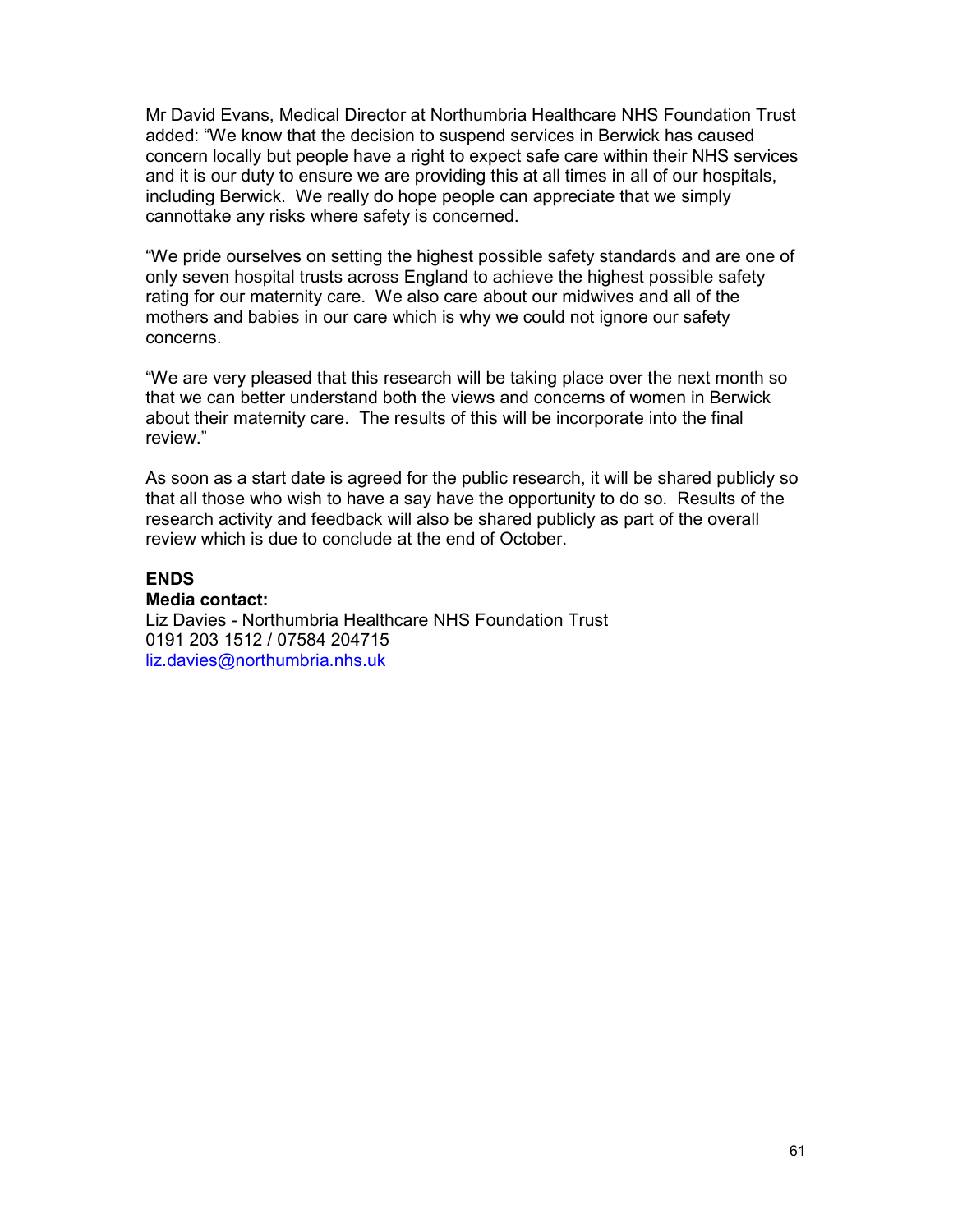# PRESS RELEASE

Wednesday 12 September 2012

## **Constructive conversations held over maternity review**

Following the temporary suspension of births and postnatal inpatient care at Berwick Maternity Unit, Northumbria Healthcare NHS Foundation Trust has this week held constructive conversations with both its public governors in Berwick and local town councillors.

The Trust, together with commissioners NHS North of Tyne, held the briefings in Berwick on Monday evening to hear some of the key issues and concerns being raised which will be taken into account as part of the review now taking place.

In addition, public research with local women in Berwick is due to start in the next two weeks with on street activity, focus groups and an online survey to ensure everybody who wants to, can have their say. The Trust has also offered to meet with members of the campaign group in Berwick in the next few weeks.

This week's meetings were attended by the Trust's Chief Executive Jim Mackey, Medical Director Mr David Evans and Head of Midwifery Janice McNichol, as well as colleagues from NHS North of Tyne.

Several key issues were discussed including transport links to the nearest consultant-led units, why many women are choosing to deliver their babies in consultant-led units as opposed to the midwifery-led unit in Berwick, and the current support available for pregnant women in Berwick while the review takes place.

During the suspension of services, any expectant mothers in Berwick who require medical advice out of hours (on an evening or after 2.30pm at weekends) should call the Trust's team of midwives in Wansbeck on 01670 564194 – this number is available 24 hours day.

Discussions also took place about the changes in maternity care over the past 30 years and the high clinical and safety standards to which the whole of the NHS must adhere.

Commenting on the meetings, Mr David Evans, Medical Director at Northumbria Healthcare NHS Foundation Trust who has practised as a Consultant Obstetrician for over 30 years looking after pregnant women in labour, said: "People have a right to expect safe care within their NHS and it is our duty to ensure we are providing this at all times in all of our hospitals, including Berwick.

"We have welcomed this opportunity to meet with our public governors in Berwick and with members of the town council to explain our safety concerns relating to the maternity unit at Berwick and why we had to take the quick decision to suspend services pending a review.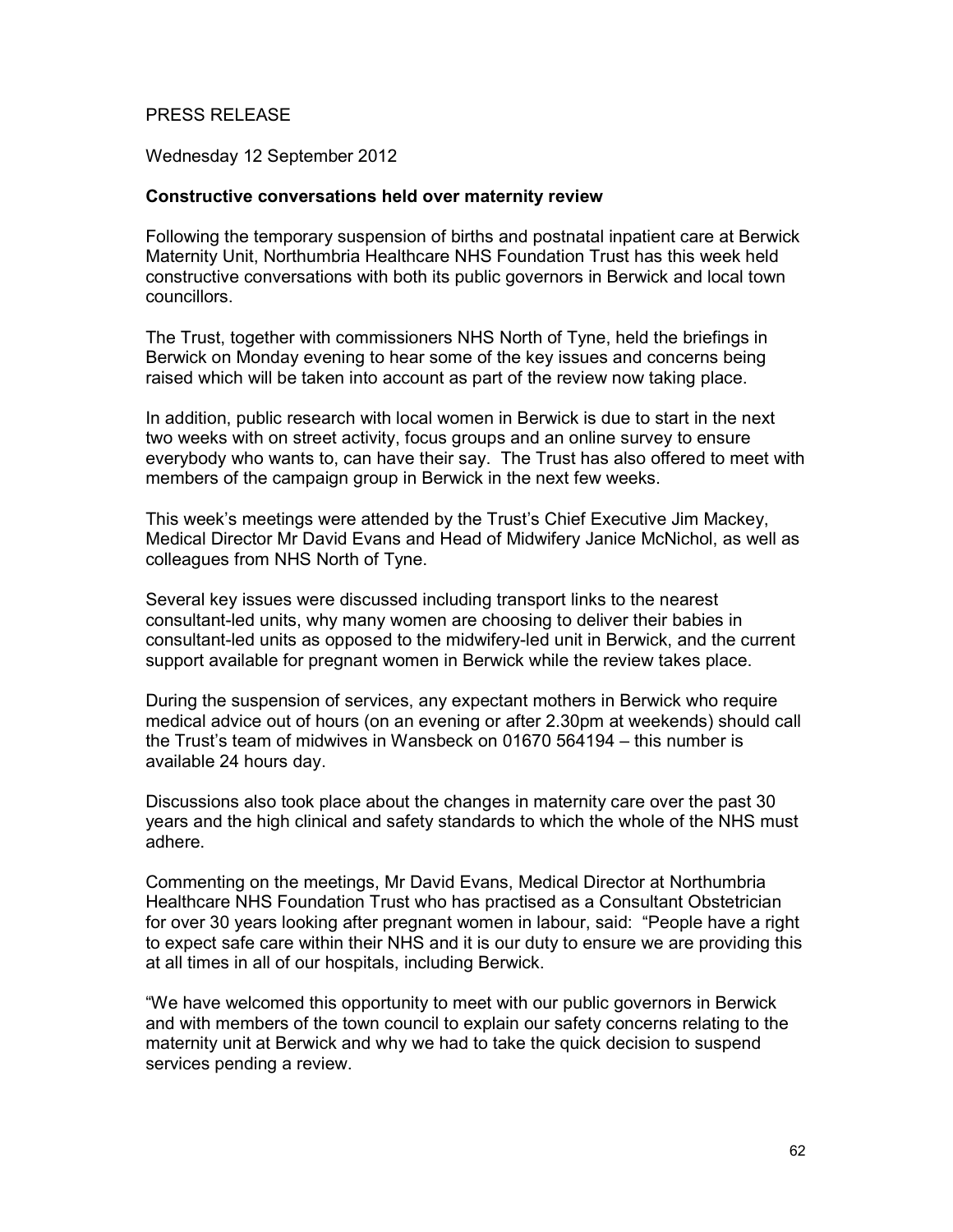"We want to ensure that the views of local people in Berwick are fed into the review that is now taking place and independent research will soon start in the town for this very purpose. We've also offered to meet with members of the campaign group to make sure we also address their concerns.

"All of the feedback we receive will be included as part of the overall review and shared publicly once the review concludes which is expected to be towards the end of October."As soon as a start date is agreed for the public research, it will be shared publicly.

# **ENDS**

**Media contact:**  Liz Davies - Northumbria Healthcare NHS Foundation Trust 0191 203 1512 / 07584 204715 liz.davies@northumbria.nhs.uk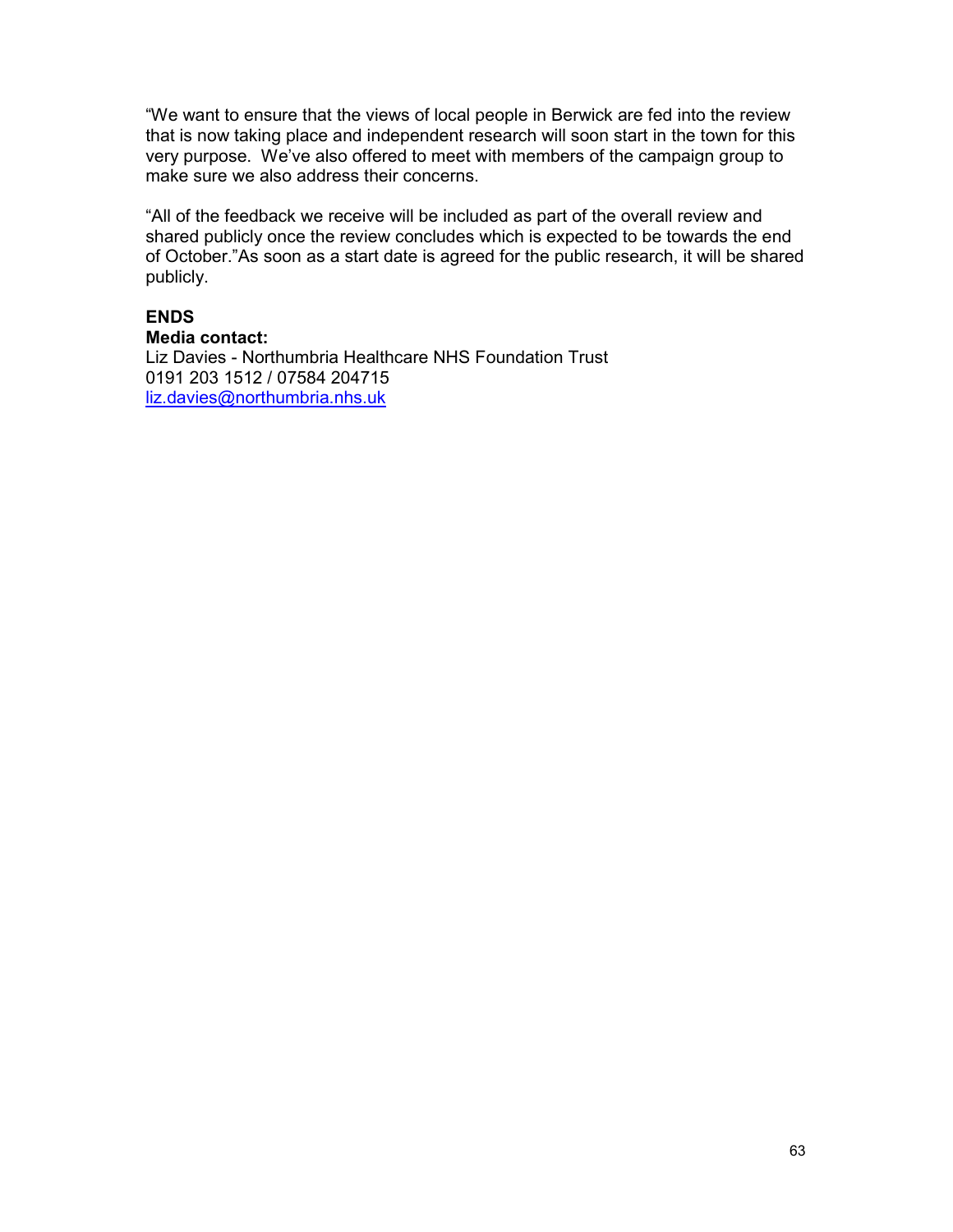# **Berwick Advertiser – FEATURE ARTICLE – September 2012**

### **From 1984 to 2012 - the changing face of maternity care**

Since Berwick Maternity Unit opened in 1984 there have been vast changes in NHS maternity care, with medical advances driving up safety standards for everybody.

Having trained as a midwife in 1982 and qualified in 1984 – the same year as Berwick opened – Janice McNichol has practised as a midwife in the north east for 28 years. She is now Head of Midwifery at Northumbria Healthcare NHS Foundation Trust and has seen many changes throughout her career. Here she discusses why safety is always at the heart of care for every woman and baby…

"Although it was before my time, when the NHS came into being in 1948 most babies were actually born at home and the mere thought of going to hospital was enough to send a woman into labour itself. Today the opposite is true and the overwhelming majority of babies are born in the safety of a hospital – as a Trust we had less than two per cent of homebirths across the whole of Northumberland and North Tyneside last year and in Berwick we had none.

"This drastic societal change is largely down to advances in modern medicine over many generations and high clinical standards which are now central to modern maternity care. And whilst for most women pregnancy and childbirth is a normal albeit life changing - physical and emotional event, it is not so straightforward for everyone.

"Over the last 30 years, our understanding of what can go wrong and in particular our ability to screen for and anticipate problems, has changed the nature of how we look after women during both pregnancy and labour – for the safety of both mother and child.

"Advances in technology and the use of ultrasound, for example, mean we can screen for developmental problems but also monitor the growth and wellbeing of a baby. We can also intervene at an early stage of pregnancy to deliver a baby safely when it is not thriving in the womb and make sure the baby has the best possible chance of survival and a healthy future.

"Equally, the ability to treat raised blood pressure – one of the most common complications of pregnancy which can put mothers and babies at significant risk – means we can safely plan to deliver babies and prevent unnecessary harm.

"At the same time, many women today with underlying illnesses – which in previous generations would have shortened their own lives with pregnancy deemed dangerous – now manage their conditions successfully and have the same expectations of pregnancy as any other woman.

"Things like diabetes, kidney disease, severe asthma and inflammatory bowel disease are commonplace today, as is the number of overweight women who are becoming pregnant. These all have implications during pregnancy and bring a whole new set of problems and difficulties which are challenging to manage – especially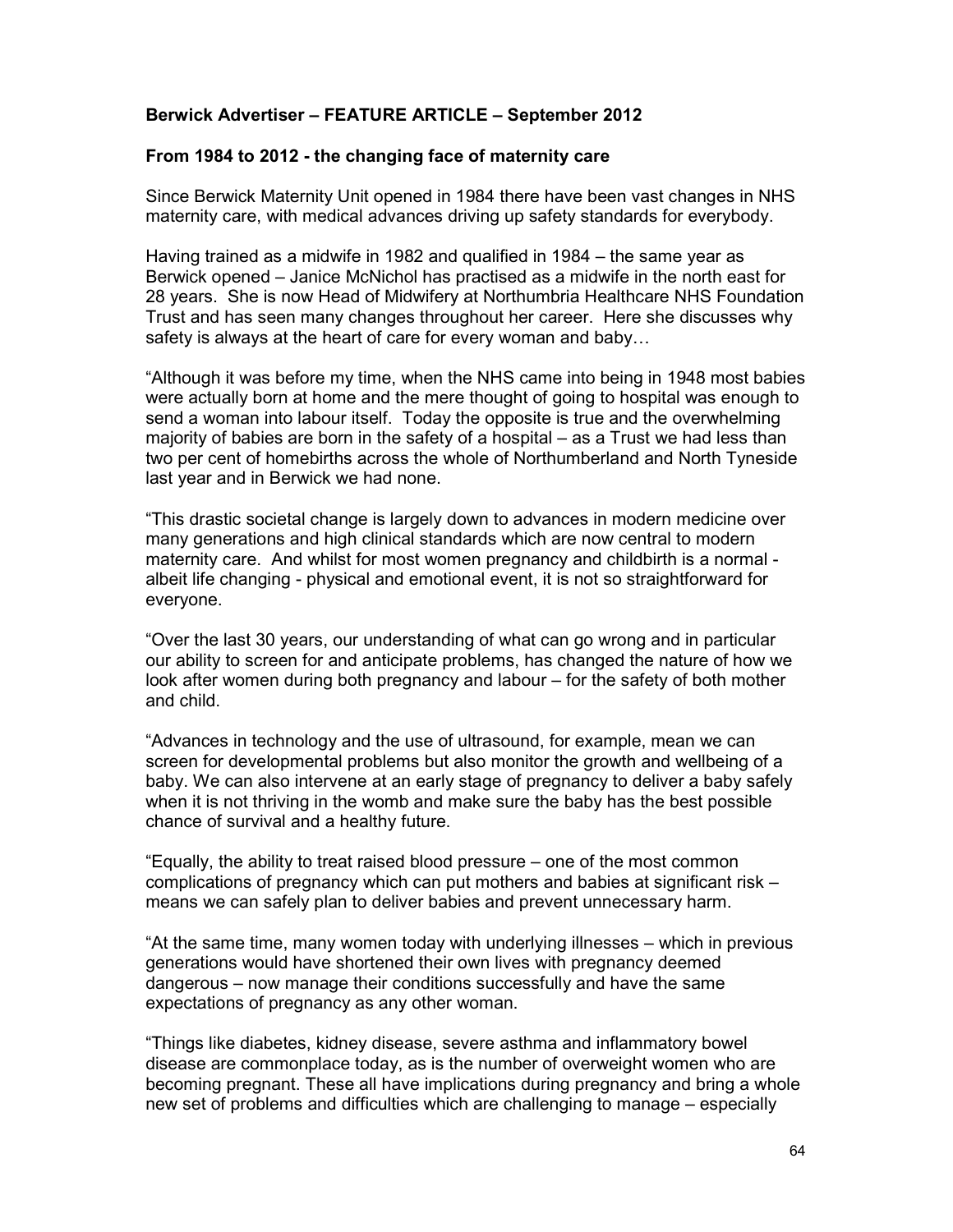when planning place of birth and a safe delivery.

"Multiple births of twins and triplets are also much more common today due to IVF technology and more people choosing to delay starting their families, thus increasing maternal age.

"All of these cultural changes and long term health problems bring increased risk when it comes to pregnancy and because we can closely monitor babies during labour, delivery by Caesarean section now occurs in almost a quarter of all births in order to ensure the safety of mum and baby.

"When we consider these facts, it is hardly surprising that around 90 per cent of births in England still happen in designated consultant-led obstetric units or combined consultant and midwife units.

"How we manage risks in pregnancy and make sure women have the safest possible patient experience, is guided by national standards which every midwife and consultant must follow. These high clinical standards are set and kept up to date by bodies such as the National Institute for Health and Clinical Excellence (NICE), the Royal College of Obstetricians and Gynaecologists (RCOG) and the Royal College of Midwives (RCM).

"They ensure that all healthcare teams across the whole country can advise women on the safest options, using the same clinical evidenced-based research.

"Most importantly and perhaps the biggest change of all over the past 30 years, is the choice of maternity care available in 2012. Women are now much more informed about risks, the safest options available and the choices available to them around the type of care they wish to receive and where they wish to receive it.

"Everyone has a right to expect safe care from their local NHS, this is outlined in the NHS Constitution and it is our duty to provide it. Unfortunately at Berwick, the low numbers of births and the lack of opportunity for our midwives to practise resulted in two very serious safety incidents which compromised the safety of mothers and babies in our care.

"As an organisation, we pride ourselves on providing some of the safest maternity services in England which is why we had to put an immediate halt on births and postnatal inpatient care at Berwick pending a review. I really do hope people can appreciate that we simply cannot take any risks where safety is concerned.

"Our priority now as we progress the review, is to understand what maternity care women would like to see in the future and how we might be able to safely deliver future care to meet these highest possible clinical safety standards."

# **ENDS**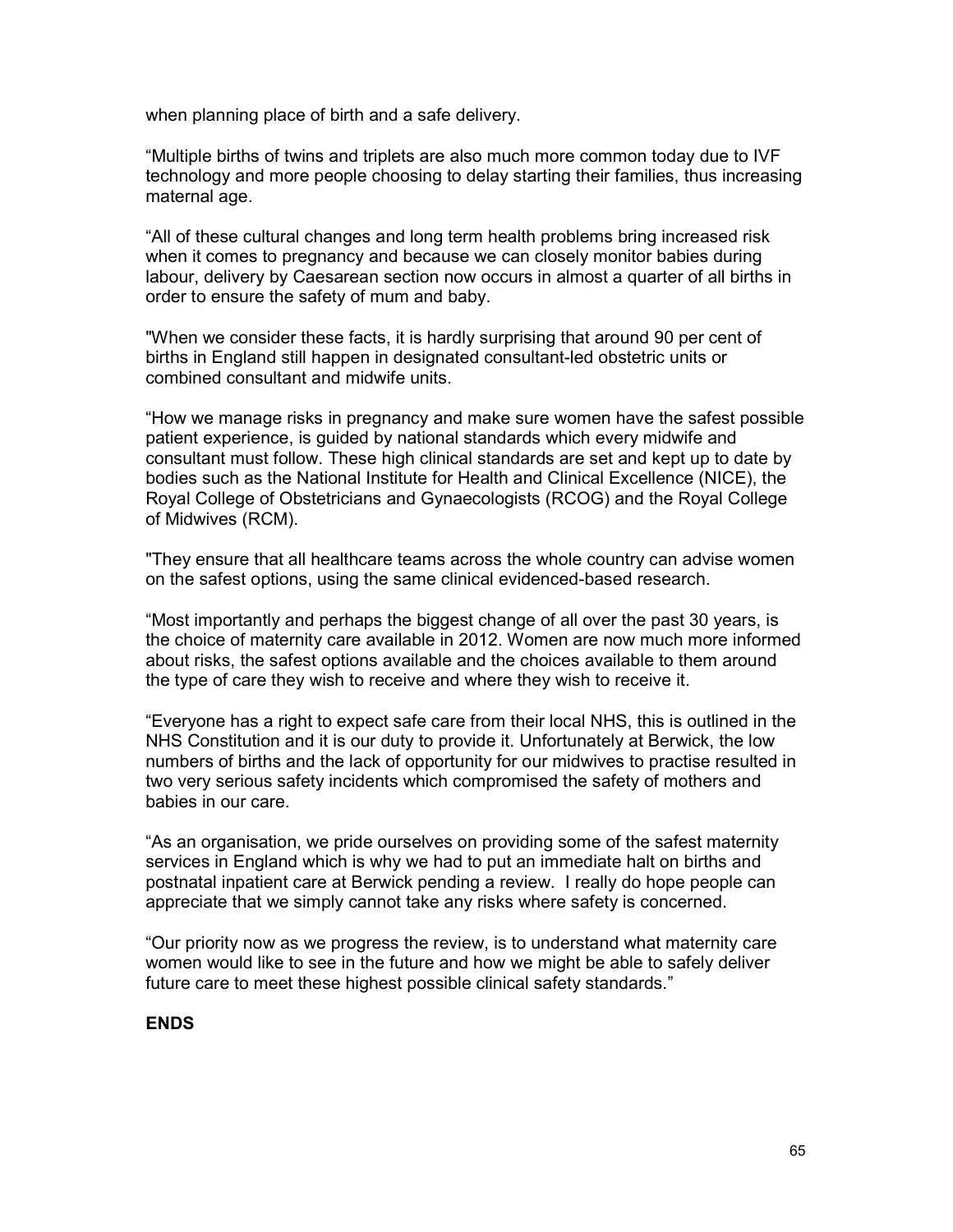# **Q&As used in response to questions from stakeholders and the local community**

# **Where is the local support for expectant mothers when the unit is closed, i.e. after 2pm at the weekends?**

During the temporary suspension for births and postnatal inpatient care, the unit does remain open 7 days a week for all antenatal, postnatal and consultant-led clinics as follows:

- o **Monday to Friday 8am to 6pm** for all antenatal clinics, bookings and consultant-led clinics, postnatal drop-in and parent craft sessions.
- o **Monday to Friday 9am to 5pm** and **Saturday and Sunday 9am to 2.30pm** - for all community midwifery services including rural clinics.

This is to provide all of the usual support for expectant mums and make sure everything is on track as they progress through pregnancy such as routine antenatal bookings and care for both low risk and high risk pregnancy. We are also continuing to provide full community support during the times above with midwives visiting patients at home.

Any expectant mothers who require medical assistance or advice outside of these hours can seek help by calling our team of midwives in Wansbeck on 01670 564194. This number is available 24 hours day and women may either be advised to come to Wansbeck General Hospital to be seen urgently by a doctor, or if not urgent, the midwives will arrange for the expectant mother to be seen locally the following day.

# **Is it true that homebirths is not an option? So how are we to manage with two ambulances to cover Berwick are for everything from mothers in labour, to accidents, to severe health problems – i.e. heart attacks?**

During the temporary suspension for births and post natal inpatient care, babies will not be delivered in the hospital or the community area (including home births) covered by the midwives working out of Berwick Maternity Unit. This is so we can ensure our team of midwives in Berwick get the opportunity to bring their training and midwifery skills up to date by practising in a busier unit.

There were no home births at all in Berwick last year and at the time of the temporary suspension of services, there were a minimal number of women booked into deliver at the unit. We therefore do not expect this will have any impact on the existing provision of ambulance services.

**How many residents of Berwick have given birth in the last 12 months and how do you respond to claims that these expectant mothers are directly/strongly encouraged to go to maternity units out of the town for the delivery of their children? In other words, is the reduction in the numbers of births in Berwick as a result of cut backs to service provision rather than a justification for closing the unit?** 

During the past year: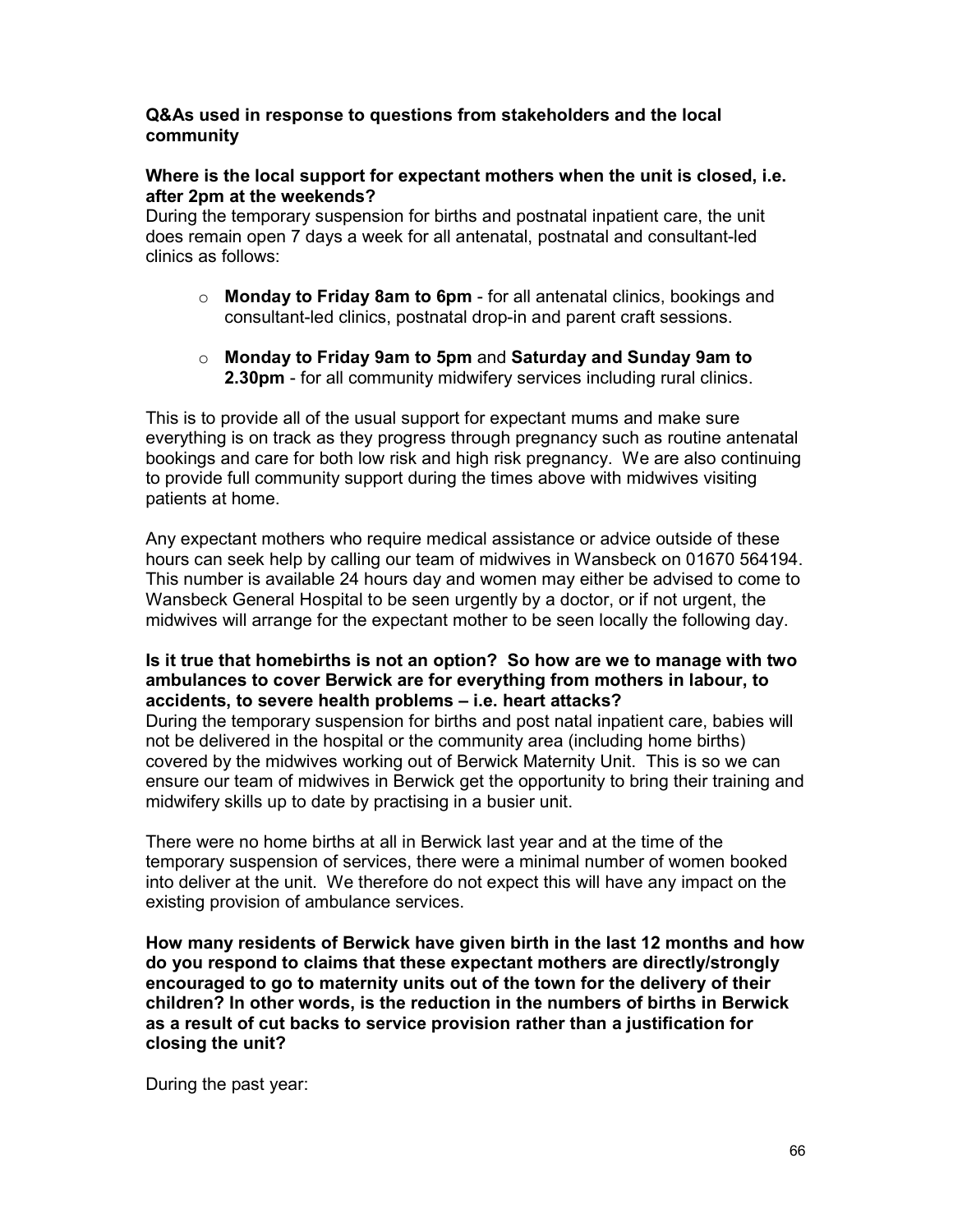- 14 women who live in a 15 mile radius of Berwick gave birth at Berwick Maternity Unit between April 2011 and March 2012.
- 86 women who live in a 15 mile radius of Berwick gave birth at Wansbeck General Hospital between April 2011 and March 2012.
- There were no home births in Berwick.

As part of the review we are also seeking clarification on the number of women from Berwick who gave birth at Borders General Hospital and other local hospitals.

Our midwives and consultant obstetricians follow nationally agreed guidance when it comes to advising pregnant women on their choices around maternity care. They will always discuss all of the options available to women during pregnancy, including where they wish to give birth, and those options depend on whether the particular woman is low risk or high risk. The circumstances for each individual woman will always be different and is it the role of our midwives and consultant obstetricians to outline both the benefits and risks when planning each individual place of birth.

Clinical and safety criteria must always be the top priority and like every other NHS organisation, our midwives and consultant obstetricians must stick to these national guidelines. Sometimes this means for people who live in rural areas, they need to travel further for consultant–led or specialist treatment.

Our midwives in no way influence the decision making process for women in favour of any in particular hospital. Ultimately, the choice of birth place rests with the individual woman and her family – these decisions are of course made following guidance from midwives and consultant obstetricians and in weighing up all of the benefits and risks of the options available.

**How much money will be saved by the closure of the Berwick Maternity Unit? In the interests of transparency, especially with regard to public money, why wasn't this included in the original list of the reasons for the closure?**  The sole reason for the temporary suspension of services at Berwick Maternity Unit was due to safety concerns and safety concerns alone. The cost of the service played no part whatsoever in the decision to temporarily suspend services which had to happen so quickly because of the nature of our serious safety concerns.

We have continued to invest in services at Berwick Maternity Unit over many years to ensure women have access to the best possible maternity care.

## **What would be required, in terms of staffing and facilities, to ensure that a medical/surgical emergency occurring during childbirth could be handled at Berwick, to counter the current advice given to mothers with complications that they must go to Wansbeck?**

It is simply not possible for the NHS to deliver a full consultant-led service in every single hospital in every single town and city across the country. To do this also requires intensive care facilities, theatres, not to mention extensive staffing – not only of midwives but also consultant obstetricians, anaesthetists and paediatricians – which would be impossible for the NHS to sustain, especially in rural areas with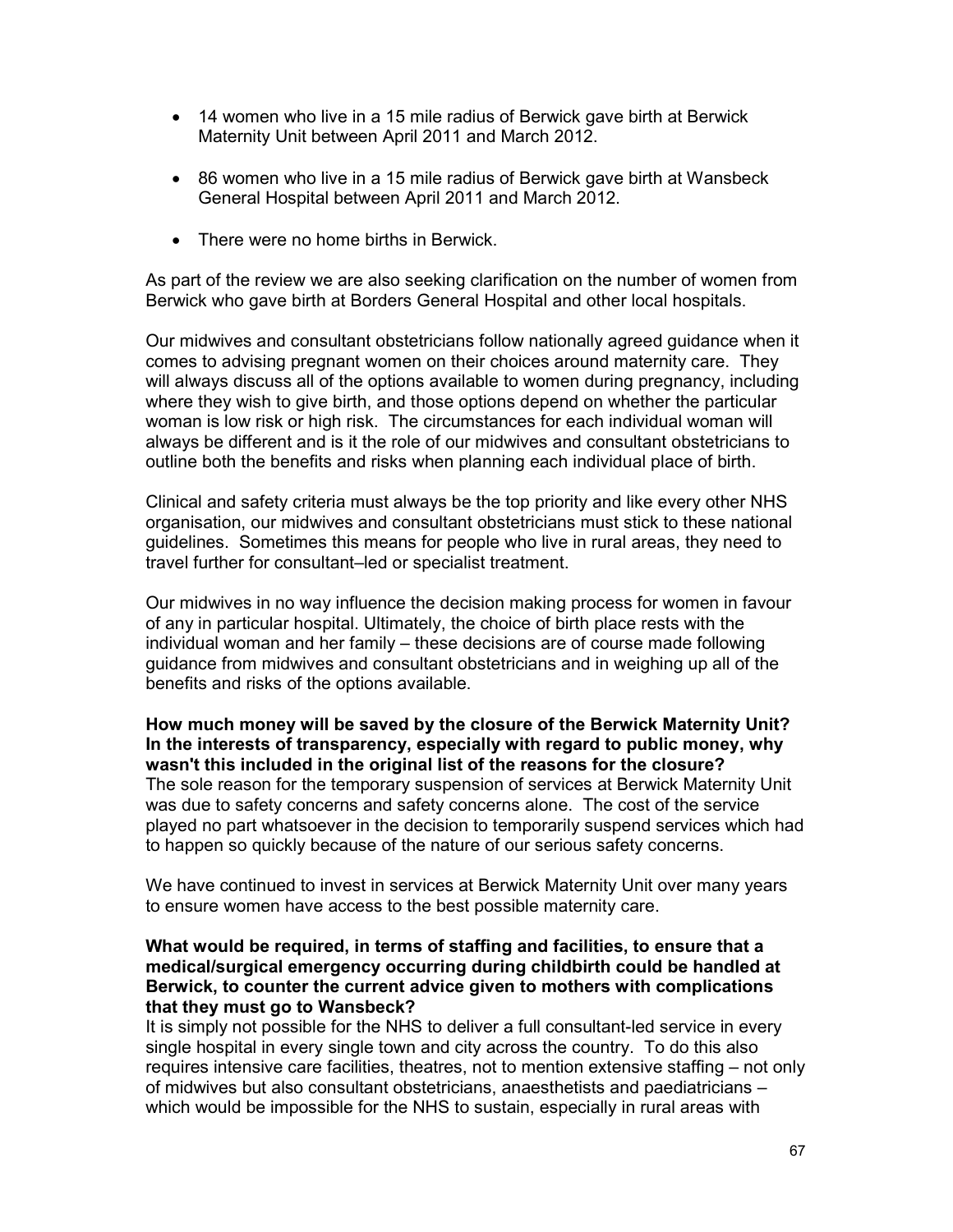relatively small populations and low numbers of births where there is simply not the volume of activity to support such a service.

That is why in many areas, like Berwick, we can offer a midwifery-led service as a safe alternative for those women who are considered low risk. As part of the review we will be seeking to understand if it would be possible to sustain this level of existing service in Berwick.

# **How many mothers elect to have caesarean and what would be required to carry these out in Berwick?**

Any women who needs a caesarean section will need to deliver their baby in a full consultant-led unit in theatre, where full back up services such as high dependency and intensive care facilities are readily available. As outlined above, it is not possible for the NHS to deliver such services in every hospital.

## **How many births were there in the old borough last year in total, to get a better idea of the problem?**

During the past year:

- 14 women who live in a 15 mile radius of Berwick gave birth at Berwick Maternity Unit between April 2011 and March 2012.
- 86 women who live in a 15 mile radius of Berwick gave birth at Wansbeck General Hospital between April 2011 and March 2012.
- There were no home births in Berwick.

As part of the review we are also seeking clarification on the number of women from Berwick who gave birth at Borders General Hospital and other local hospitals.

#### **Are ambulance staff qualified to deliver babies as safely as midwives in the Berwick Maternity Unit bearing in mind that births may well occur en route to the safe hospital?**

Yes, all paramedics are trained to be able to deliver babies in emergency situations and care for pregnant women during labour whilst en route to hospital.

**Is the closure of Berwick unit only to save Hillcrest Alnwick as NHS think there is only capacity for one maternity unit north of Wansbeck, bearing in mind the Duke of Northumberland gave the land to build the hillcrest unit in Alnwick?**  No. We temporarily suspended services in Berwick because of our safety concerns and for no other reason. Our priority is to work with the many rural communities we serve across Northumberland to deliver services that meet the needs of local people.

That is why our commissioners NHS North of Tyne are carrying out independent research with women in Berwick to understand why the number of births at Berwick has declined so rapidly, what level of service women will be looking for in the future and how we can deliver a safe service to meet the highest possible medical and quality standards.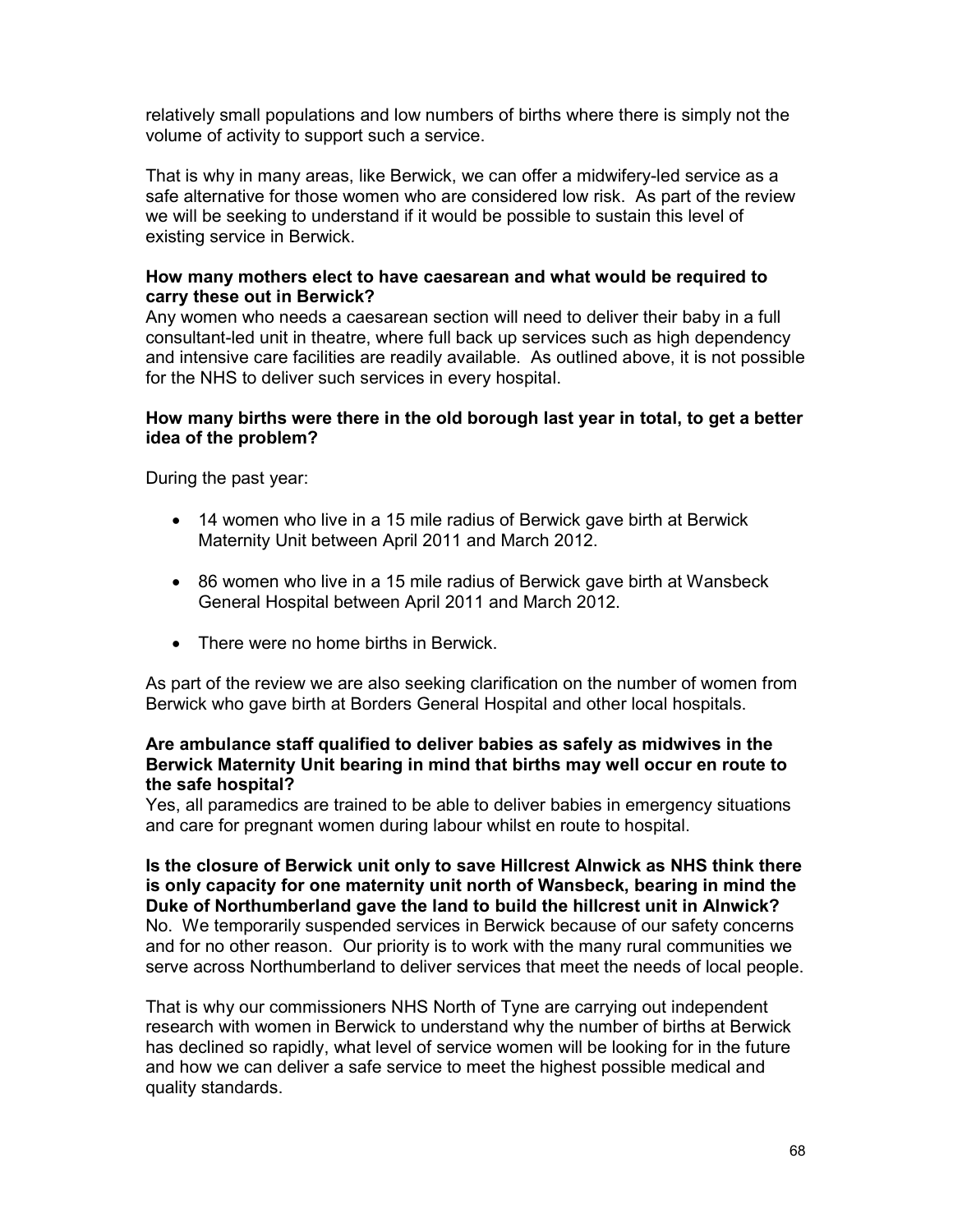# **How many babies have been born in the last 12 months to mothers in the Berwick Maternity Hospital catchment area and please will you define the catchment area?**

During the past year:

- 14 women who live in a 15 mile radius of Berwick gave birth at Berwick Maternity Unit between April 2011 and March 2012.
- 86 women who live in a 15 mile radius of Berwick gave birth at Wansbeck General Hospital between April 2011 and March 2012.
- There were no home births

As part of the review we are also seeking clarification on the number of women from Berwick who gave birth at Borders General Hospital and other local hospitals. There is no set catchment area or defined rules which state how big a catchment area is, or should be, for any given maternity service. The overwhelming majority of births at Berwick Maternity Unit over the past 5 years have been from the TD15 postcode area, with a handful from areas further a field such as Wooler or Belford.

# **How many expectant mums were given the option by ambulance service, doctors or nurses to use Berwick maternity hospital during the last 12 months - split to indicate weekdays and weekends?**

It is the role of our midwives during the initial booking appointment to discuss all of the options available to women during pregnancy, including the preferred place of birth.

This discussion is guided by national criteria (as detailed in the NICE clinical guideline number 55 on 'Intrapatum Care' click here), on the identification of high risk factors and midwives must outline all of the benefits and risks to women when planning each individual place of birth.

It is not possible to provide a breakdown these conversions which happen on a daily basis between midwives and their pregnant patients.

Ultimately, the choice of birth place rests with the individual woman and her family – these decisions are of course made following guidance from midwives and consultant obstetricians and in weighing up all of the benefits and risks of the options available.

# **How many mums have had babies born with complications causing them to be referred to major hospitals including Wansbeck hospital and Borders General or elsewhere during the last 12 months - figures please?**

We are currently undertaking a retrospective, detailed case note analysis as part of the review taking place.

**What happens if there is no ambulance available and the expectant mum has to be taken to Wansbeck by Private Car and complications occur on the journey which is over an hour from Berwick? I hope the reasoning behind the closure of the Berwick Maternity Unit is not to increase the facilities in Alnwick**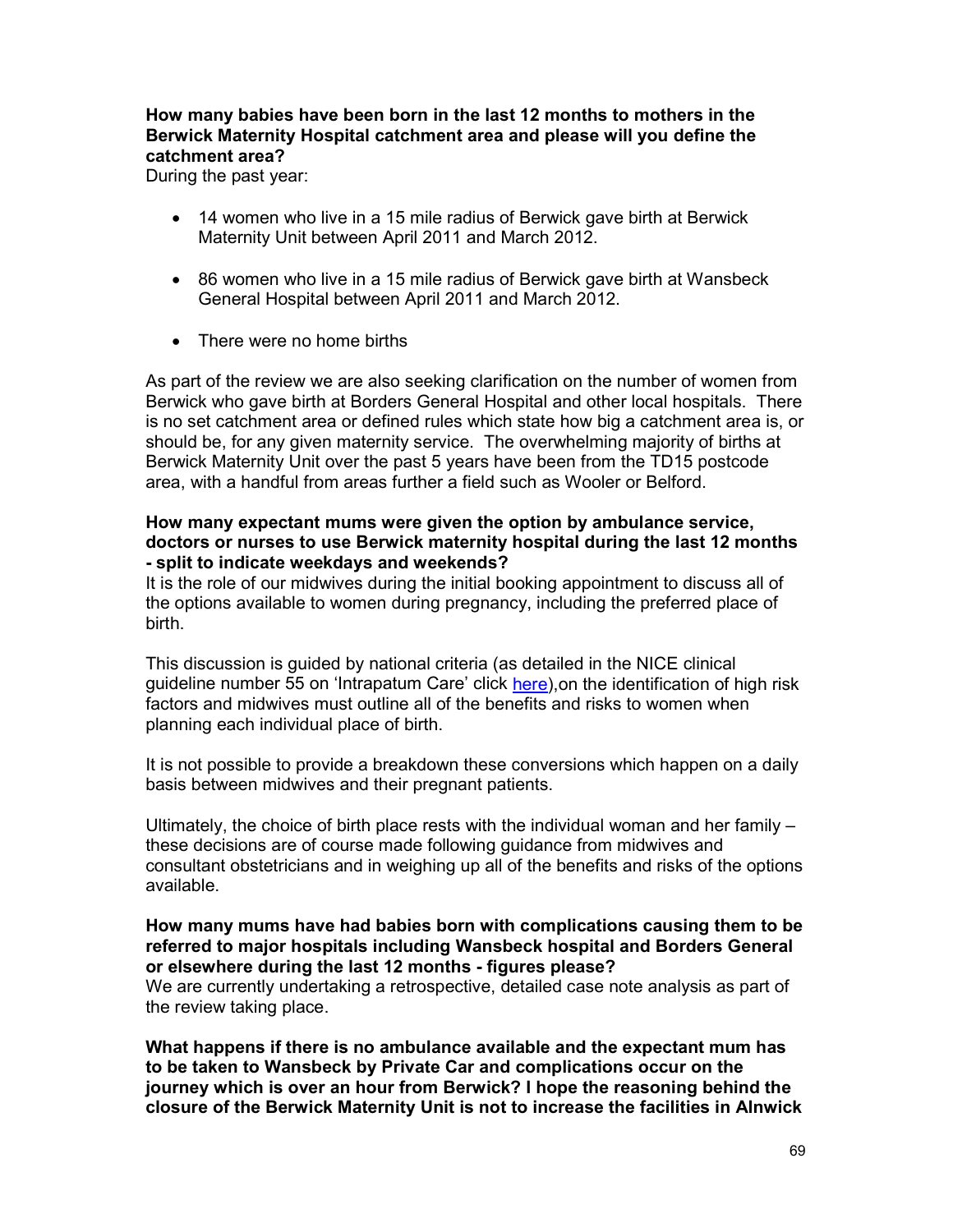#### **as was the case when it was proposed that Berwick Ambulance service be reduced earlier this year?**

Firstly, please be assured that the decision to temporarily suspend services at Berwick was for no other reason than our serious safety concerns.

Clearly we must take into account people's transport concerns which can be a particular issue for those families who live in rural areas and are then faced with unexpected complications or very quick onset of labour.

It is vitally important that women and families in rural areas plan their birthing arrangements, including transport, as far in advance as possible with their midwives, so that barring any medical emergencies that would require a 999 ambulance, expectant mothers can arrive at their chosen place of birth in good time.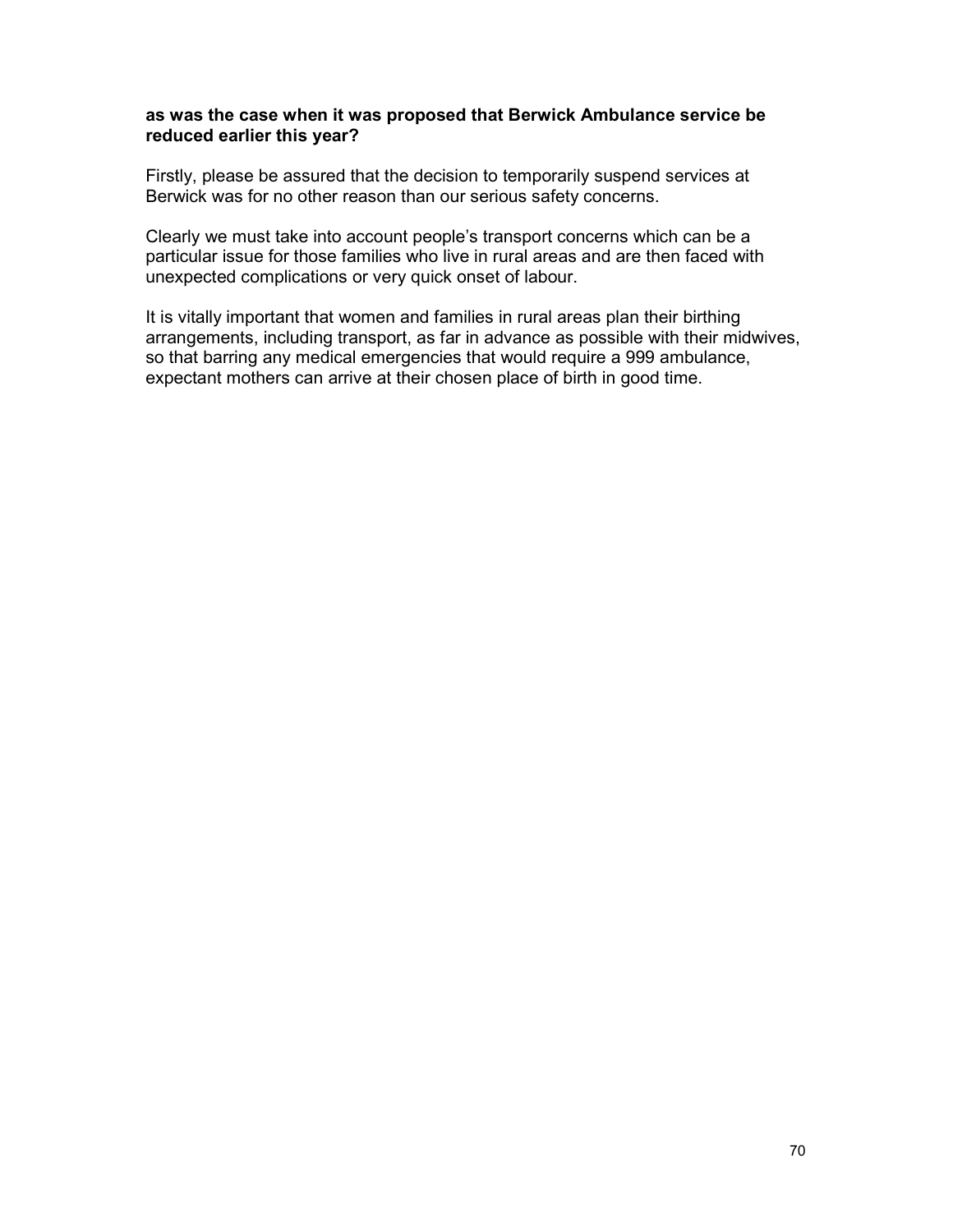#### **Save Berwick Maternity Unit – Q&AS – 8 October 2012**

**1. Our Town Council are setting up a Public meeting to hit in at the end of your review. When previously asked by Save Berwick Maternity Unit on what date you were setting it up for you replied 'The results of the review and the research will be made public. We are accountable to the public and, if any long-term changes are to be made, we have a duty to consult and engage on any recommendations made as a result of this review The public meeting will be held once the findings of the review have been collated..' Yet in reply to Berwick Advertisers article yesterday David Evans, the trust's medical director, is unwilling to commit to a public meeting, saying that "it is unlikely that we will have any new information to share." – Surely at the end of the Review you should have the answers and all your information together and be answering to public scrutiny which has to be a factor in this. If the Public meeting is held at the End of the review will you be in attendance for what should be an open and accountable Public meeting?** 

As soon as our immediate safety review is compete, we will share the findings publicly. As we have said from the outset, we expect this safety review will conclude at the end of October and our report will then need to be finalised.

It is unlikely that at the public meeting on 25 October organised by Berwick Town Council, that we will have any new information to share as we do not expect our safety review to be complete by then. We do however want people to be assured that we are listening and we will be attending the meeting on 25 October along with our commissioners NHS North of Tyne to hear everyone's views.

Once we have finalised our safety review at the end of October and shared the findings publicly – which we expect will be in November – it is at this point, depending on whether any significant changes to the current model of care are suggested, that our commissioners NHS North of Tyne, may enter into a formal period of public consultation.

Public consultation will only be necessary if long term changes to the midwifery led service in Berwick are suggested. If this is the case, then we will need to work with the commissioners at NHS North of Tyne to develop plans for the future of the service, which would then be subject to a full consultation with the public.

We would, of course, work very closely with NHS North of Tyne on any public consultation that might be necessary to ensure people living in the Berwick area have the opportunity to comment.

**2. The commissioners North of Tyne who make the over riding decision also made the decision last year and saw fit to use Public Spending by putting a Midwife lead Unit into the RVI. The RVI who have A and E department , who have a consult lead Maternity Department and excellent foetal medicine department when the money should have been spent here on our unit in an area where we have nothing. Commissioners NHS North of Tyne have to be seen as to making right decision with the Public money. Did you think this was a wise decision spending our money and putting service where there isn't a**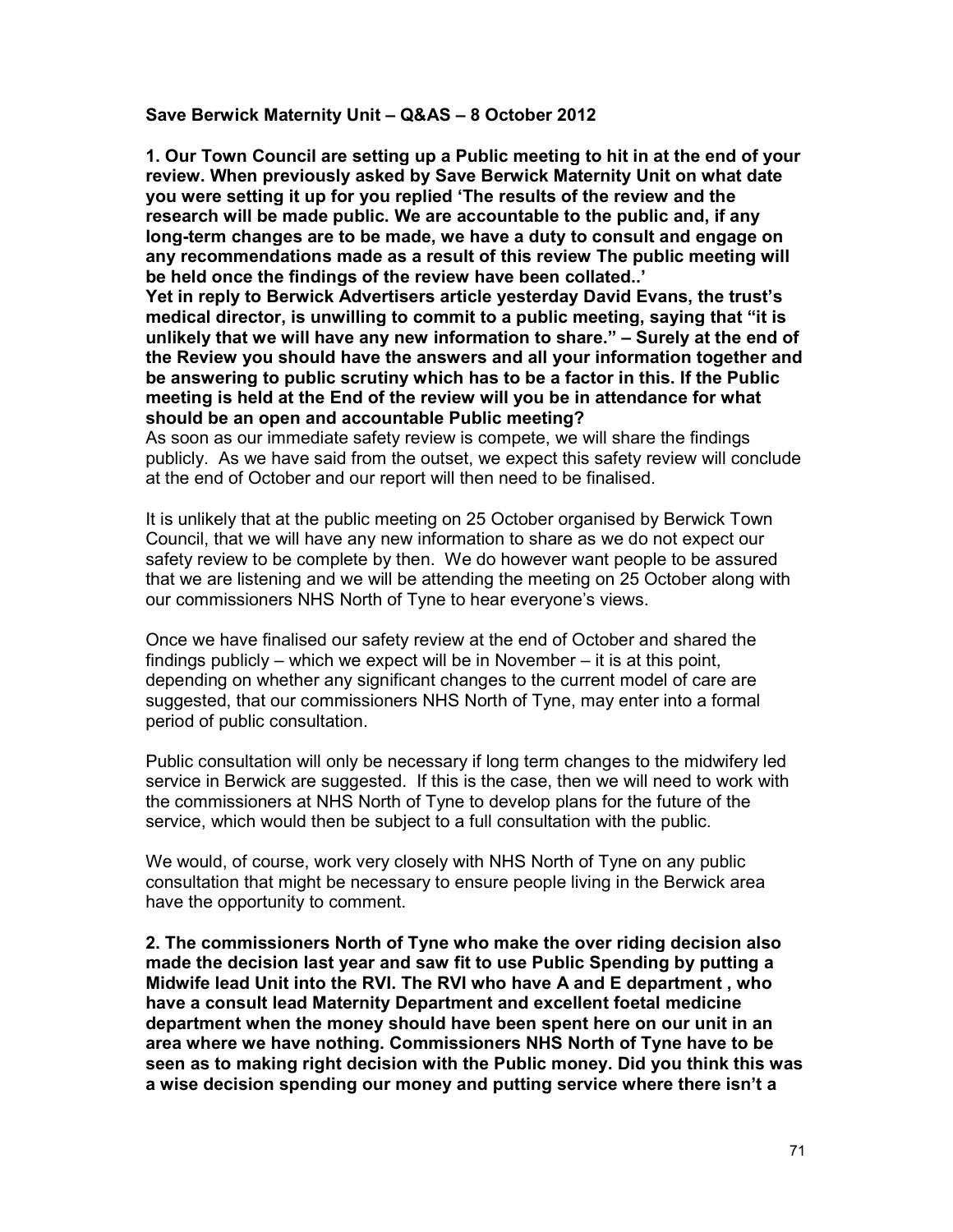**need and made the best decisions for our town based on its location and having no services and the limited ones we do have are shutting down?**  Newcastle upon Tyne Hospitals NHS Foundation Trust took the decision to develop the new birthing centre at the RVI. As such, Newcastle upon Tyne Hospitals NHS Foundation Trust, financed the development of the new birth centre. It is correct that Newcastle upon Tyne Hospitals NHS Foundation Trust also has a consultant led maternity unit and the specialist maternity services that you refer to which are used by women across the whole of the region.

**3. How independent is your independent survey where you have set the questions and paid someone else to hold the paper, set the venues and times yet not put this in the Public domain when you hold the answers thus a limited audience is only achievable. We at Save Berwick Maternity Unit asked when this was supposed to be. On a few different occasions you said you were currently setting venues dates and times and none had been booked, yet Breast Feeding Group was booked in and their people told on the 19th for this full independent survey to take place on Monday , today is Friday. How many other Groups and venues have been booked in?** 

The survey has been commissioned from Explain which is independent of the NHS. They are experts in market research and while we provided the areas we wished to explore in the survey, they advised on how the questions should be phrased i.e. to make sure they were not leading questions. They advised on the number of women who would need to be involved to ensure a robust survey (around 200) and we explained that in addition to the on-street work we would like them to attend some groups where women would be with their children.

All analysis of the completed surveys will be analysed by Explain who will provide NHS North of Tyne with a report.

As yet we do not have the complete list of groups that have been attended. We would expect this at some stage and perhaps at the end of the time period unless there were specific problems over recruitment.

# **4. What part did other Maternity Units/hospital play in the recent issues?**

None – the recent safety incidents were concerned with Berwick Maternity Unit only – which is why we took the immediate action we did.

## **5. What part did their inability to co-ordinate Ambulance response play in recent issues?**

None - the recent safety incidents were concerned with Berwick Maternity Unit only – which is why we took the immediate action we did.

# **6. If the last Two questions above were major contributing factors to the unsafe practise that Berwick Maternity Unit picked up the pieces from DID THIS RESULT IN THOSE UNITS BEING CLOSED AND THEIR STAFF RE-TRAINNED ?**

The recent safety incidents were concerned with Berwick Maternity Unit only.

## **7. Have there been other occasions where there have been near misses on safety because of this?**

No – as soon as the recent safety issues came to our attention we took immediate action on 1 August to suspend services while we carry out a safety review.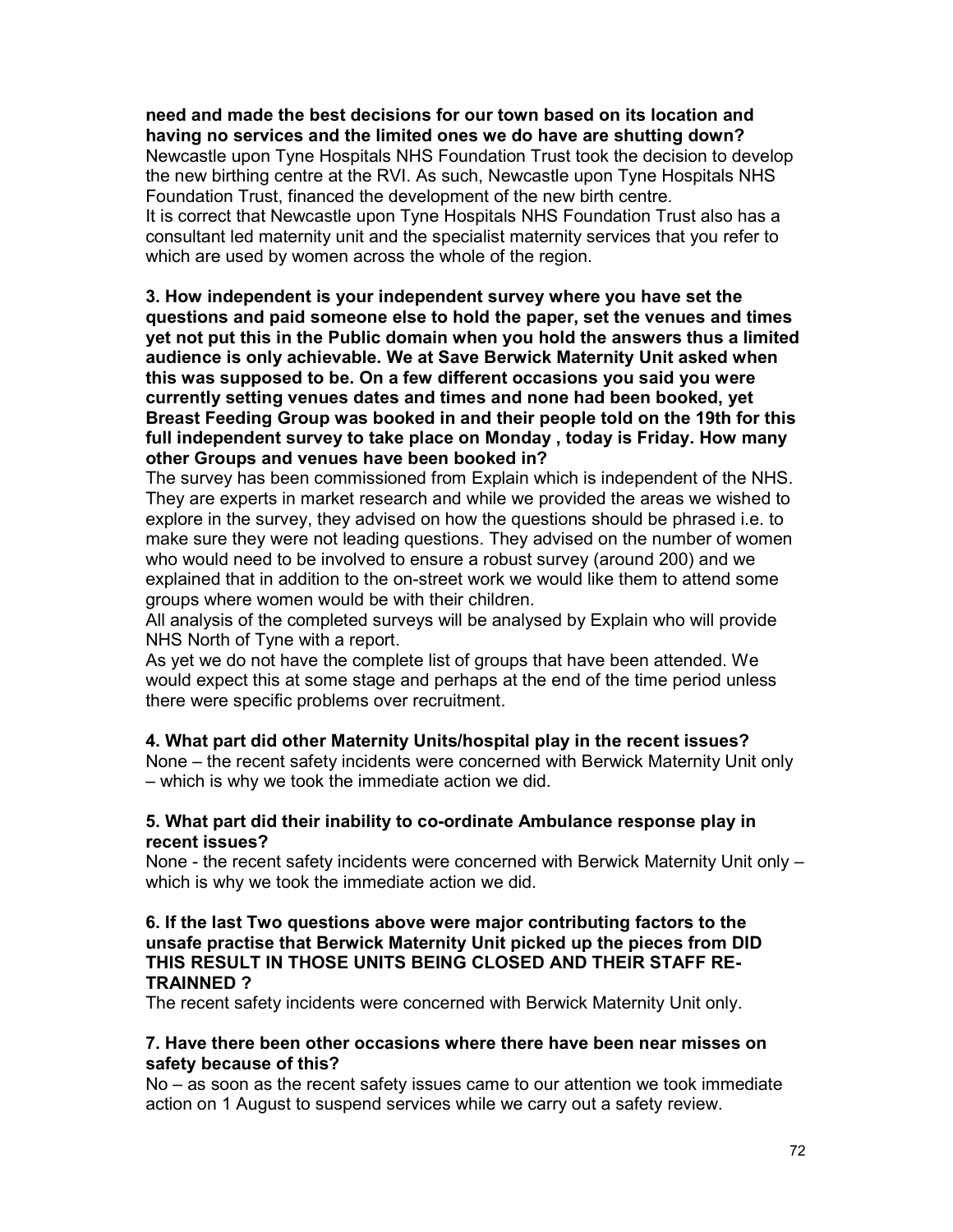## **8. What thought was given to the impact on cross border cooperation when temporarily closing Berwick Maternity Unit?**

Given the nature of our serious safety concerns, we had to take immediate action on 1 August and took steps to inform all stakeholders as soon as we could. Given the small number of women giving birth at Berwick we do not expect this temporary decision will impact too greatly on other consultant led units in Wansbeck or Borders.

**9. What thought was given to the effect on non-delivery services, breast feeding, child protection, cross agency liaison community networking etc?**  During the temporary suspension for births and postnatal inpatient care, the unit remains open 7 days a week for all antenatal, postnatal and consultant-led clinics as follows:

- o **Monday to Friday 8am to 6pm** for all antenatal clinics, bookings and consultant-led clinics, postnatal drop-in and parent craft sessions.
- o **Monday to Friday 9am to 5pm** and **Saturday and Sunday 9am to 2.30pm** - for all community midwifery services including rural clinics.

This is to provide all of the usual support for expectant mums and make sure everything is on track as they progress through pregnancy such as routine antenatal bookings and care for both low risk and high risk pregnancy. We are also continuing to provide full community midwifery support during the times above with midwives visiting patients at home.

## **10. Why are perfectly normally birth processes now being medicalised?**

Our midwives and consultant obstetricians follow nationally agreed guidance (as detailed in the NICE clinical guideline number 55 on 'Intrapatum Care' click here), when it comes to advising pregnant women on their choices around maternity care. They will always discuss all of the options available to women during pregnancy, including where they wish to give birth, and those options depend on whether the particular woman is low risk or high risk. The circumstances for each individual woman will always be different and is it the role of our midwives and consultant obstetricians to outline both the benefits and risks when planning each individual place of birth.

Clinical and safety criteria must always be the top priority and like every other NHS organisation, our midwives and consultant obstetricians must stick to these national guidelines. Sometimes this means for people who live in rural areas, they need to travel further for consultant–led or specialist treatment.

Our midwives in no way influence the decision making process for women in favour of any in particular hospital. Ultimately, the choice of birth place rests with the individual woman and her family – these decisions are of course made following guidance from midwives and consultant obstetricians and in weighing up all of the benefits and risks of the options available.

**11. Berwick has the need for the full provision of Maternity Services. We are in a rural setting with limited resources, and a two hour transfer time away from the nearest maternity services. Why was the New Hospital design with no A**